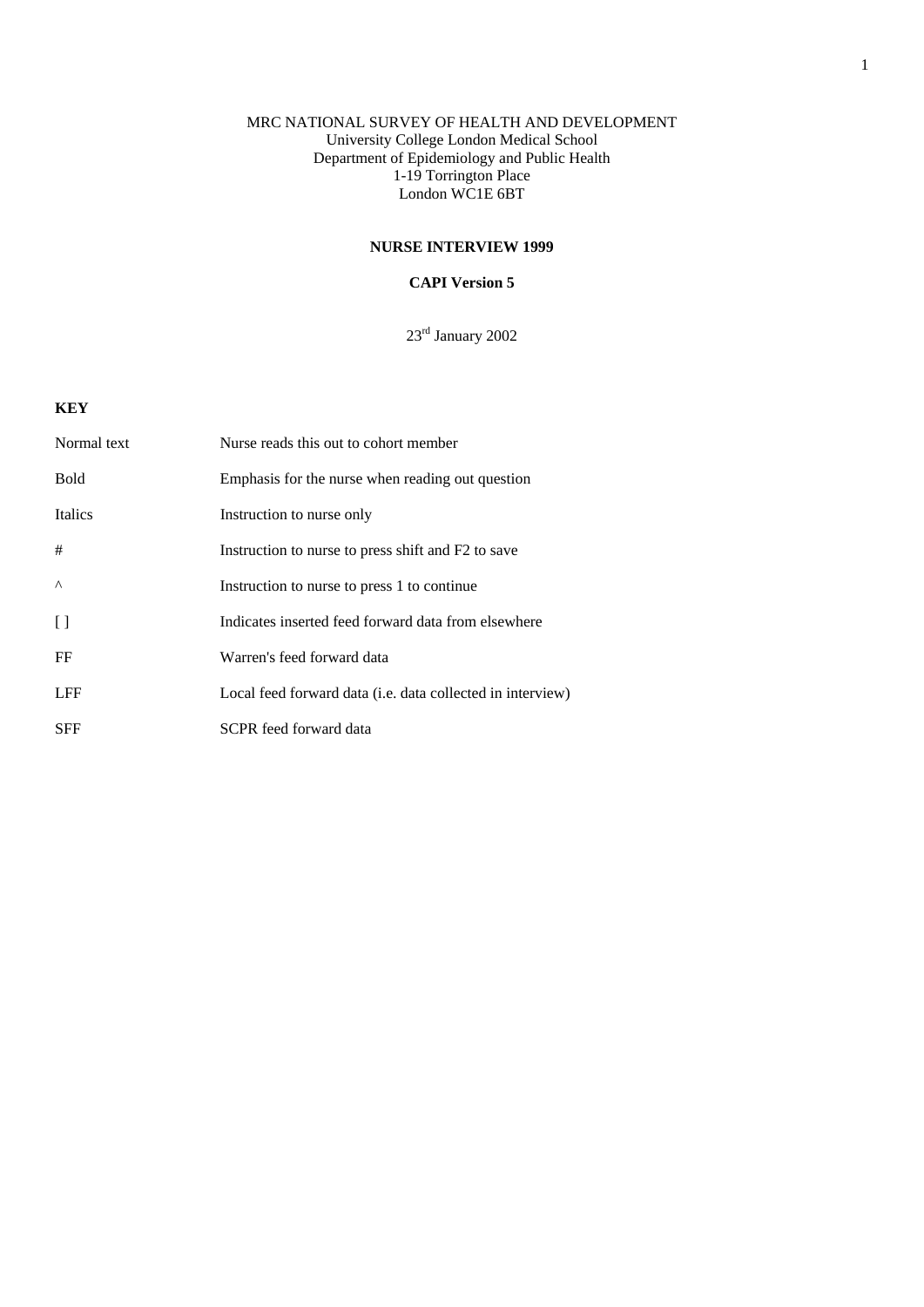| <b>POINT</b><br>1. Enter a numeric value between 1 and 990.<br>土<br>Point number                                                                                                                                                                                                                                                                                                                                                                                                        |
|-----------------------------------------------------------------------------------------------------------------------------------------------------------------------------------------------------------------------------------------------------------------------------------------------------------------------------------------------------------------------------------------------------------------------------------------------------------------------------------------|
| + SERIAL<br>2. You are in the interview schedule for serial number [SFF]. Enter a numeric value between 1001 and 7002.<br>Serial number                                                                                                                                                                                                                                                                                                                                                 |
| 3. Nurse: check date of interview and alter if not correct. Version: Ver05. # ^<br>INTDATE<br>$^{+}$<br>month<br>day<br>year<br>9<br>Interview date<br>9<br>9<br>-1                                                                                                                                                                                                                                                                                                                     |
| 4. Before I start the interview, I need to check that I have opened the right file for you. Code: Cohort member's sex.<br><b>CMSEX</b><br>Male<br>$\overline{2}$<br>Female                                                                                                                                                                                                                                                                                                              |
| 5. Can I check? What day in March is your birthday? <i>Enter a numeric value between 3 &amp; 9</i> .<br>+ BDAT<br>Birth date                                                                                                                                                                                                                                                                                                                                                            |
| 6. Can I check, is your name still (read from ARF) or have you changed it for any reason?<br><b>CMNAME</b><br>土<br>Same<br>1<br>$2 \rightarrow$ Nurse: please record name change details in full on ARF page 1 by label. $\land$<br>Changed                                                                                                                                                                                                                                             |
| 7. Nurse: please code whether you are interviewing the cohort member themselves or conducting a proxy interview with the<br>cohort member's carer?<br>Interview conducted with cohort member<br>$1 \rightarrow Q8a$<br><b>INTWHO</b><br>土<br>$2 \rightarrow Q8b$<br>Interview conducted with carer                                                                                                                                                                                      |
| 8. Before we begin the interview, I need to get your written permission to carry out this interview. Please read and sign Consent<br>+ CONSENT1<br>Form 1. Nurse: Make sure the form has been signed and dated.<br>$1 \rightarrow$ Nurse: circle codes 01 and 04 on front of consent booklet. $\wedge$<br>Form 1 signed<br>Form 1 refused $2 \rightarrow Nurse$ : circle codes 02, 04, 06, 08, 10, 12, 14, 16, 18, 20, 22, 24 and 26 on front of consent<br>booklet. $\rightarrow$ Q133 |
| 8b. Nurse: address this question to the carer. Before we begin the interview, I need to get your written permission to carry out this<br>interview on behalf of the cohort member. Please read and sign Consent Form 2. Nurse: Make sure the form has been signed<br>+ CONSENT2<br>and dated.<br>1 $\rightarrow$ Nurse: circle codes 02 and 03 on front of consent booklet. $\land$                                                                                                     |
| Form 2 signed<br>$2 \rightarrow$ Nurse: circle codes 02, 04, 06, 08, 10, 12, 14, 16, 18, 20, 22, 24 and 26 on front of consent<br>Form 2 refused<br>booklet. $\rightarrow$ Q133                                                                                                                                                                                                                                                                                                         |
| 9. Nurse to code: Is cohort member in an institution?<br>$\pm$ INST<br>Yes<br>$\overline{2}$<br>No                                                                                                                                                                                                                                                                                                                                                                                      |
| 10. I would like to start by asking you some questions about your household. How many people in total live in this household,<br>including yourself? Include individuals absent temporarily e.g. someone working away or a child that is a student. Enter a<br>numeric value between 1 and 20.<br>$*$ HOU<br>Number<br>(If total is one, go to $Q14$ )                                                                                                                                  |
| 11. Do you have a husband/wife or partner living in this household?<br>* REL1<br>Spouse<br>$\mathbf{I}$<br>Partner<br>2<br>3<br>Neither                                                                                                                                                                                                                                                                                                                                                 |
| 12. How many children under 16 live in your household all of the time? Include any step, adopted or foster children you are<br>responsible for. Include all children for whom survey member is parent figure. Enter a numeric value between 0 and 15.<br>Number<br>HMC16<br>$\pm$                                                                                                                                                                                                       |
| 13. Now children aged 16 or over, including grown up ones. How many live in your household all of the time?<br>Include step, foster, adopted or any for whom survey member is parent figure. Enter a numeric value between 0 and 15.<br><b>HMCAD</b><br>Number                                                                                                                                                                                                                          |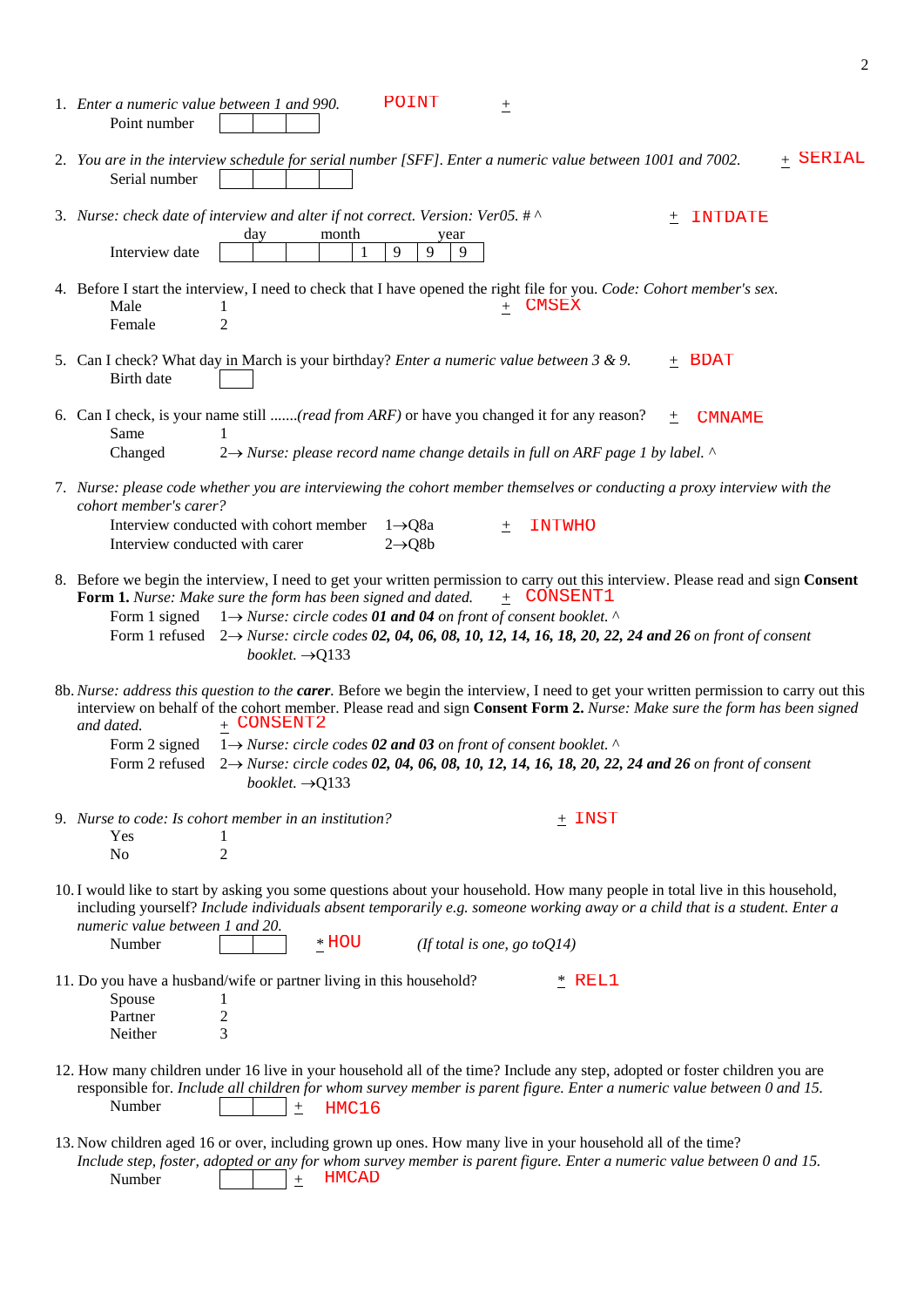|                                                                                                                                                                                       | 3                                    |
|---------------------------------------------------------------------------------------------------------------------------------------------------------------------------------------|--------------------------------------|
| 14. Now I would like to get some general information about your household. Does your household own or rent this<br>accommodation? Please give an answer from this card. (Show card A) |                                      |
| Owns it or is buying it<br>$1 \rightarrow Q15$                                                                                                                                        |                                      |
| Renting it from the Council<br>$2 \rightarrow Q15$                                                                                                                                    |                                      |
| * OWN<br>Renting if from a relative<br>$3 \rightarrow Q15$                                                                                                                            |                                      |
| Renting it from a private landlord<br>$4 \rightarrow Q15$                                                                                                                             |                                      |
| Renting it from a housing association<br>$5 \rightarrow Q15$<br>Other (please specify)<br>$6 \rightarrow Q14b$                                                                        |                                      |
|                                                                                                                                                                                       |                                      |
| b. In what way does your household occupy this accommodation?<br>$+$ OWNOTH                                                                                                           |                                      |
| 15. I would now like to update our records about marriages and partners. First, what is your current marital status                                                                   |                                      |
| Single, that is <b>never</b> married<br>$1 \rightarrow Q15c$<br>Married and living with your husband/wife<br>$2 \rightarrow Q15b$                                                     |                                      |
| Married and separated from your husband/wife<br>$3 \rightarrow Q15b$                                                                                                                  | $+$ MARSTATS                         |
| Divorced<br>$4 \rightarrow Q15b$                                                                                                                                                      |                                      |
| Or, widowed?<br>$5 \rightarrow Q15b$                                                                                                                                                  |                                      |
| b. Can I check, have you been married once or more than once? If more than once, probe for number of marriages. Enter number                                                          |                                      |
| of marriages. Enter a numeric value between 0 and 9.<br>Number<br>$\rightarrow$ Q16                                                                                                   | $+$ MARNUM                           |
| c. Since we last interviewed you in [FF], have you lived with a partner for more than a year?                                                                                         | * MARP                               |
| $1 \rightarrow Q17$<br>Yes                                                                                                                                                            |                                      |
| N <sub>o</sub><br>$2 \rightarrow Q17$                                                                                                                                                 |                                      |
| 16. Thinking of your [LFF e.g. first/second/last] marriage, when were you married. Can you tell me the year? Nurse: If respondent                                                     |                                      |
| gives you an age rather than a year you can enter the age here instead. Enter a numeric value between 16 and 1999.                                                                    |                                      |
| MARY<br>* $(x=1-4)$<br>Year or age                                                                                                                                                    | MARY2<br>MARY3 MARY4                 |
| $*(x=1-4)$ MARB<br>b. How did this marriage end?                                                                                                                                      | MARB3 MARB4<br>MARB2                 |
| Marriage not ended<br>$1 \rightarrow Q17$                                                                                                                                             |                                      |
| Death<br>$2 \rightarrow Q16c$                                                                                                                                                         |                                      |
| Divorce<br>$3 \rightarrow Q16d$                                                                                                                                                       |                                      |
| Separation<br>$4 \rightarrow Q16d$                                                                                                                                                    |                                      |
| c. When did your partner die - just tell me the year. Enter a numeric value between 1956 and 2000.                                                                                    | MADY2<br>$? (x=1-2)$ MADY            |
| Year<br>$\rightarrow$ Q25                                                                                                                                                             |                                      |
| d. When did you stop living together - just tell me the year? <i>Enter a numeric value between 1956 and 2000.</i> ? ( $x=1-3$ )                                                       |                                      |
| Year<br>$\rightarrow$ Q25                                                                                                                                                             | <b>MASY MASY2 MASY3</b>              |
| If more marriages, go back to Q16a                                                                                                                                                    |                                      |
| 17. Turning now to children of your own Refer only to biological children. Exclude still births and miscarriages. ^ Have you                                                          |                                      |
| ever had any children of your own. Include biological children only. Exclude still births and miscarriages.                                                                           | CHIL<br>$\ast$                       |
| Yes                                                                                                                                                                                   |                                      |
| N <sub>o</sub><br>$2 \rightarrow Q20$                                                                                                                                                 |                                      |
| b. How many children of your own have you had altogether? Include biological children only. Exclude still births and                                                                  |                                      |
| miscarriages. Enter number of children. Enter a numeric value between 0 and 25.                                                                                                       | $\ast$<br><b>CHILN</b>               |
| Number                                                                                                                                                                                |                                      |
| 18. Thinking of your [LFF e.g. first/next/last] child ^ What is your child called?                                                                                                    | $+$ $+$ $(x=2-5)$ CHILNAME CHILNAM2  |
|                                                                                                                                                                                       | CHILNAM3 CHILNAM4 CHILNAM5           |
|                                                                                                                                                                                       | $*(x=1-5)$ CHSS CHSS2 CHSS3          |
| b. Is [LFF] a boy or girl?<br>Boy<br>1                                                                                                                                                |                                      |
| Girl<br>2                                                                                                                                                                             | CHSS4 CHSS5                          |
|                                                                                                                                                                                       |                                      |
| c. In what year was [LFF] born? Enter a numeric value between 1960 and 2000.<br>Year                                                                                                  | $*(x=1-5)$ CHDS CHDS2 CHDS3<br>CHDS5 |
| If more children, $\land$ , go back to Q25c                                                                                                                                           | CHDS4                                |
|                                                                                                                                                                                       |                                      |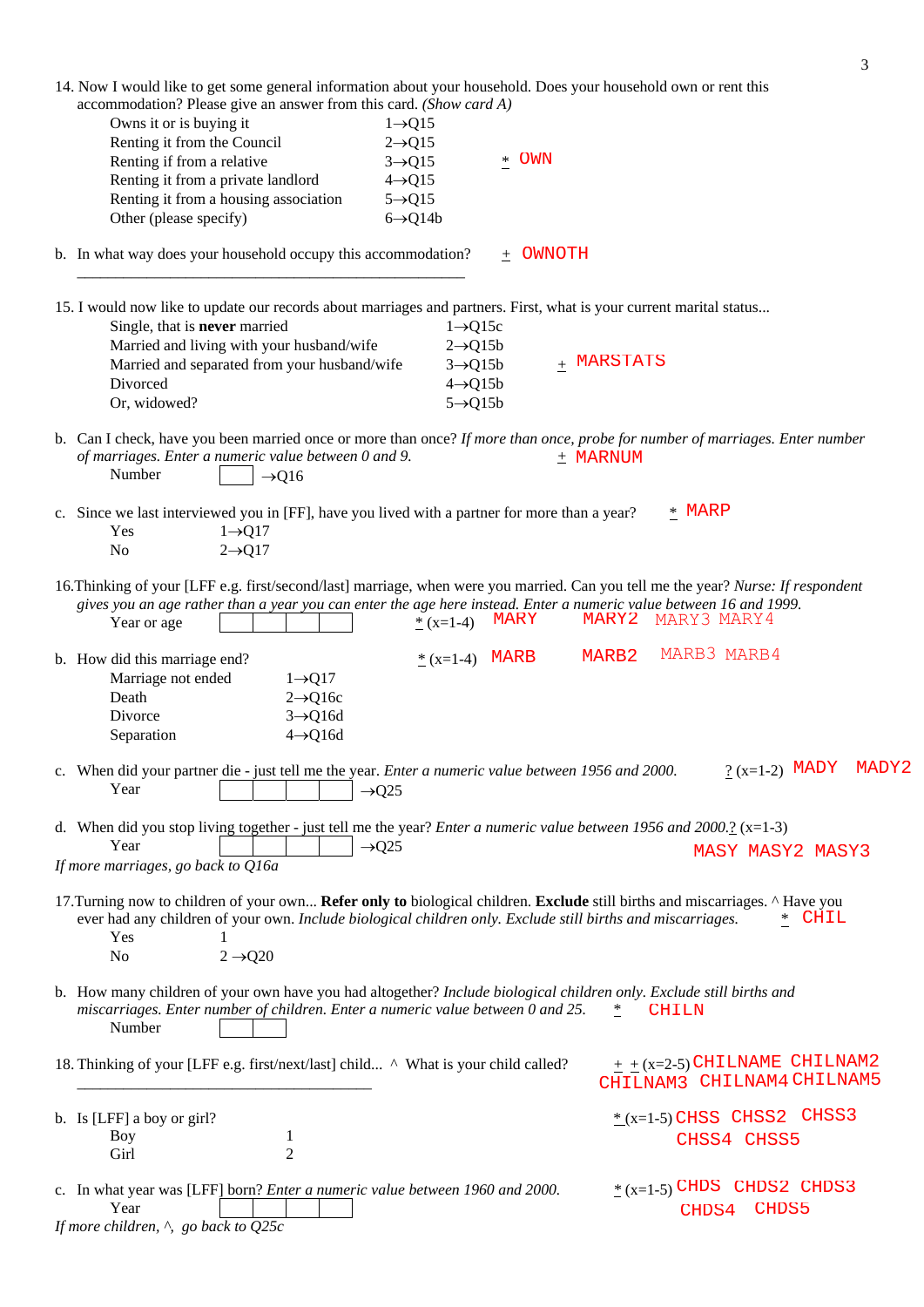|                                                                                                                                                                                                                                                                                                                                                                                      |                                                 |                                                                                           |                                                                                                                                                      | 4                              |
|--------------------------------------------------------------------------------------------------------------------------------------------------------------------------------------------------------------------------------------------------------------------------------------------------------------------------------------------------------------------------------------|-------------------------------------------------|-------------------------------------------------------------------------------------------|------------------------------------------------------------------------------------------------------------------------------------------------------|--------------------------------|
| 19a.Do any of your own children now have children of their own?<br>Yes                                                                                                                                                                                                                                                                                                               |                                                 |                                                                                           | <b>GCH</b><br>∗                                                                                                                                      |                                |
| N <sub>o</sub>                                                                                                                                                                                                                                                                                                                                                                       | $2 \rightarrow Q26$                             |                                                                                           |                                                                                                                                                      |                                |
| b. In what year was the first one born?<br>Year                                                                                                                                                                                                                                                                                                                                      |                                                 |                                                                                           | <b>GCHDF</b><br>$\ast$                                                                                                                               |                                |
| 20. Now something about hospital treatment. Since we last saw you in [FF year], when you were [FF age], have you been<br>admitted to hospital as an in-patient? In-patient= at least one overnight stay.<br>Yes                                                                                                                                                                      |                                                 |                                                                                           | * HOAD                                                                                                                                               |                                |
| N <sub>o</sub>                                                                                                                                                                                                                                                                                                                                                                       |                                                 | $2 \rightarrow$ Nurse: circle code 06 on front of consent booklet. $\rightarrow$ Q23      |                                                                                                                                                      |                                |
| b. How many times have you been admitted to hospital since we saw you last in [FF year]? <i>Enter no of admissions. Enter a</i><br>numeric value between 1 and 25.<br>Number                                                                                                                                                                                                         |                                                 |                                                                                           | HOADN                                                                                                                                                |                                |
| 21. I would like some information about your in-patient admissions. ^ Thinking of the [LFF time e.g. first/last] time you were in<br>hospital as an in-patient since we last saw you in [FF]. Which hospital did you go into? Collect full name of hospital and name<br>of town/city in which located. Enter verbatim. HOSPNAME HOSPNA2                                              | HOSPNA6                                         | HOSPNA3<br>HOSPNA8<br>HOSPNA7<br>HOSPNA11 HOSPNA12 HOSPNA13 HOSPNA14 HOSPNA15             | $+$ $+$ $(x=1-16)$ HOSPŇA4 HOSPNA5<br>HOSPNA9                                                                                                        | HOSPNA10<br>HOSPNA16           |
| b. Which town was this in?<br>TOWNNA2<br>TOWNNAME                                                                                                                                                                                                                                                                                                                                    | TOWNNA4<br>TOWNNA3                              | TOWNNA5<br>TOWNNA6<br>TOWNNA11 TOWNNA12 TOWNNA13 TOWNNA14 TOWNNA15 TOWNNA16               | $\pm \pm (x=1-16)$<br>TOWNNA7 TOWNNA8                                                                                                                | TOWNNA9<br>TOWNNA10            |
| c. Were you an NHS or a private patient? HOXNH HOXNH2<br><b>NHS</b><br>Private                                                                                                                                                                                                                                                                                                       | 1<br>HOXNH8 HOXNH9<br>$\overline{2}$<br>HOXNH16 | HOXNH4<br>HOXNH3                                                                          | $*(x=1-16)$ HOXNH5 HOXNH6<br>HOXNH10 HOXNH11 HOXNH12 HOXNH13 HOXNH14 HOXNH15                                                                         | HOXNH7                         |
| d. When did you go in, first tell me the month and then the year? <i>Enter a numeric value between 1 and 12</i> .<br>Month                                                                                                                                                                                                                                                           | <b>HOXMT</b><br>HOXMT9<br>HOXMT10               | HOXMT2 $_{x=1-16}$ HOXMT3                                                                 | HOXMT4 HOXMT5 HOXMT6<br>HOXMT11 HOXMT12 HOXMT13 HOXMT14 HOXMT15 HOXMT16                                                                              | HOXMT8<br>HOXMT7               |
| e. And the year? If year not known enter age. If both not known press $\langle$ Ctrl + K>. Enter a numeric value between 0 and 2000.<br>Year                                                                                                                                                                                                                                         | HOXYR8                                          | HOXYR $*(x=1-16)$ HOXYR2 HOXYR3<br>HOXYR9 HOXYR10 HOXYR11 HOXYR12 HOXYR13 HOXYR14 HOXYR15 | HOXYR4 HOXYR5                                                                                                                                        | HOXYR7<br>HOXYR6<br>HOXYR16    |
| f. Why were you admitted to hospital as an in-patient on this occasion? Probe for full reason and diagnosis. Record all reasons<br>leading to admission. Enter verbatim. REASON1 REASON2 REASON3 REASON4 $\pm$ (x=1-16) REASON5                                                                                                                                                      |                                                 | REASON8 REASON9 REASON10 REASON11 REASON12 REASON13 REASON14 REASON15                     |                                                                                                                                                      | REASON6<br>REASON7<br>REASON16 |
| g. What was the name of the ward you were in? If in more than one ward - enter names of all wards remembered.<br>WARD1 WARD2 WARD3 WARD4 WARD5 WARD6 WARD7 WARD8 WARD9 WARD10 $_{\pm(x=1-16)}$ WARD11 WARD12 WARD13 WARD14                                                                                                                                                           |                                                 |                                                                                           |                                                                                                                                                      | WARD15 WARD16                  |
| h. What was the name of the doctor who was in charge of your case while you were in hospital? Record verbatim.<br>DOCTOR1 DOCTOR2 DOCTOR3 DOCTOR4 DOCTOR5 DOCTOR6 DOCTOR7                                                                                                                                                                                                            |                                                 | DOCTOR11 DOCTOR12 DOCTOR13 DOCTOR14 DOCTOR15 DOCTOR16                                     | $+(x=1-16)$ DOCTOR8 DOCTOR9 DOCTOR10                                                                                                                 |                                |
| If more inpatient hospital admissions, go back to $Q21a$                                                                                                                                                                                                                                                                                                                             |                                                 |                                                                                           |                                                                                                                                                      |                                |
| 22. Thank you for your help with these questions. It is possible that the research team at the Medical Research Council would like<br>to obtain more information from the hospital's records. May we ask your permission to consult your hospital records?<br>Yes, permission given                                                                                                  |                                                 |                                                                                           | + PERMISS3                                                                                                                                           |                                |
| Permission refused                                                                                                                                                                                                                                                                                                                                                                   |                                                 | 2→Nurse: circle code 06 on front of consent booklet. ^→Q23                                |                                                                                                                                                      |                                |
| b. Before the Medical Research Council can look at your records, they need to have your written consent to confirm that you<br>have no objection to them collecting fuller information about your in-patient stay(s) in hospital. Please read and sign Consent<br>form 3. Nurse: Please make sure the form has been signed and dated by the cohort member (and carer if applicable). |                                                 |                                                                                           | $+$ CONSENT3                                                                                                                                         |                                |
| Signature obtained on Consent Form 3<br>Signature not obtained ( <i>Enter a note to say why</i> )                                                                                                                                                                                                                                                                                    |                                                 |                                                                                           | 1 $\rightarrow$ Nurse: circle code 05 on front of consent booklet. ^ $\rightarrow$ Q23<br>2→Nurse: circle code 06 on front of consent booklet. ^→Q23 |                                |
| 23. Now some questions about going into hospital as a day patient for treatment or surgery. Since we last saw you in [FF year],<br>aged [FF age], have you spent a day at a hospital for treatment or surgery and then come home at the end of the day?<br>Yes                                                                                                                       |                                                 |                                                                                           | $\simeq$ HD                                                                                                                                          |                                |
| No                                                                                                                                                                                                                                                                                                                                                                                   | $2 \rightarrow Q25$                             |                                                                                           |                                                                                                                                                      |                                |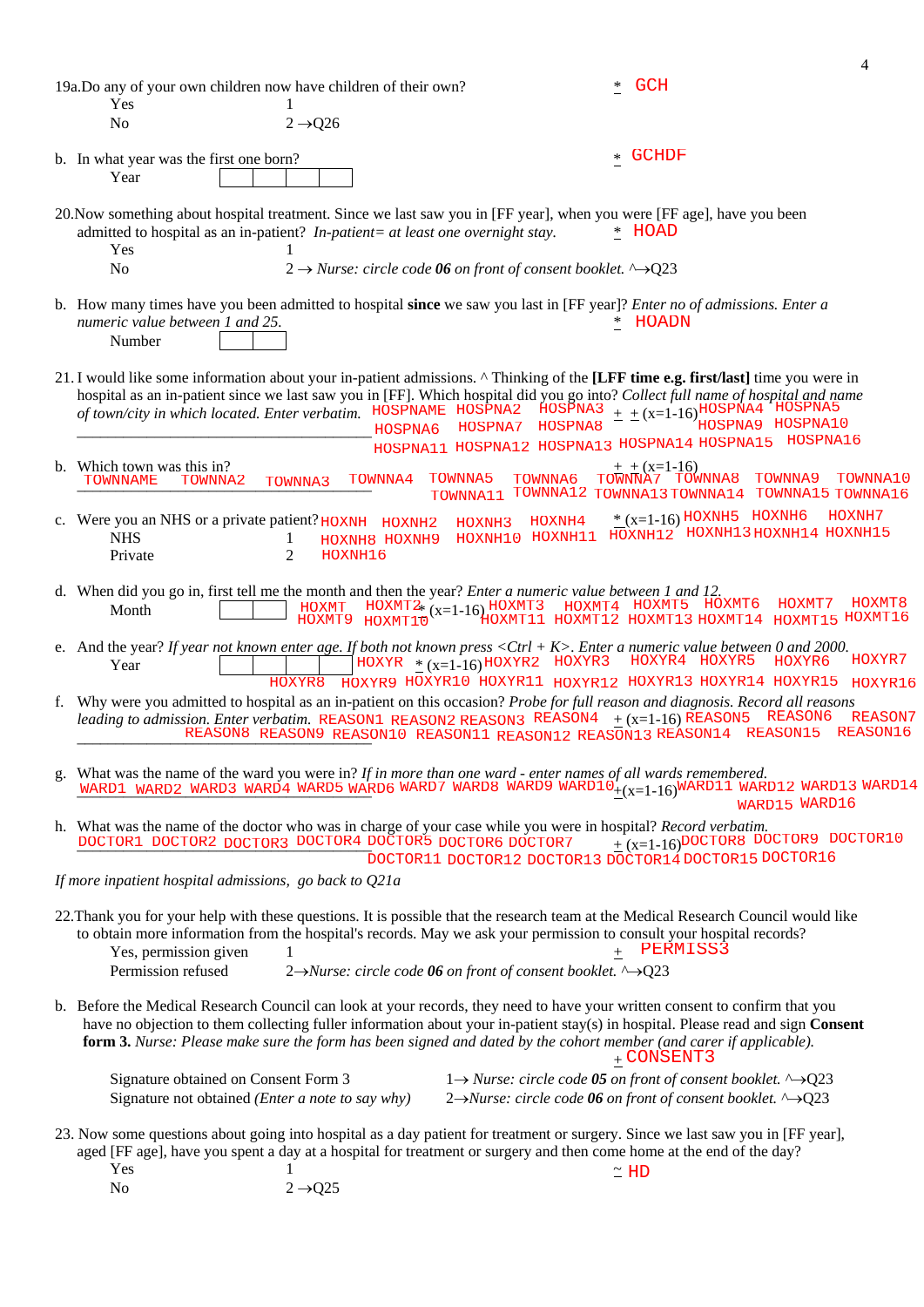| Enter a numeric value between 1 and 25.<br>Number                                                                                                               |                       | b. Have you been in hospital as a day patient for just one illness or condition or have you been in for more than one type of<br>problem? Count each type of problem/illness/condition as one course of treatment. Enter number of courses of treatment.<br>$*$ HDADN                                                   |  |
|-----------------------------------------------------------------------------------------------------------------------------------------------------------------|-----------------------|-------------------------------------------------------------------------------------------------------------------------------------------------------------------------------------------------------------------------------------------------------------------------------------------------------------------------|--|
| condition that was being treated on the first occasion since [FF year]. Record all problems treated.<br>CONDIT1 CONDIT2 CONDIT3 CONDIT4 CONDIT5 CONDIT6 CONDIT7 | CONDIT11 CONDIT12     | 24. I would like some information about the problems that caused you to go into hospital as a day patient for treatment or surgery.<br>Collect information about each course of treatment. Starting with first one since last interview. $\# \wedge$ What was the illness or<br>$\pm$ (x=1-15) CONDIT8 CONDIT9 CONDIT10 |  |
| Enter a numeric value between 0 and 2000.                                                                                                                       |                       | b. In which year or what age did you go into hospital as a day patient for this first problem? Nurse: Enter year - this should not<br>be before year of last interview. Nurse: If respondent gives you an age rather than a year you can enter the age here instead.                                                    |  |
| Year<br>If more day patient admissions, go back to Q24a.                                                                                                        |                       | $\pm$ (x=1-15) <sup>HDXM</sup> HDXM2 HDXM3 HDXM4 HDXM5 HDXM6 HDXM7 HDXM8<br>HDXM9 HDXM10 HDXM11 HDXM12 HDXM13 HDXM14 HDXM15                                                                                                                                                                                             |  |
|                                                                                                                                                                 |                       |                                                                                                                                                                                                                                                                                                                         |  |
| angina?                                                                                                                                                         |                       | 25. Now I am going to ask you some questions about your general health. Have you ever been told by a doctor that you have had                                                                                                                                                                                           |  |
| Yes<br>$2 \rightarrow Q26$<br>N <sub>0</sub>                                                                                                                    |                       | $\simeq$ ANGE                                                                                                                                                                                                                                                                                                           |  |
| Age                                                                                                                                                             |                       | b. How old were you when you first had this problem? Nurse: If asked, when respondent first felt they had angina if respondent<br>was born with this condition, enter 0. Enter number in years. Enter a numeric value between 0 and 53. $\approx$ BANG                                                                  |  |
| c. Have you had any more attacks since then?                                                                                                                    |                       | $±$ SCPRGH2                                                                                                                                                                                                                                                                                                             |  |
| Yes<br>$2 \rightarrow Q$ 25e<br>No                                                                                                                              |                       |                                                                                                                                                                                                                                                                                                                         |  |
| Age                                                                                                                                                             | $\simeq$ LANG         | d. How old were you when you last had this problem? Enter number in years. Enter a numeric value between 0 and 53.                                                                                                                                                                                                      |  |
| most 3 values.<br>Yes, a doctor<br>Yes, another health professional                                                                                             | $2 \rightarrow Q25g$  | e. Have you consulted a doctor or other health professional about your angina in the last 12 months? Code all that apply. Enter at<br>$±$ SCPRGH31                                                                                                                                                                      |  |
| No                                                                                                                                                              | $3 \rightarrow Q$ 25h | SCPRGH32                                                                                                                                                                                                                                                                                                                |  |
| Number<br>If only consulted a doctor, go to Q25g.                                                                                                               | $\approx$ DANG        | f. How often have you consulted a doctor about your angina in the last 12 months? <i>Enter a numeric value between 0 and 100</i> .                                                                                                                                                                                      |  |
|                                                                                                                                                                 |                       | g. How often have you consulted a health professional about your angina in the last 12 months? Enter a numeric value between 0                                                                                                                                                                                          |  |
| and 100.<br>Number                                                                                                                                              | OANG<br>$\tilde{=}$   |                                                                                                                                                                                                                                                                                                                         |  |
| h. Have you taken any prescribed medicines or tablets for your angina in the last 12 months?<br>Yes                                                             |                       |                                                                                                                                                                                                                                                                                                                         |  |
| N <sub>o</sub><br>$2 \rightarrow Q26$<br>(Can't remember)<br>$3 \rightarrow Q26$                                                                                |                       | $\sim$ PANG                                                                                                                                                                                                                                                                                                             |  |
| others and record verbatim.                                                                                                                                     |                       | i. Please tell me the name of the prescribed medicines or tablets that you have taken for this in the last 12 months. Probe for                                                                                                                                                                                         |  |
|                                                                                                                                                                 |                       | $+$ PANG1                                                                                                                                                                                                                                                                                                               |  |
| 26. Have you ever had any pain or discomfort in your chest?                                                                                                     |                       | * ANGIN                                                                                                                                                                                                                                                                                                                 |  |
| Yes<br>$1 \rightarrow Q26c$<br>No<br>$\mathfrak{D}$                                                                                                             |                       |                                                                                                                                                                                                                                                                                                                         |  |
| b. Have you ever had any pressure or heaviness in your chest?<br>Yes                                                                                            |                       | <b>CHPR</b><br>$*$                                                                                                                                                                                                                                                                                                      |  |
| $2 \rightarrow Q27$<br>No                                                                                                                                       |                       |                                                                                                                                                                                                                                                                                                                         |  |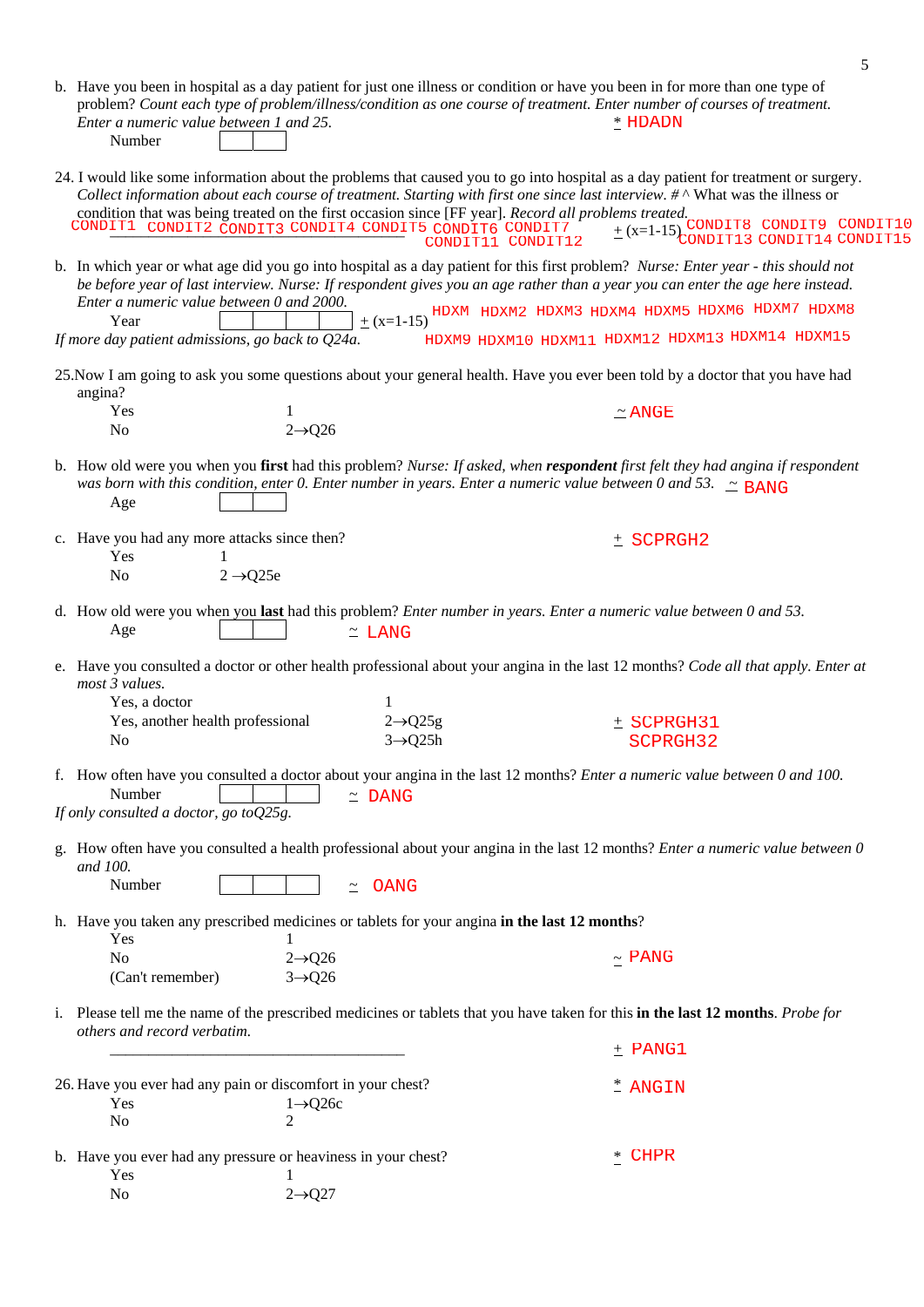|    | c. Do you get it when you walk uphill or hurry?<br>Yes<br>1<br>N <sub>o</sub><br>$2 \rightarrow Q27$<br>Never walks uphill or hurries<br>3                                                                                                                                                                                                                                                | <b>CHPRU</b>                                     |
|----|-------------------------------------------------------------------------------------------------------------------------------------------------------------------------------------------------------------------------------------------------------------------------------------------------------------------------------------------------------------------------------------------|--------------------------------------------------|
|    | d. Do you get it when you walk at an ordinary pace on the level?<br>Yes<br>1<br>$\mathfrak{2}$<br>No<br>Never walks<br>$3 \rightarrow Q27$                                                                                                                                                                                                                                                | CHPRN<br>$*$                                     |
|    | b. What do you do if you get it while walking? Do you read out<br>Stop or slow down<br>1<br>Carry on or<br>$2 \rightarrow Q27$<br>Carry on after taking a nitro-glycerine tablet under your tongue? $3\rightarrow$ Q27                                                                                                                                                                    | <b>CHPRR</b><br>$\ast$                           |
|    | f. And if you stand still what happens to it. Does the pain in your chest read out<br>Go away,<br>1<br>$\overline{2}$<br>Or not go away?                                                                                                                                                                                                                                                  | <u>*</u> CHPRS                                   |
|    | How soon does it go away. Does it go in read out<br>10 minutes or less<br>1<br>Or more than 10 minutes? $2\rightarrow Q27$                                                                                                                                                                                                                                                                | * CHPRT                                          |
|    | h. Show card B. Will you show me where you get this pressure or heaviness in the chest? Nurse: Use show card B to help code<br>the position. Code all that apply. Probe: Anywhere else? Enter at most 6 values.<br>Sternum (upper or middle) 1<br>Sternum lower<br>2<br>3<br>Left anterior chest<br>Left arm<br>4<br>5<br>Right anterior chest<br>Right arm<br>6<br>(Somewhere else)<br>7 | * CHPRL1<br>CHPRL2<br>CHPRL3<br>CHPRL4<br>CHPRL5 |
| 1. | Did you see a doctor or hospital specialist because of this pain or discomfort? If yes, probe for who: Who? Code all that apply.<br>Enter at most 3 values.<br>N <sub>0</sub><br>$\boldsymbol{0}$<br>Yes, GP<br>1<br>2<br>Yes, hospital specialist                                                                                                                                        | * CHPRD1<br>CHPRD2                               |
|    | 27. Do you get pain in either leg on walking?<br>Yes<br>1<br>$2 \rightarrow Q28$<br>No<br>$3 \rightarrow Q28$<br>Respondent is chair/bed bound                                                                                                                                                                                                                                            | LGP                                              |
|    | b. Does this pain ever begin when you are standing still or sitting?<br>Yes<br>$1 \rightarrow Q28$<br>$\overline{c}$<br>No                                                                                                                                                                                                                                                                | LGPBS<br>$\simeq$                                |
|    | c. In what part of your leg do you feel this pain or discomfort? Nurse: Ask respondent to point.<br>In calf $muscle(s)$<br>1<br>Not in calf muscle(s)<br>$2 \rightarrow Q28$                                                                                                                                                                                                              | $\sim$ LGPPT                                     |
|    | d. Do you get it if you walk uphill or hurry<br>Yes<br>1<br>$2 \rightarrow Q28$<br>N <sub>0</sub><br>Never hurries or walks uphill3                                                                                                                                                                                                                                                       | $\simeq$ LGPU                                    |
|    | e. Do you get it when you walk at an ordinary pace on the level?<br>Yes<br>1<br>$\overline{2}$<br>No<br>Never walks<br>$3 \rightarrow Q28$                                                                                                                                                                                                                                                | $\sim$ LGPN                                      |
|    | f. Does the pain ever disappear while you are walking?<br>Yes<br>$1 \rightarrow Q28$<br>No<br>2                                                                                                                                                                                                                                                                                           | $\simeq$ LGPD                                    |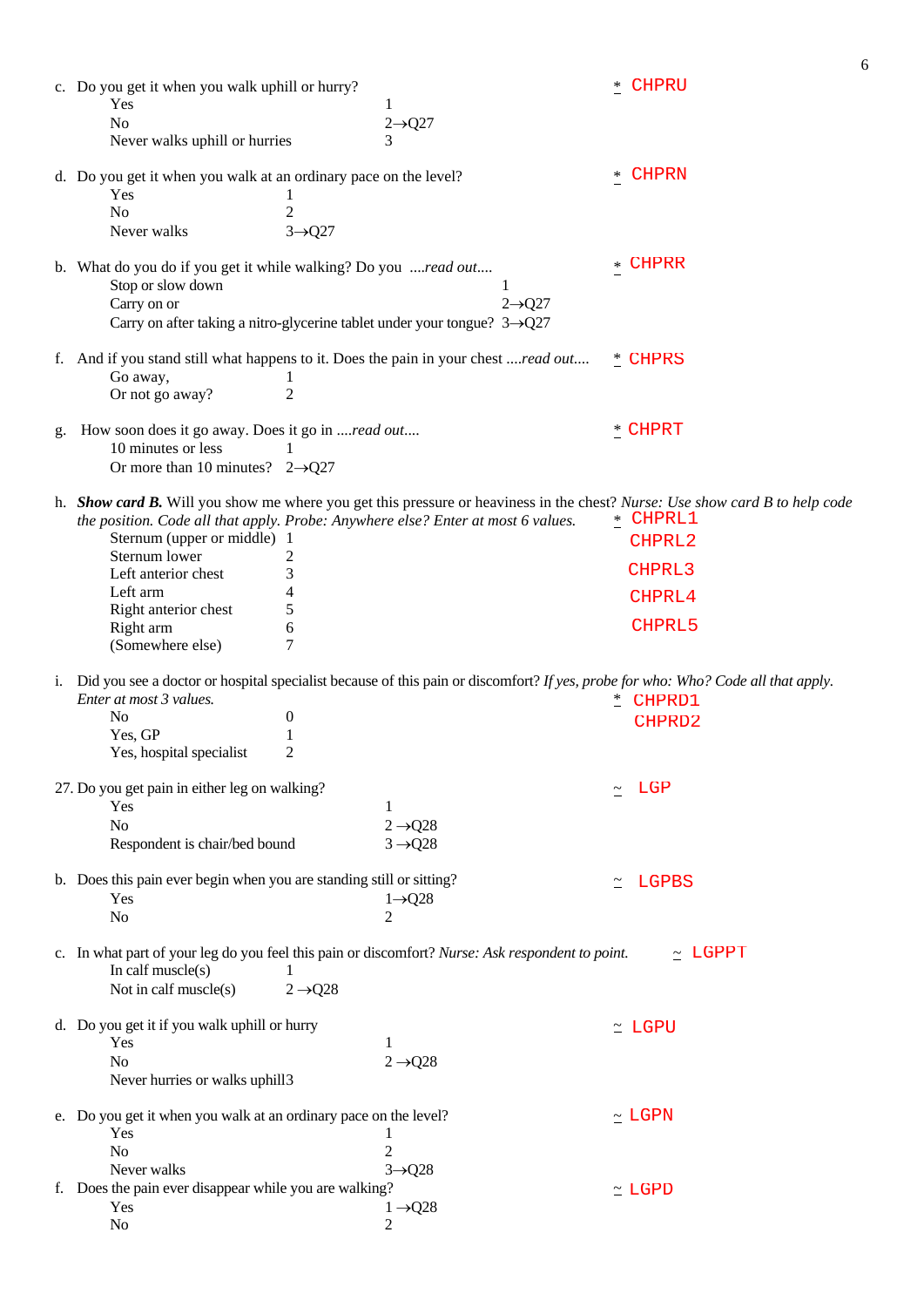|                                                                                                                                    |                                                                                                                                         | 7                       |
|------------------------------------------------------------------------------------------------------------------------------------|-----------------------------------------------------------------------------------------------------------------------------------------|-------------------------|
| g. What do you do if you get it when you are walking? Do you read out                                                              |                                                                                                                                         | $\simeq$ LGPR           |
| Stop or slow down                                                                                                                  | 1                                                                                                                                       |                         |
| Carry on                                                                                                                           | $2 \rightarrow Q28$                                                                                                                     |                         |
|                                                                                                                                    |                                                                                                                                         |                         |
| h. What happens to it if you stand still. Is the painread out<br>Still not relieved                                                | $1 \rightarrow Q28$                                                                                                                     | $+$ LGPX                |
| Or does it go away?                                                                                                                | 2                                                                                                                                       |                         |
|                                                                                                                                    |                                                                                                                                         |                         |
| i. How soon does it go away. Does it go inread out                                                                                 |                                                                                                                                         | $\sim$ LGPT             |
| 10 minutes or less                                                                                                                 |                                                                                                                                         |                         |
| Or more than 10 minutes?                                                                                                           | 2                                                                                                                                       |                         |
|                                                                                                                                    |                                                                                                                                         |                         |
| 28. Have you ever suffered from a heart attack?<br>Yes                                                                             |                                                                                                                                         | $\simeq$ HARAE          |
| N <sub>o</sub><br>$2 \rightarrow Q29$                                                                                              |                                                                                                                                         |                         |
|                                                                                                                                    |                                                                                                                                         |                         |
| b. How many heart attacks have you had? Nurse: enter number. Enter a numeric value between 1 and 20<br>Number                      |                                                                                                                                         | $~\sim~$ HARAN          |
|                                                                                                                                    |                                                                                                                                         |                         |
| c. Who diagnosed these heart attack(s). Was it read out Nurse: For more than one heart attack code all that apply. Enter at most   |                                                                                                                                         |                         |
| 2 values.<br>A GP,                                                                                                                 | 1                                                                                                                                       |                         |
| A specialist,                                                                                                                      | $\overline{2}$                                                                                                                          | HARAD2<br>$\sim$ HARAD1 |
| Or was no medical diagnosis made?                                                                                                  | 3                                                                                                                                       |                         |
|                                                                                                                                    |                                                                                                                                         |                         |
| d. How old were you when you had your first heart attack? Enter number in years. If less than one, enter 0. Enter a numeric value  |                                                                                                                                         |                         |
| between 0 and 53.                                                                                                                  |                                                                                                                                         |                         |
| $\sim$ HARAB<br>Age                                                                                                                |                                                                                                                                         |                         |
| e. How old were you when you had your most recent heart attack? Enter number in years. Enter a numeric value between 0 and 53.     |                                                                                                                                         |                         |
| Age<br>$\simeq$ HARAL                                                                                                              |                                                                                                                                         |                         |
|                                                                                                                                    |                                                                                                                                         |                         |
|                                                                                                                                    |                                                                                                                                         |                         |
|                                                                                                                                    | 29. Now I would like to ask you about some more specific health problems or illnesses. #^ Looking at this card, please tell me which of |                         |
| these kinds of heart trouble you have had, if any, in the last ten years that is since you were 43 years old? Nurse code all that  |                                                                                                                                         |                         |
| apply. Show card C. Enter at most 8 values.                                                                                        |                                                                                                                                         |                         |
| Coronary thrombosis<br>$1 \rightarrow Q29c$                                                                                        | HEART1                                                                                                                                  |                         |
| Myocardial infarction<br>$2 \rightarrow Q29c$                                                                                      | HEART2                                                                                                                                  |                         |
| Valvular disease<br>$3 \rightarrow Q29c$<br>Aortic stenosis                                                                        | HEART3                                                                                                                                  |                         |
| $4 \rightarrow Q29c$<br>Ischaemic heart disease<br>$5 \rightarrow Q29c$                                                            | HEART4                                                                                                                                  |                         |
| Tachycardia<br>$6 \rightarrow Q29c$                                                                                                | $\pm$<br>HEART5                                                                                                                         |                         |
| Palpitations or heart murmur $7\rightarrow$ Q29c                                                                                   |                                                                                                                                         |                         |
| Other (please specify)<br>$8 \rightarrow Q32b$                                                                                     |                                                                                                                                         |                         |
| None of these<br>$9 \rightarrow Q30$                                                                                               |                                                                                                                                         |                         |
|                                                                                                                                    |                                                                                                                                         |                         |
| b. What kind of heart trouble have you had? Nurse type verbatim.                                                                   |                                                                                                                                         |                         |
|                                                                                                                                    | <b>OTHHRT</b><br>$\pm$                                                                                                                  |                         |
|                                                                                                                                    | 土                                                                                                                                       |                         |
| c. Has a doctor said you had this problem?<br>Yes<br>1                                                                             | HDOCTOLD                                                                                                                                |                         |
| $2 \rightarrow Q30$<br>N <sub>o</sub>                                                                                              |                                                                                                                                         |                         |
|                                                                                                                                    |                                                                                                                                         |                         |
| d. How old were you then? Nurse: Enter age when diagnosis first made. Nurse; If respondent gives you a year rather than an age you |                                                                                                                                         |                         |
| can enter the year here instead. Enter 0 if born with illness. Enter a numeric value between 0 and 2000.                           |                                                                                                                                         |                         |
| Age<br>$\pm$                                                                                                                       | <b>HAGE</b>                                                                                                                             |                         |
|                                                                                                                                    |                                                                                                                                         | $+$ BPPROBS             |
| 30. Have you had any kind of blood pressure problems in the last ten years that is since you were 43 years old?<br>Yes<br>1        |                                                                                                                                         |                         |
| N <sub>o</sub><br>$2 \rightarrow Q31$                                                                                              |                                                                                                                                         |                         |
|                                                                                                                                    |                                                                                                                                         |                         |
| b. What <b>blood pressure problems</b> have you had? <i>Enter at most 3 values.</i> $\pm$                                          | WHTBP1                                                                                                                                  |                         |
| Hypertension/high blood pressure                                                                                                   | WHTBP2                                                                                                                                  |                         |
| Low blood pressure<br>Other kind of blood pressure                                                                                 | $\overline{c}$<br>3                                                                                                                     |                         |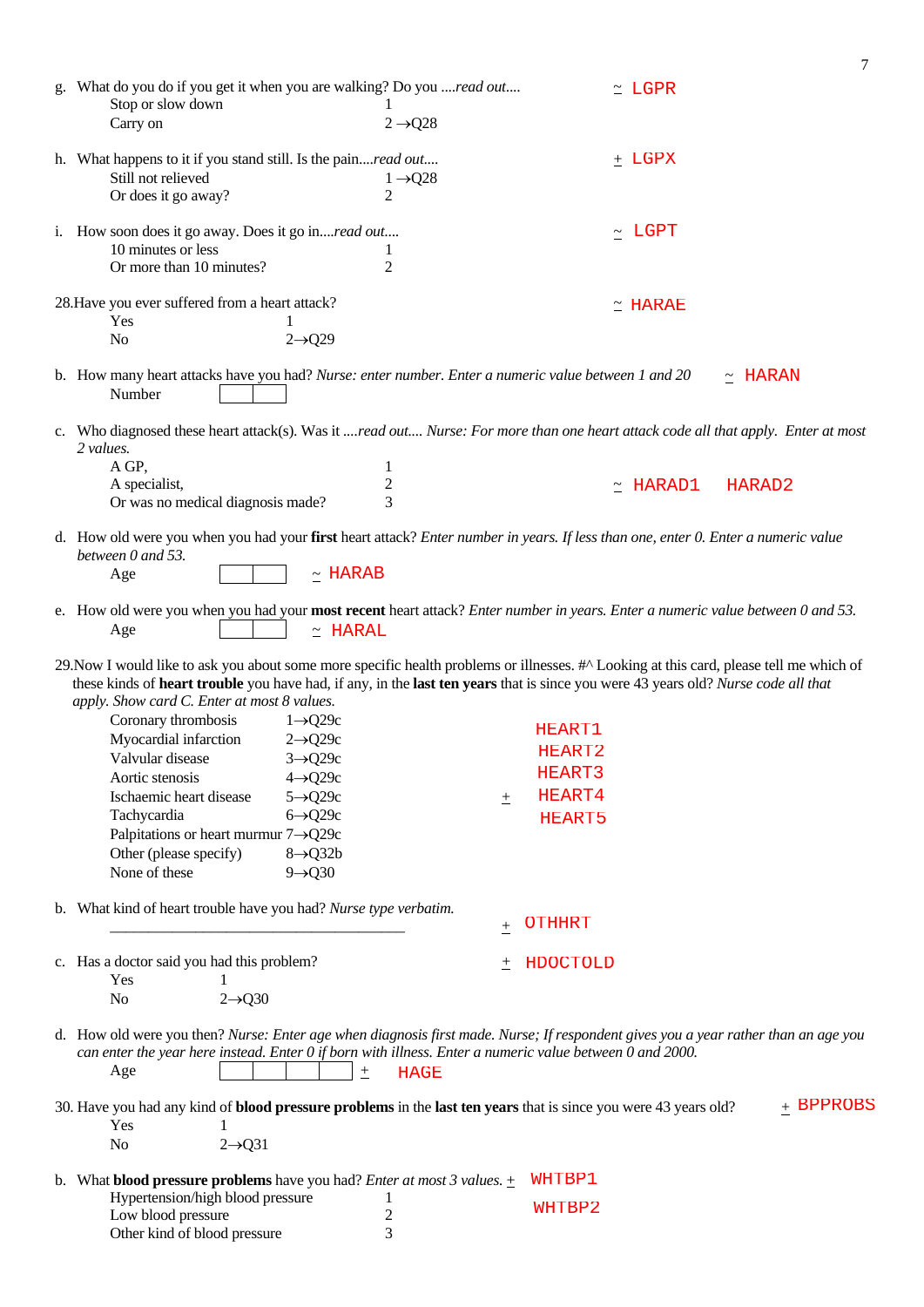|                                                                          |                           |                                                                                                                         | 8                                                                                                                                        |
|--------------------------------------------------------------------------|---------------------------|-------------------------------------------------------------------------------------------------------------------------|------------------------------------------------------------------------------------------------------------------------------------------|
| c. Has a doctor said you had this problem?<br>Yes                        | 1                         | $+$ BDOCTOLD                                                                                                            |                                                                                                                                          |
| N <sub>o</sub>                                                           | $\overline{2}$            |                                                                                                                         |                                                                                                                                          |
| Age                                                                      | $+$ BAGE                  | can enter the year here instead. Enter 0 if born with illness. Enter a numeric value between 0 and 2000.                | d. How old were you then? Nurse: Enter age when diagnosis first made. Nurse; If respondent gives you a year rather than an age you       |
|                                                                          |                           | 31. And in the <b>last ten years</b> (that is since you were 43 years old,) have you had a <b>stroke</b> ? $\pm$ STROKE |                                                                                                                                          |
| Yes<br>N <sub>o</sub>                                                    | $2 \rightarrow Q32$       |                                                                                                                         |                                                                                                                                          |
|                                                                          |                           |                                                                                                                         |                                                                                                                                          |
| b. Has a doctor said you had this problem?<br>Yes                        |                           | SDOCTOLD<br>土                                                                                                           |                                                                                                                                          |
| N <sub>o</sub>                                                           | $\overline{2}$            |                                                                                                                         |                                                                                                                                          |
| Age                                                                      | $^{+}$                    | can enter the year here instead. Enter 0 if born with illness. Enter a numeric value between 0 and 2000.<br><b>SAGE</b> | c. How old were you then? Nurse: Enter age when diagnosis first made. Nurse; If respondent gives you a year rather than an age you       |
|                                                                          |                           |                                                                                                                         | 32. And in the last ten years (that is since you were 43 years old,) have you had a thyroid disorder? If asked: examples include goitre, |
| hyperthyroidism or hypothyroidism.<br>Yes                                | 1                         | THYRASK<br>土                                                                                                            |                                                                                                                                          |
| N <sub>0</sub>                                                           | $2 \rightarrow Q33$       |                                                                                                                         |                                                                                                                                          |
| Goitre<br>Hyperthyroidism 2<br>Hypothyroidism 3<br>Other                 | 4                         | b. What kind of thyroid disorder have you had? Nurse: code all that apply. Enter at most 4 values.                      | $\pm$ THYROID1<br>THYROID2                                                                                                               |
| c. Has a doctor said you had this problem?                               |                           | $_+$ TDOCTOLD                                                                                                           |                                                                                                                                          |
| Yes<br>N <sub>0</sub>                                                    | 1<br>$\overline{2}$       |                                                                                                                         |                                                                                                                                          |
|                                                                          |                           |                                                                                                                         |                                                                                                                                          |
| $\rm Age$                                                                | $\pm$                     | can enter the year here instead. Enter 0 if born with illness. Enter a numeric value between 0 and 2000.<br>TAGE        | d. How old were you then? Nurse: Enter age when diagnosis first made. Nurse; If respondent gives you a year rather than an age you       |
|                                                                          |                           | 33. And in the last ten years (that is since you were 43 years old,) have you had meningitis or encephalitis?           | $_+$ MENIN                                                                                                                               |
| Yes<br>No                                                                | 1<br>$2 \rightarrow Q$ 34 |                                                                                                                         |                                                                                                                                          |
|                                                                          |                           |                                                                                                                         |                                                                                                                                          |
| b. Has a doctor said you had this problem?<br>Yes                        | 1                         | $+$ MDOCTOLD                                                                                                            |                                                                                                                                          |
| No                                                                       | $\overline{2}$            |                                                                                                                         |                                                                                                                                          |
| Age                                                                      | $\pm$                     | can enter the year here instead. Enter 0 if born with illness. Enter a numeric value between 0 and 2000.<br>MAGE        | c. How old were you then? Nurse: Enter age when diagnosis first made. Nurse; If respondent gives you a year rather than an age you       |
|                                                                          |                           | 34. (And) in the <b>last ten years</b> (that is since you were 43 years old,) have you had <b>shingles</b> ? $\pm$      | <b>SHIN</b>                                                                                                                              |
| Yes<br>No                                                                | $2 \rightarrow Q35$       |                                                                                                                         |                                                                                                                                          |
|                                                                          |                           |                                                                                                                         |                                                                                                                                          |
| Yes, involving the eyes<br>Yes, not involving the eyes<br>N <sub>0</sub> | 1<br>$\overline{2}$<br>3  | b. If yes, probe 'Did your shingles involve your eyes?' Did you have shinglesread out $\pm$                             | SPROB                                                                                                                                    |
| c. Has a doctor said you had this problem?<br>Yes<br>No                  | 1<br>2                    | + SHDOCTOLD                                                                                                             |                                                                                                                                          |
|                                                                          |                           |                                                                                                                         |                                                                                                                                          |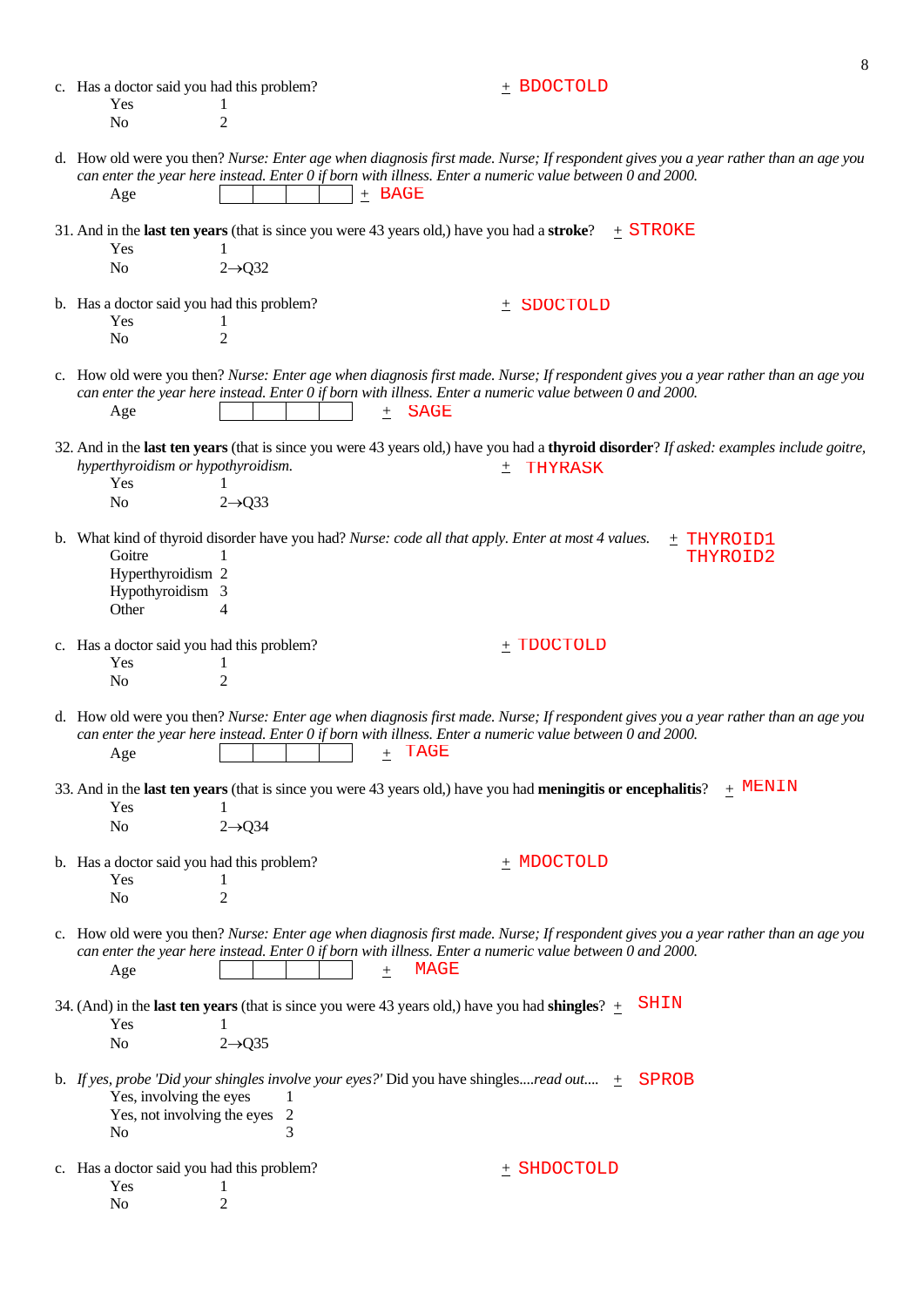|                                                                                                                                                                                                                                                                                                                                                                                                                                                                                                                                  | 9                                                                                                                                                                          |
|----------------------------------------------------------------------------------------------------------------------------------------------------------------------------------------------------------------------------------------------------------------------------------------------------------------------------------------------------------------------------------------------------------------------------------------------------------------------------------------------------------------------------------|----------------------------------------------------------------------------------------------------------------------------------------------------------------------------|
| can enter the year here instead. Enter 0 if born with illness. Enter a numeric value between 0 and 2000.<br>$+$ SHAGE<br>Age                                                                                                                                                                                                                                                                                                                                                                                                     | d. How old were you then? Nurse: Enter age when diagnosis first made. Nurse; If respondent gives you a year rather than an age you                                         |
| 35. And in the last ten years (that is since you were 43 years old,) have you ever had any fits or epilepsy?<br>Yes<br>N <sub>o</sub><br>$2 \rightarrow Q36$                                                                                                                                                                                                                                                                                                                                                                     | $±$ FIT                                                                                                                                                                    |
| b. Has a doctor said you had this problem?<br>Yes<br>$\mathbf{I}$<br>$\overline{2}$<br>N <sub>o</sub>                                                                                                                                                                                                                                                                                                                                                                                                                            | $+$ FDOCTOLD                                                                                                                                                               |
| can enter the year here instead. Enter 0 if born with illness. Enter a numeric value between 0 and 2000.<br>$+$ FAGE<br>Age                                                                                                                                                                                                                                                                                                                                                                                                      | c. How old were you then? Nurse: Enter age when diagnosis first made. Nurse; If respondent gives you a year rather than an age you                                         |
| 36. And in the <b>last ten years</b> (that is since you were 43 years old,) have you had <b>cancer</b> ?<br>Yes<br>N <sub>o</sub><br>$2 \rightarrow Q37$                                                                                                                                                                                                                                                                                                                                                                         | + CANCER                                                                                                                                                                   |
| and give any further details by opening a notepad by using Ctrl+M. Enter at most 11 values.<br>Leukaemia<br>$1 \rightarrow Q$ 36d<br>Hodgkin's disease<br>$2 \rightarrow Q$ 36d<br>Lymphoma<br>$3 \rightarrow Q$ 36d<br>Skin cancer<br>$4 \rightarrow Q$ 36d<br>$5 \rightarrow Q$ 36d<br>Bone cancer<br>$6 \rightarrow Q$ 36d<br><b>Breast cancer</b><br>Cancer of the uterus<br>$7 \rightarrow Q$ 36d<br>Cancer of the cervix<br>$8 \rightarrow Q$ 36d<br>Cancer of the colon<br>$9 \rightarrow Q$ 36d<br>Other (specify)<br>10 | b. Looking at this card [please tell me what type of cancer you have had in the last ten years? Show card D. Nurse: Code all that apply<br>$±$ CWHERE01<br><b>CWHERE02</b> |
| c. What other kind of cancer have you had? Nurse: type verbatim.                                                                                                                                                                                                                                                                                                                                                                                                                                                                 | <b>OTHCNCER</b><br>土                                                                                                                                                       |
| d. Has a doctor said you had this problem?<br>Yes<br>2<br>No                                                                                                                                                                                                                                                                                                                                                                                                                                                                     | $\pm$ CDOCTOLD                                                                                                                                                             |
| can enter the year here instead. Enter 0 if born with illness. Enter a numeric value between 0 and 2000.<br>$+$ CAGE<br>Age                                                                                                                                                                                                                                                                                                                                                                                                      | c. How old were you then? Nurse: Enter age when diagnosis first made. Nurse; If respondent gives you a year rather than an age you                                         |
| encephalomyelitis, better known as ME?<br>Yes<br>N <sub>o</sub><br>$2 \rightarrow Q38$                                                                                                                                                                                                                                                                                                                                                                                                                                           | 37. And in the last ten years (that is since you were 43 years old,) have you had Chronic fatigue syndrome or Myaligic<br>$±$ ME                                           |
| b. Has a doctor said you had this problem?<br>Yes<br>$\overline{2}$<br>N <sub>o</sub>                                                                                                                                                                                                                                                                                                                                                                                                                                            | $+$ MEDOCTLD                                                                                                                                                               |
| can enter the year here instead. Enter 0 if born with illness. Enter a numeric value between 0 and 2000.<br>± MEAGE                                                                                                                                                                                                                                                                                                                                                                                                              | c. How old were you then? Nurse: Enter age when diagnosis first made. Nurse; If respondent gives you a year rather than an age you                                         |
| 38. And in the last ten years (that is since you were 43 years old,) have you had diabetes? $*$<br>Yes<br>$2 \rightarrow Q39$<br>N <sub>o</sub>                                                                                                                                                                                                                                                                                                                                                                                  | DIAB                                                                                                                                                                       |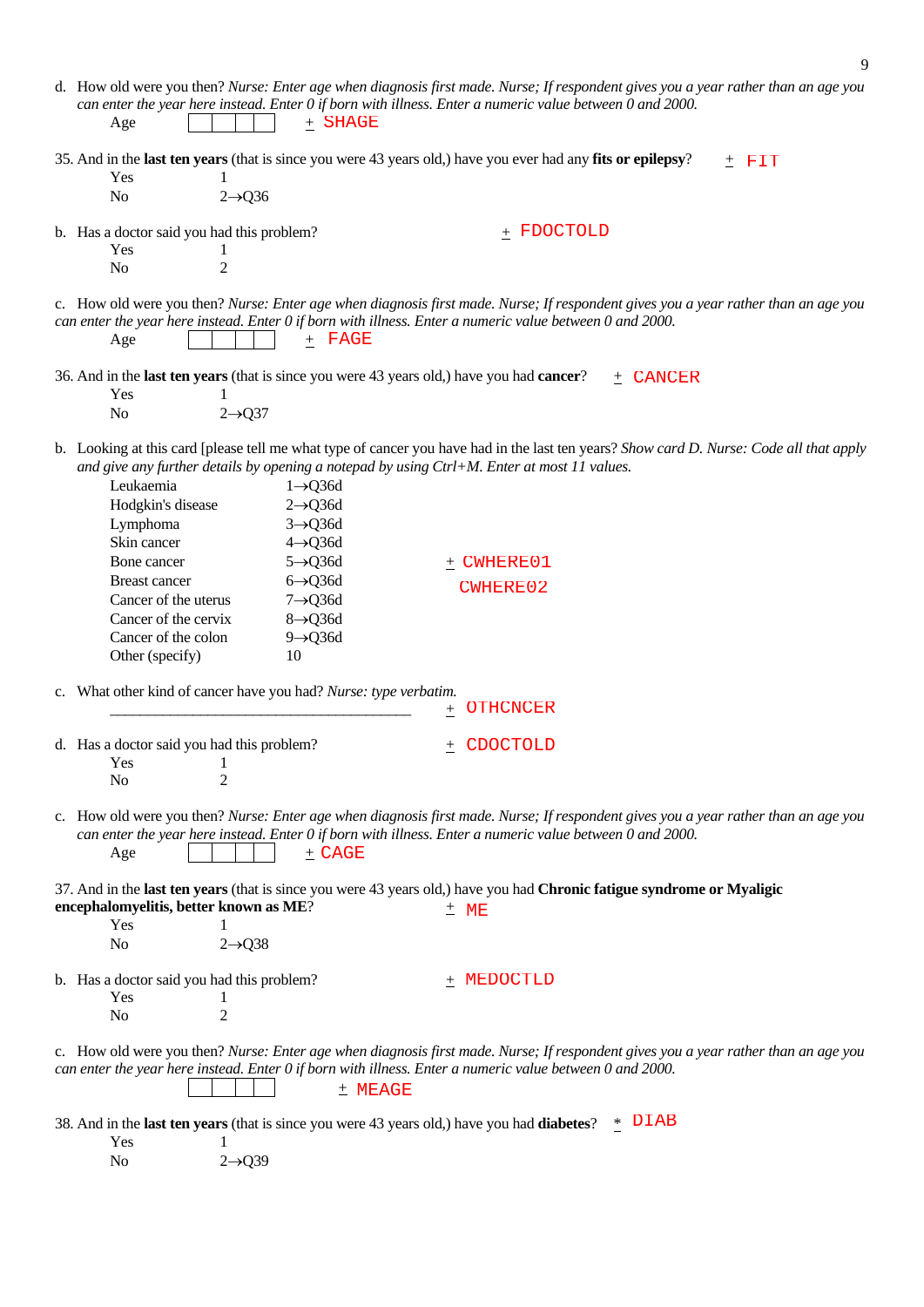|                                                                                                       |                                                                                                                                  |            |                                                                                                                 | b. What kind of diabetes have you had. Was it <i>read out Nurse: code all that apply. Enter at most 3 values</i> . + KINDDIA1      |
|-------------------------------------------------------------------------------------------------------|----------------------------------------------------------------------------------------------------------------------------------|------------|-----------------------------------------------------------------------------------------------------------------|------------------------------------------------------------------------------------------------------------------------------------|
| Insulin-dependent<br>Non-insulin dependent or<br>High blood sugar or<br>Some other kind of diabetes?4 | 2<br>3                                                                                                                           |            |                                                                                                                 | KINDDIA2                                                                                                                           |
| c. Has a doctor said you had this problem?<br>Yes<br>N <sub>o</sub>                                   | 1<br>2                                                                                                                           |            | $+$ DDOCTOLD                                                                                                    |                                                                                                                                    |
|                                                                                                       | $\pm$ DAGE                                                                                                                       |            | can enter the year here instead. Enter 0 if born with illness. Enter a numeric value between 0 and 2000.        | d. How old were you then? Nurse: Enter age when diagnosis first made. Nurse; If respondent gives you a year rather than an age you |
| Yes<br>No                                                                                             | 39. And in the last ten years have you had asthma?<br>1<br>$2 \rightarrow Q40$                                                   | $+$        | ASTHMA                                                                                                          |                                                                                                                                    |
| b. Has a doctor said you had this problem?<br>Yes<br>N <sub>o</sub>                                   | 1<br>$\overline{2}$                                                                                                              |            | $+$ ADOCTOLD                                                                                                    |                                                                                                                                    |
|                                                                                                       | $\pm$ AAGE                                                                                                                       |            | can enter the year here instead. Enter 0 if born with illness. Enter a numeric value between 0 and 2000.        | c. How old were you then? Nurse: Enter age when diagnosis first made. Nurse; If respondent gives you a year rather than an age you |
| Yes<br>N <sub>o</sub>                                                                                 | 40. And in the <b>last ten years</b> that is since you were 43 years old, have you had <b>hay fever</b> ?<br>$2 \rightarrow Q41$ |            |                                                                                                                 | $+$ HAYF                                                                                                                           |
| b. Has a doctor said you had this problem?<br>Yes<br>N <sub>0</sub>                                   | 1<br>$\overline{2}$                                                                                                              |            | $_+$ HFDOCTLD                                                                                                   |                                                                                                                                    |
|                                                                                                       | + HFAGE                                                                                                                          |            | can enter the year here instead. Enter $0$ if born with illness. Enter a numeric value between $0$ and $2000$ . | c. How old were you then? Nurse: Enter age when diagnosis first made. Nurse; If respondent gives you a year rather than an age you |
| Yes<br>No                                                                                             | 41. And in the last ten years have you suffered from migraines? $+$ HEADACHE<br>-1<br>$2 \rightarrow Q$ 42                       |            |                                                                                                                 |                                                                                                                                    |
| b. Has a doctor said you had this problem?<br>Yes<br>No                                               | $\overline{2}$                                                                                                                   |            | $+$ HADOCTLD                                                                                                    |                                                                                                                                    |
|                                                                                                       | $+$ HAAGE                                                                                                                        |            | can enter the year here instead. Enter 0 if born with illness. Enter a numeric value between 0 and 2000.        | c. How old were you then? Nurse: Enter age when diagnosis first made. Nurse; If respondent gives you a year rather than an age you |
| day?                                                                                                  |                                                                                                                                  |            |                                                                                                                 | 42. (And in the last ten years that is since you were 43 years old,) have you had a sudden speech problem which got better after a |
| Yes<br>No                                                                                             | 1<br>$\overline{2}$                                                                                                              | $+$ SPEECH |                                                                                                                 |                                                                                                                                    |
| day?                                                                                                  |                                                                                                                                  |            |                                                                                                                 | 43. (And) in the last ten years (that is since you were 43 years old,) have you had sudden sight problems which got better after a |
| Yes<br>N <sub>0</sub>                                                                                 | 1<br>$\overline{2}$                                                                                                              | $+$ SIGHT  |                                                                                                                 |                                                                                                                                    |
| better after a day?                                                                                   |                                                                                                                                  |            |                                                                                                                 | 44. And in the last ten years (that is since you were 43 years old,) have you had a sudden weakness in an arm or leg which got     |
| Yes<br>No                                                                                             | 1<br>$\overline{2}$                                                                                                              | + LIMB     |                                                                                                                 |                                                                                                                                    |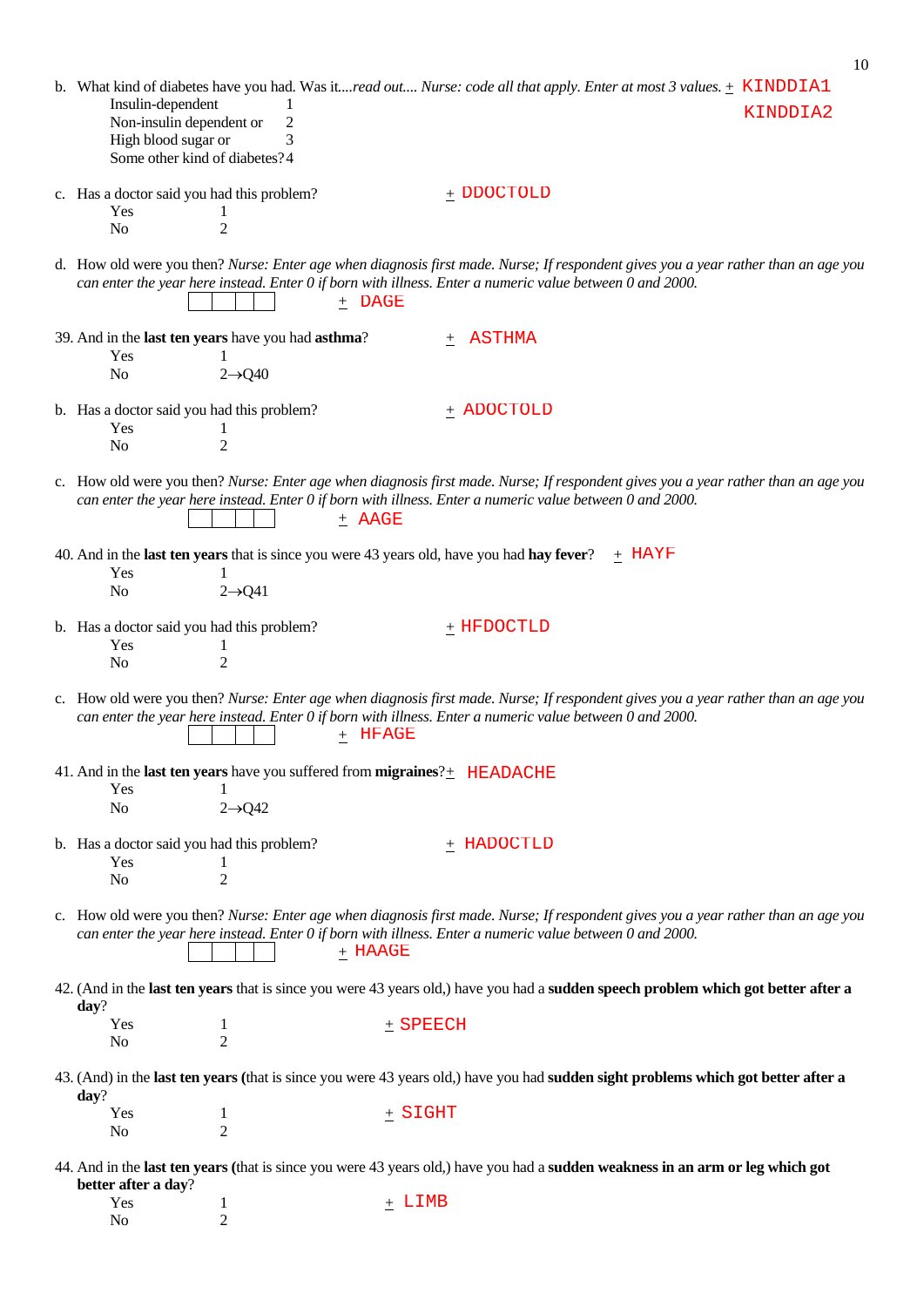|                | 45. And in the <b>last ten years</b> (that is since you were 43 years old,) have you had <b>anaemia</b> ? $\pm$ <b>BLOOD</b> |              |            |
|----------------|------------------------------------------------------------------------------------------------------------------------------|--------------|------------|
| Yes            |                                                                                                                              |              |            |
| N <sub>o</sub> | 2                                                                                                                            |              |            |
|                |                                                                                                                              |              |            |
| Yes            | 46. (And in the last ten years) have you had any liver diseases?                                                             | $+$ LIVER    |            |
| N <sub>o</sub> | 1<br>$\overline{2}$                                                                                                          |              |            |
|                |                                                                                                                              |              |            |
|                | 47. (And in the last ten years) have you had any stomach trouble such as ulcers, gastritis or acid indigestion?              |              |            |
| Yes            | 1                                                                                                                            | $^{\pm}$ TUM |            |
| No             | $\overline{2}$                                                                                                               |              |            |
|                |                                                                                                                              |              |            |
|                | 48. (And in the last ten years) have you had gall bladder trouble?                                                           | $+$ GALLB    |            |
| Yes            | 1                                                                                                                            |              |            |
| No             | $\overline{2}$                                                                                                               |              |            |
|                | 49. (And in the last ten years) have you had any kidney or bladder infections?                                               | + KIDNEY     |            |
| Yes            | 1                                                                                                                            |              |            |
| N <sub>o</sub> | $\overline{2}$                                                                                                               |              |            |
|                |                                                                                                                              |              |            |
|                | 50. (And in the last ten years) have you had a hernia?                                                                       | + HERNIA     |            |
| Yes            | 1                                                                                                                            |              |            |
| N <sub>o</sub> | $\overline{2}$                                                                                                               |              |            |
|                |                                                                                                                              |              |            |
| Yes            | 51. (And in the last ten years) have you had any allergies?<br>1                                                             | + ALLERGY    |            |
| N <sub>o</sub> | $\overline{2}$                                                                                                               |              |            |
|                |                                                                                                                              |              |            |
|                | 52. (And in the last ten years) have you had cataracts, glaucoma or other serious eye trouble?                               |              | $+$ $EYE$  |
| Yes            | 1                                                                                                                            |              |            |
| N <sub>o</sub> | $\overline{2}$                                                                                                               |              |            |
|                |                                                                                                                              |              |            |
| Yes            | 53. (And in the last ten years) have you had any skin trouble such as eczema or psoriasis?<br>1                              |              | $\pm$ SKIN |
| N <sub>o</sub> | $\overline{2}$                                                                                                               |              |            |
|                |                                                                                                                              |              |            |
|                | 54. (And in the last ten years) have you had any persistent trouble with your gums or mouth?                                 |              | $\pm$ GUM  |
| Yes            | 1                                                                                                                            |              |            |
| N <sub>0</sub> | $\overline{2}$                                                                                                               |              |            |
|                |                                                                                                                              |              |            |
|                | 55. Do you now regularly take any prescribed medicines?                                                                      |              | * OHOM     |
| Yes<br>No      | 1<br>$2 \rightarrow Q56$                                                                                                     |              |            |
|                |                                                                                                                              |              |            |
|                | b. What are they called? Nurse: Record names of all medicines and they are used for.                                         |              | $\pm$ OHOP |
|                |                                                                                                                              |              |            |
|                |                                                                                                                              |              |            |
|                | 56. Do you usually cough first thing in the morning in the winter?                                                           |              | $*$ WIC    |
| Yes            | 1                                                                                                                            |              |            |
| No             | 2                                                                                                                            |              |            |
|                | b. Do you usually cough during the day or night in winter?                                                                   |              | * WID      |
| Yes            | 1                                                                                                                            |              |            |
| No             | 2 (If no to both 56a & b $\rightarrow$ Q57)                                                                                  |              |            |
|                |                                                                                                                              |              |            |
|                | c. Do you cough like this on most days for as much as 3 months each year?                                                    |              | * WIM      |
| es             | 1                                                                                                                            |              |            |
| N <sub>0</sub> | $\overline{2}$                                                                                                               |              |            |
|                |                                                                                                                              |              |            |
| Yes            | 57. Do you usually bring up any phlegm (spit from the chest) first thing in the morning in winter? $*$ PHL                   |              |            |
| No             | 1<br>2                                                                                                                       |              |            |
|                |                                                                                                                              |              |            |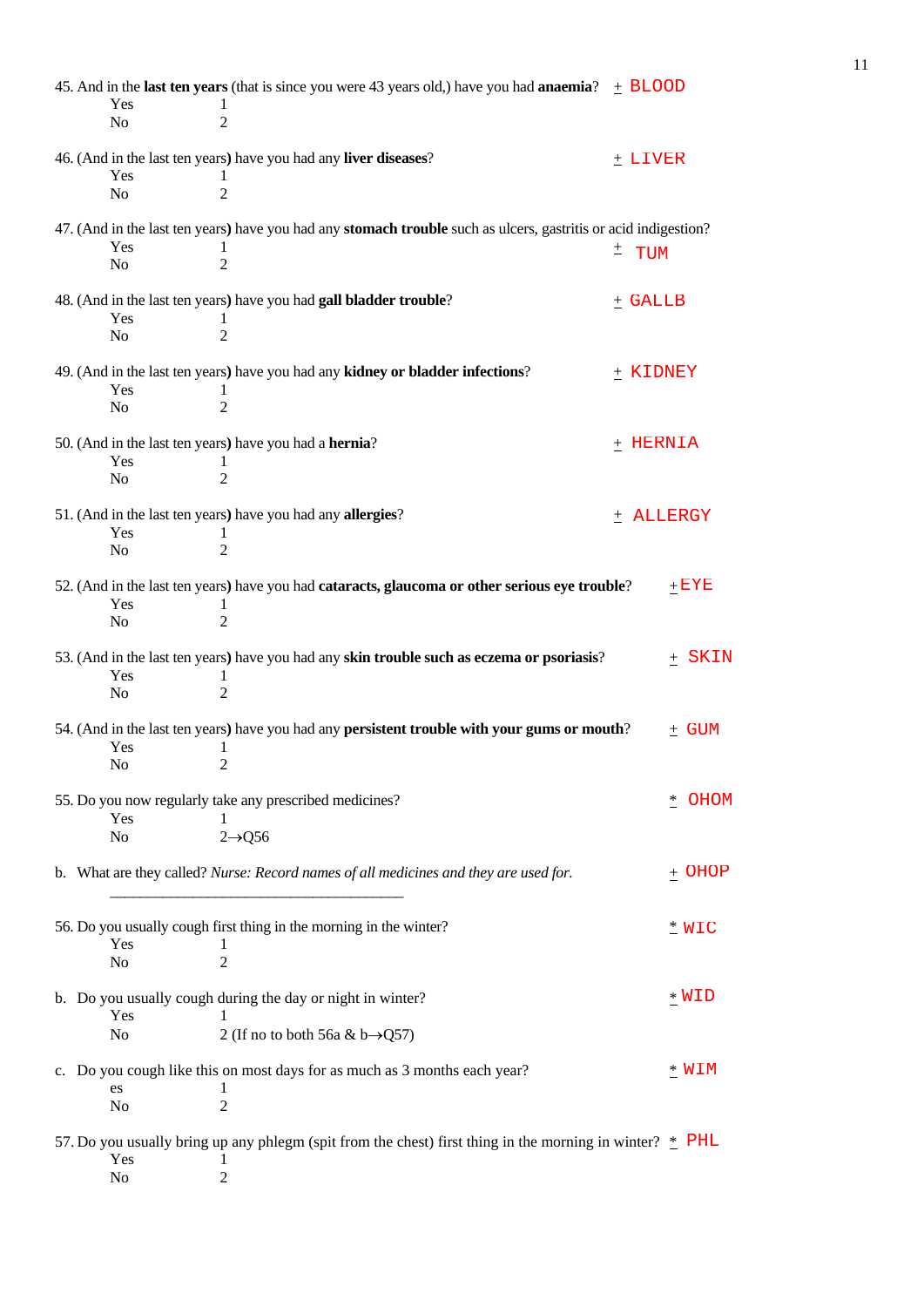| Yes                                            | b. Do you usually bring up any phlegm during the day or at night in winter?<br>$\perp$                                                                                                          | 12<br>$*$ PHLD |
|------------------------------------------------|-------------------------------------------------------------------------------------------------------------------------------------------------------------------------------------------------|----------------|
| N <sub>o</sub>                                 | $\overline{2}$                                                                                                                                                                                  |                |
| Yes                                            | c. Do you bring up phlegm on most days for as much as 3 months each year?                                                                                                                       | $*$ PHLM       |
| N <sub>o</sub>                                 | $\overline{2}$                                                                                                                                                                                  |                |
| Yes                                            | d. In the past 3 years, have you had a period of cough and phlegm lasting for 3 weeks or more?                                                                                                  | $*$ COPH       |
| N <sub>o</sub>                                 | $\overline{2}$                                                                                                                                                                                  |                |
| Yes                                            | e. Does your chest ever sound wheezy or whistling?                                                                                                                                              | WZY<br>$\ast$  |
| N <sub>o</sub>                                 | $2 \rightarrow Q57g$                                                                                                                                                                            |                |
| f. Do you get this most days or nights?<br>Yes | 1                                                                                                                                                                                               | $*$ WZYD       |
| N <sub>o</sub>                                 | $\overline{2}$                                                                                                                                                                                  |                |
| indoors for a week or more?<br>Yes             | g. During the past 3 years, have you had any chest illness, for example, bronchitis or pneumonia, which has kept you off work or<br>1                                                           | * BRONC        |
| N <sub>o</sub>                                 | $2 \rightarrow Q58$                                                                                                                                                                             |                |
| One or<br>More than one                        | h. How many illnesses like this have you had in the last 3 years. Have you hadread out<br>1<br>$\overline{c}$                                                                                   | $*$ NUM        |
| Yes                                            | i. Did you consult a doctor about this during the last 3 years?<br>1                                                                                                                            | $\simeq$ BROND |
| No                                             | $\overline{2}$                                                                                                                                                                                  |                |
| Yes<br>N <sub>o</sub>                          | 58. Now a few questions about smoking. Can I check, do you smoke <b>cigarettes</b> at all nowadays? * SMOS<br>$2 \rightarrow 059$                                                               |                |
| Enter a numeric value between 1 and 300.       | b. How many cigarettes a day do you usually smoke? Nurse: If roll-ups give equivalent number of cigarettes. Enter number.                                                                       |                |
|                                                | * SMODS                                                                                                                                                                                         |                |
|                                                | c. What is the main brand of cigarettes you smoke? Nurse: Ask to see packet if necessary. Type both the brand and the type.                                                                     | * SMOSB        |
|                                                | d. Enter the 4 digit cigarette brand code. Enter a numeric value between 0 and 9999.<br>$*CIGCODEA \rightarrow Q60$                                                                             |                |
| Yes                                            | 59. Have you ever smoked cigarettes regularly, by which I mean at least one cigarette a day for 12 months or more? * SMOSE<br>1                                                                 |                |
| N <sub>o</sub>                                 | $\overline{2}$                                                                                                                                                                                  |                |
| Yes                                            | 60. Do any of the people you live with smoke cigarettes at home?                                                                                                                                | $\simeq$ SMOH  |
| N <sub>o</sub><br>Not applicable               | $2 \rightarrow Q61$<br>$3 \rightarrow Q61$                                                                                                                                                      |                |
|                                                | b. Thinking about all the people you live with, on average, about how many cigarettes a day do they smoke at home?<br>Enter total number of cigarettes. Enter a numeric value between 0 and 90. |                |
| Number                                         | $~\sim$ SMOSP                                                                                                                                                                                   |                |
| 61. Do you smoke a pipe?<br>Yes                |                                                                                                                                                                                                 | $*$ $PIPE$     |
| N <sub>0</sub>                                 | $2 \rightarrow Q$ 62                                                                                                                                                                            |                |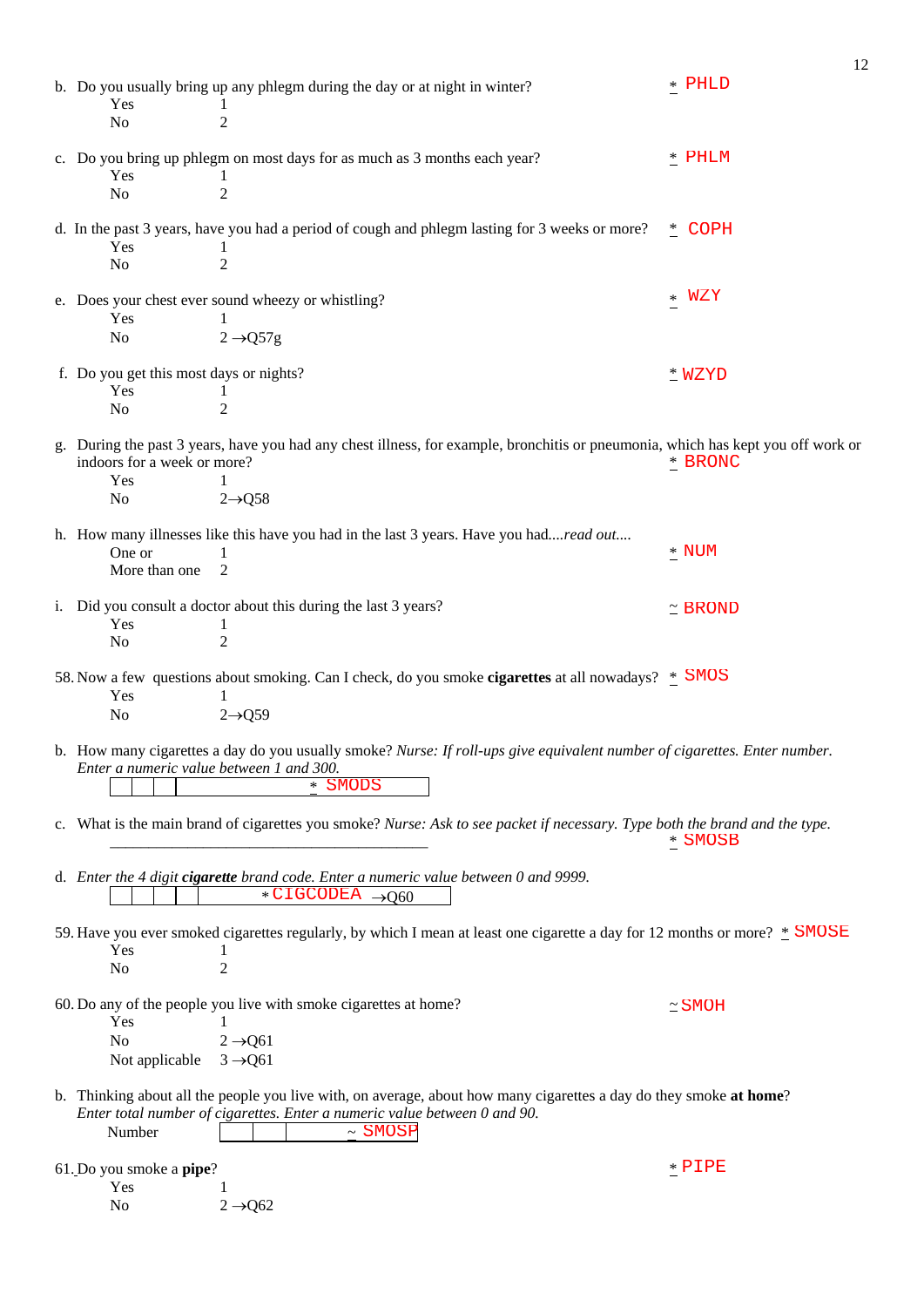|                                                                  |                                                                                                                                                                                                                                                       |          | 13                         |
|------------------------------------------------------------------|-------------------------------------------------------------------------------------------------------------------------------------------------------------------------------------------------------------------------------------------------------|----------|----------------------------|
| Grams or<br><b>Ounces</b>                                        | b. How much pipe tobacco do you usually smoke per week? Nurse: Enter code first and amount at next question.<br>1<br>$\overline{2}$                                                                                                                   | + PAMNT  |                            |
| Amount                                                           | c. Nurse: Enter amount in grams. If less than one gram, enter 0. Enter a numeric value between 0 and 900.<br>PIPEG                                                                                                                                    |          |                            |
| Amount                                                           | d. Nurse: Enter amount in ounces. If less than one ounce, enter 0. Enter a numeric value between 0 and 90.<br>$*$<br>POZ                                                                                                                              |          |                            |
|                                                                  | f. What brand of tobacco you smoke? Nurse: ask to see packet if necessary.                                                                                                                                                                            | PIPEB    |                            |
| 62. Do you smoke cigars?<br>Yes                                  | $*$ CIG<br>1                                                                                                                                                                                                                                          |          |                            |
| N <sub>o</sub>                                                   | $2 \rightarrow Q$ 63                                                                                                                                                                                                                                  |          |                            |
|                                                                  | b. How many cigars do you smoke per week? Enter a numeric value between 0 and 300.                                                                                                                                                                    | $+$ CIGA |                            |
|                                                                  | c. What brand of cigars you smoke? Nurse: ask to see packet if necessary.                                                                                                                                                                             | $+$ CIGS |                            |
| Mother smoked<br>Father smoked<br>Neither smoked<br>Can't answer | 63. Did either of your parents smoke cigarettes, cigars or pipes when you lived with them as a child? Nurse: If did not live with<br>parents, ask about the people respondent lived with. Code all that apply. Enter at most 4 values.<br>2<br>3<br>4 | $\simeq$ | SMOP1<br>SMOP <sub>2</sub> |
| Yes<br>N <sub>o</sub>                                            | 64. Now some questions about your family? #^ Can I now check, is your natural mother alive?<br>$1 \rightarrow Q$ 65<br>$\overline{2}$                                                                                                                 | * MLIV   |                            |
| Age                                                              | b. How old was your mother when she died? <i>Enter age in years. Enter a numeric value between 10 and 120</i> .<br>$~\tilde{}$ MDA                                                                                                                    |          |                            |
| 1999.<br>Year                                                    | c. What was the date of her death, the year first please? If don't know press Ctrl+K. Enter a numeric value between 1946 and<br>* MDY                                                                                                                 |          |                            |
| Month                                                            | d. The month please? If don't know press Ctrl+K. Enter a numeric value between 1 and 12.<br>$*$ MDM                                                                                                                                                   |          |                            |
| Day                                                              | e. The day please? If don't know press Ctrl+K. Enter a numeric value between 1 and 31.<br>$*$ MDD                                                                                                                                                     |          |                            |
|                                                                  | f. What was the cause of her death? (If necessary, probe: What was on the death certificate?) Write in fully.                                                                                                                                         |          | $+$ MCAUSE                 |
| Yes<br>No                                                        | * FLIV<br>65. (Can I now check,) is your natural father alive?<br>$1 \rightarrow Q$ 66<br>$\overline{2}$                                                                                                                                              |          |                            |
| Age                                                              | b. How old was your father when she died? Enter age in years. Enter a numeric value between 10 and 120.<br>$\tilde{=}$ FDA                                                                                                                            |          |                            |
| 1999.                                                            | c. What was the date of his death, the year first please? If don't know press Ctrl+K. Enter a numeric value between 1946 and                                                                                                                          |          |                            |
| Year                                                             | $*$ FDY                                                                                                                                                                                                                                               |          |                            |
| Month                                                            | d. The month please? If don't know press Ctrl+K. Enter a numeric value between 1 and 12.<br>$*$ FDM                                                                                                                                                   |          |                            |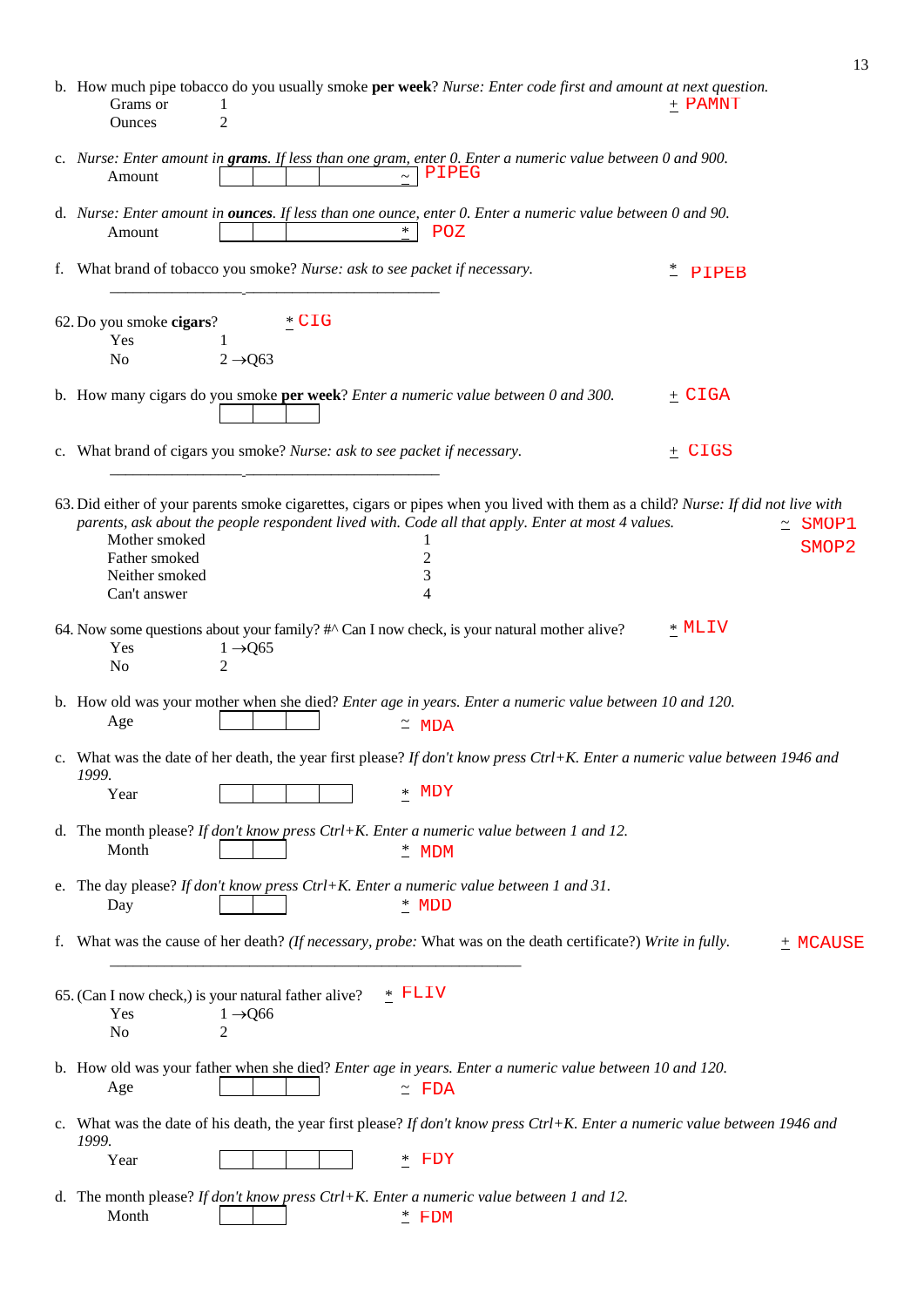| e. The day please? If don't know press $Ctrl+K$ . Enter a numeric value between 1 and 31.<br>$*$ FDD<br>Day                                                                                                                                                  |               |
|--------------------------------------------------------------------------------------------------------------------------------------------------------------------------------------------------------------------------------------------------------------|---------------|
| f. What was the cause of his death? (If necessary, probe: What was on the death certificate?) Write in fully.                                                                                                                                                | $\pm$ FCAU    |
| If male respondent go to $Q73$ .<br>66. I would now like to ask you some questions about mammograms, which are x-rays of the breast. Have you<br>ever had a mammogram?<br>Yes<br>$2 \rightarrow 069$<br>N <sub>0</sub>                                       | $\simeq$ MME  |
| 67. When did you have your first mammogram. Please either tell me the year or how old you were at the time? Nurse: record                                                                                                                                    |               |
| whether the answer is being given as a year or as an age.<br>$1 \rightarrow Q67b$<br>Age<br>Year<br>$2 \rightarrow Q$ 67c                                                                                                                                    | + AGEYEAR1    |
| b. Nurse: Enter age in years. Enter a numeric value between 0 and 53.<br>Age<br>$\rightarrow$ Q67d                                                                                                                                                           | $+$ MMMA1     |
| c. Nurse: Enter year using 4 digits. Enter a numeric value between 1946 and 2001.<br>Year                                                                                                                                                                    | + MMYX        |
| d. What is the name of the hospital/medical facility you attended for your mammogram? Nurse: type in full name. (If don't know,<br>type'dk'                                                                                                                  | $±$ MAM1NAME  |
| e. What town is the hospital/medical facility in? Nurse: type in full name. (If don't know, type 'dk')                                                                                                                                                       | + MAM1TOWN    |
| f. Was the mammogram part of a routine breast screening?<br>Yes<br>$\overline{2}$<br>N <sub>o</sub>                                                                                                                                                          | $±$ MMR1      |
| g. Was anything abnormal found in your first mammogram?<br>Yes<br>N <sub>0</sub><br>$2 \rightarrow Q$ 67i                                                                                                                                                    | $±$ MMAB1     |
| h. What was found? Nurse: Type in verbatim.                                                                                                                                                                                                                  | $_+$ MMB1WHAT |
| i. Have you had any other mammograms since the one we've just talked about?<br>Yes<br>N <sub>o</sub><br>$2 \rightarrow Q$ 69                                                                                                                                 | $±$ MAMMOTH   |
| 68. When did you have your most recent mammogram. Please either tell me the year or how old you were at the time? Nurse:<br>record whether the answer is being given as a year or as an age.<br>$1 \rightarrow Q68b$<br>Age<br>$2 \rightarrow Q$ 68c<br>Year | $±$ AGEYEARR  |
| b. Nurse: Enter age in years. Enter a numeric value between 0 and 53.<br>Age<br>$\rightarrow$ Q68d                                                                                                                                                           | + MMMAR       |
| c. Nurse: Enter year using 4 digits. Enter a numeric value between 1946 and 2001.<br>Year                                                                                                                                                                    | $+$ MMYXR     |
| d. What is the name of the hospital/medical facility you attended for your mammogram? Nurse: type in full name. (If don't know,<br>type'dk'                                                                                                                  | $+$ MAMRNAME  |
| e. What town is the hospital/medical facility in? Nurse: type in full name. (If don't know, type 'dk')                                                                                                                                                       | $+$ MAMRTOWN  |

\_\_\_\_\_\_\_\_\_\_\_\_\_\_\_\_\_\_\_\_\_\_\_\_\_\_\_\_\_\_\_\_\_\_\_\_\_\_\_\_\_\_\_\_\_\_\_\_\_\_\_\_\_\_\_\_\_\_\_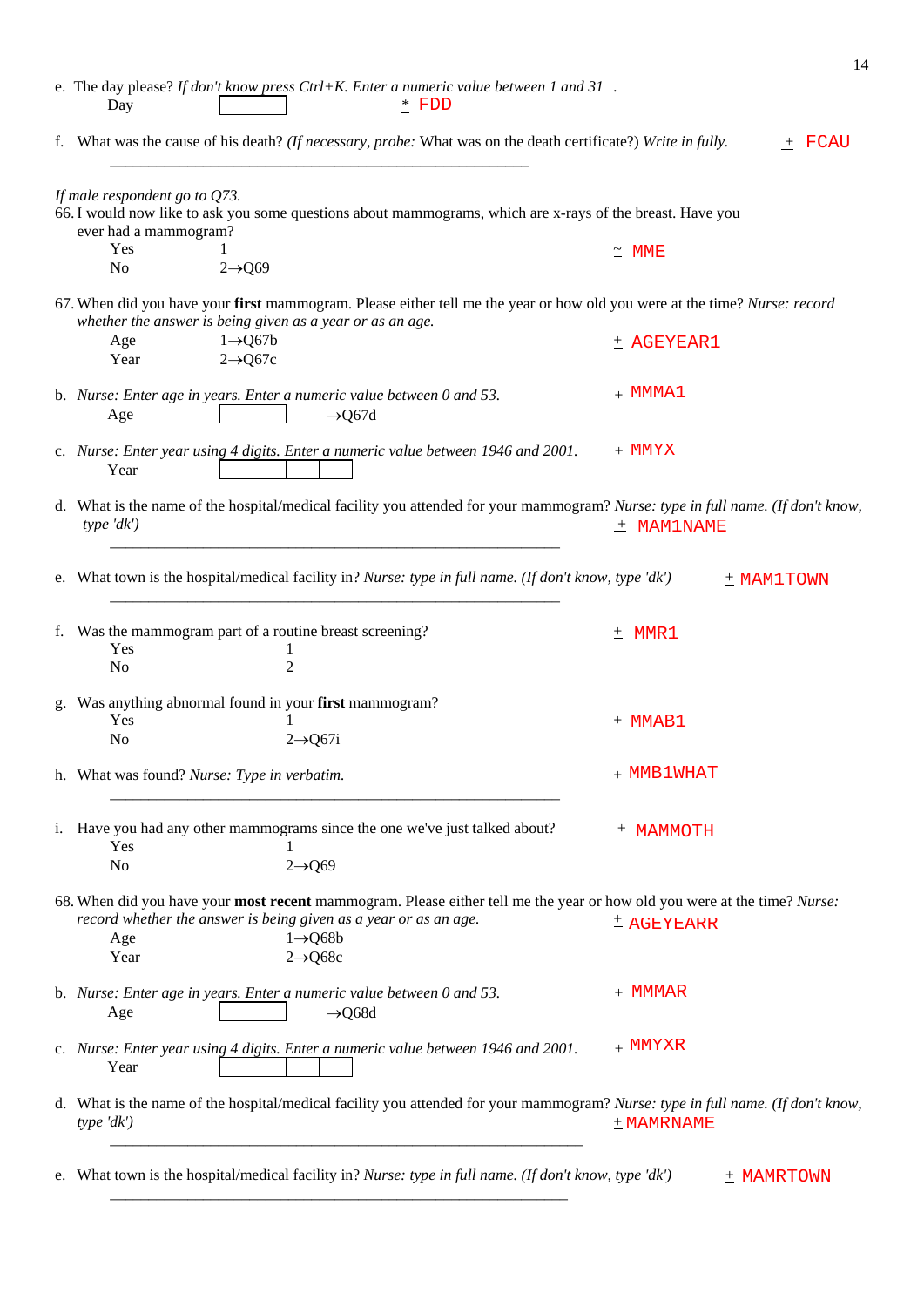|                |                                                                                                        |                             | 15                                                                                                                                                                                                                                                            |
|----------------|--------------------------------------------------------------------------------------------------------|-----------------------------|---------------------------------------------------------------------------------------------------------------------------------------------------------------------------------------------------------------------------------------------------------------|
|                | f. Was the mammogram part of a routine breast screening?<br>Yes                                        | $\bf{l}$                    | $+$ MMRR                                                                                                                                                                                                                                                      |
|                | N <sub>o</sub>                                                                                         | $\overline{2}$              |                                                                                                                                                                                                                                                               |
|                | g. Was anything abnormal found in your most recent mammogram?                                          |                             |                                                                                                                                                                                                                                                               |
|                | Yes                                                                                                    |                             | $±$ MMABR                                                                                                                                                                                                                                                     |
|                | N <sub>o</sub>                                                                                         | $2 \rightarrow Q57$         |                                                                                                                                                                                                                                                               |
|                |                                                                                                        |                             |                                                                                                                                                                                                                                                               |
|                | h. What was found? Nurse: Type in verbatim.                                                            |                             | $+$ MMBRWHAT                                                                                                                                                                                                                                                  |
|                |                                                                                                        |                             |                                                                                                                                                                                                                                                               |
|                | 69. Have you ever consulted a doctor about breast lumps?<br>Yes                                        |                             | $\simeq$ LUE                                                                                                                                                                                                                                                  |
|                | N <sub>o</sub>                                                                                         |                             | 2→Nurse: circle code 08 on front of consent booklet. ^Q73                                                                                                                                                                                                     |
|                |                                                                                                        |                             |                                                                                                                                                                                                                                                               |
|                | any kind i.e. GP, hospital consultant etc.                                                             |                             | 70. How many times have you consulted a doctor about breast lumps. Is it read out Nurse: if asked, doctor can be a doctor of                                                                                                                                  |
|                | Once                                                                                                   |                             |                                                                                                                                                                                                                                                               |
|                | Twice                                                                                                  | $\overline{c}$              | $+$ LUTIME                                                                                                                                                                                                                                                    |
|                | 3 times or                                                                                             | 3                           |                                                                                                                                                                                                                                                               |
|                | More than 3 times?                                                                                     | 4                           |                                                                                                                                                                                                                                                               |
|                | as a year or as an age.                                                                                |                             | b. I would now like to ask you some questions about your first consultation about breast lumps. When did you have your first<br>consultation. Please either tell me the year or how old you were at the time? Nurse: record whether the answer is being given |
|                | Age                                                                                                    | $1 \rightarrow Q70d$        | ± LUWHENX                                                                                                                                                                                                                                                     |
|                | Year                                                                                                   | $2 \rightarrow Q70e$        |                                                                                                                                                                                                                                                               |
|                | c. Nurse: Enter age in years. Enter a numeric value between 0 and $53. +$<br>Age                       | $\rightarrow$ Q70f          | LUAX                                                                                                                                                                                                                                                          |
|                | d. Nurse: Enter year using 4 digits. Enter a numeric value between 1946 and 2001.<br>Year              |                             | $\pm$ LUYX                                                                                                                                                                                                                                                    |
|                | e. So your first consultation was in [LFF year] when you were [LFF age]. Is that correct?<br>Yes<br>No | 2 Nurse: go back and amend. | $_+$ LUXCHK                                                                                                                                                                                                                                                   |
|                | between 0 and 12.                                                                                      |                             | f. In what month of [LFF year] did you have your first consultation? Nurse: please enter the month. Enter a numeric value                                                                                                                                     |
|                | Month                                                                                                  |                             | $+$ LUMX                                                                                                                                                                                                                                                      |
|                |                                                                                                        |                             |                                                                                                                                                                                                                                                               |
|                | Nurse: code one only.                                                                                  | + LUDGX                     | g. Show Card E. Looking at the show card E, please tell me what was the diagnosis. Please choose an answer from this card.                                                                                                                                    |
|                | No abnormality                                                                                         | $1 \rightarrow Q70j$        |                                                                                                                                                                                                                                                               |
|                | Benign breast lump                                                                                     | $2 \rightarrow Q70j$        |                                                                                                                                                                                                                                                               |
|                | Breast cancer                                                                                          | $3 \rightarrow Q70j$        |                                                                                                                                                                                                                                                               |
|                | Other, specify at next question                                                                        | 4                           |                                                                                                                                                                                                                                                               |
|                | Status unknown                                                                                         | $5 \rightarrow Q70j$        |                                                                                                                                                                                                                                                               |
|                |                                                                                                        |                             |                                                                                                                                                                                                                                                               |
|                | h. What was the diagnosis?                                                                             | $+$ LUOTH                   |                                                                                                                                                                                                                                                               |
| 1.             | Yes                                                                                                    | 1                           | Did you have a breast biopsy, (that is having a small piece of tissue removed from your breast)?<br>+ LUBX                                                                                                                                                    |
|                | N <sub>o</sub>                                                                                         | $2 \rightarrow Q71$         |                                                                                                                                                                                                                                                               |
| $\mathbf{1}$ . | $+$ LUHOSPX<br>know, type 'dk')                                                                        |                             | What is the name of the hospital you attended for your biopsy in [LFF month and year]. Nurse: type in full name. (If don't                                                                                                                                    |
|                | k. What town is the hospital in? Nurse: type in full name. (If don't know, type 'dk')                  |                             | $+$ LUTOWNX                                                                                                                                                                                                                                                   |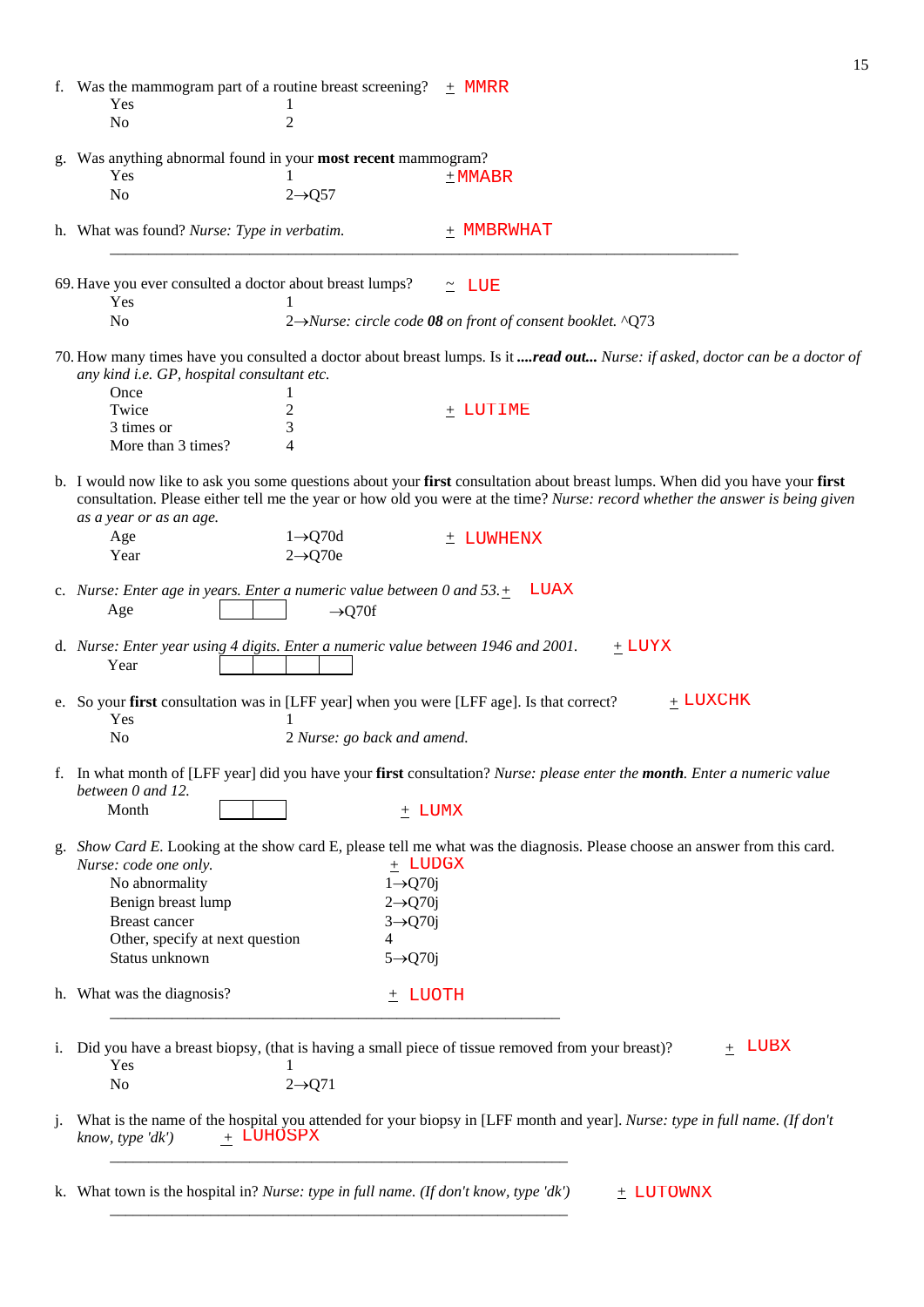$\overline{\phantom{a}}$  ,  $\overline{\phantom{a}}$  ,  $\overline{\phantom{a}}$  ,  $\overline{\phantom{a}}$  ,  $\overline{\phantom{a}}$  ,  $\overline{\phantom{a}}$  ,  $\overline{\phantom{a}}$  ,  $\overline{\phantom{a}}$  ,  $\overline{\phantom{a}}$  ,  $\overline{\phantom{a}}$  ,  $\overline{\phantom{a}}$  ,  $\overline{\phantom{a}}$  ,  $\overline{\phantom{a}}$  ,  $\overline{\phantom{a}}$  ,  $\overline{\phantom{a}}$  ,  $\overline{\phantom{a}}$ 

 $_{+}$ LUCONSX

| 71. If only one consultation about breast lumps, go to Q72. I would now like to ask you some questions about your most recent<br>consultation about breast lumps. When did you have your most recent consultation. Please either tell me the year or how old<br>you were at the time? Nurse: record whether the answer is being given as a year or as an age.<br>$1 \rightarrow Q$ 71d<br>Age<br>LUWHENX2<br>$\pm$<br>$2 \rightarrow Q71e$<br>Year |
|----------------------------------------------------------------------------------------------------------------------------------------------------------------------------------------------------------------------------------------------------------------------------------------------------------------------------------------------------------------------------------------------------------------------------------------------------|
| b. Nurse: Enter age in years. Enter a numeric value between 0 and $53. \pm$ LUAX2<br>$\rightarrow$ Q71f<br>Age                                                                                                                                                                                                                                                                                                                                     |
| c. Nurse: Enter year using 4 digits. Enter a numeric value between 1946 and 2001.<br>+ LUYX2<br>Year                                                                                                                                                                                                                                                                                                                                               |
| d. So your first consultation was in [LFF year] when you were [LFF age]. Is that correct?<br>LUXCHK2<br>$^{+}$<br>Yes<br>N <sub>o</sub><br>2 Nurse: go back and amend.                                                                                                                                                                                                                                                                             |
| e. In what month of [LFF year] did you have your first consultation? Nurse: please enter the month. Enter a numeric value<br>between 0 and 12.<br>$_+$ LUMX2<br>Month                                                                                                                                                                                                                                                                              |
| f. Show Card E. Looking at the show card E, please tell me what was the diagnosis. Please choose an answer from this card.<br>? LUDGX2<br>Nurse: code one only.<br>No abnormality<br>$1 \rightarrow Q$ 71j<br>$2 \rightarrow Q71j$<br>Benign breast lump<br><b>Breast cancer</b><br>$3 \rightarrow Q71j$<br>Other, specify at next question<br>4<br>Status unknown<br>$5 \rightarrow Q71j$                                                         |
| What was the diagnosis?<br>LUOTH2<br>土<br>g.                                                                                                                                                                                                                                                                                                                                                                                                       |
| h. Did you have a breast biopsy, (that is having a small piece of tissue removed from your breast)?<br>$\pm$ LUBX2<br>Yes<br>$2 \rightarrow Q$ 72<br>No                                                                                                                                                                                                                                                                                            |
| What is the name of the hospital you attended for your biopsy in [LFF month and year]. Nurse: type in full name. (If don't<br>$\mathbf{1}$ .<br>LUHOSPX2<br>know, type 'dk')<br>土                                                                                                                                                                                                                                                                  |
| What town is the hospital in? Nurse: type in full name. (If don't know, type 'dk')<br>LUTOWNX2<br>$\cdot$                                                                                                                                                                                                                                                                                                                                          |
| k. And can you tell me the name of the consultant in charge of your biopsy?<br>LUCONSX2<br>土                                                                                                                                                                                                                                                                                                                                                       |
| 72. To help analyse this information more effectively, we may wish to obtain a copy of your mammogram. Would you be willing<br>+ CNSNT4IN<br>for the Medical Research Council to do that?<br>Yes<br>N <sub>0</sub><br>2→Nurse: circle code 08 on front of consent booklet. ^Q73                                                                                                                                                                    |
| b. In order for this to be done, we need to obtain your written permission. Could you please read Consent Form 4 then sign and<br>date it? $\pm$ CONSENT Plurse: Please make sure the form is correctly signed and dated. ^ Nurse: Circle code 07 on front of<br>consent booklet. ^                                                                                                                                                                |
| 73. In the last 12 months, have you had pain or stiffness in your left hand or fingers on most days for at least a month? Probe for<br>which. Code all that apply. Enter at most 2 values.<br>Pain<br>HNPL2<br>HNPL1<br>Stiffness<br>$\overline{c}$<br>$\thicksim$<br>3<br>Neither                                                                                                                                                                 |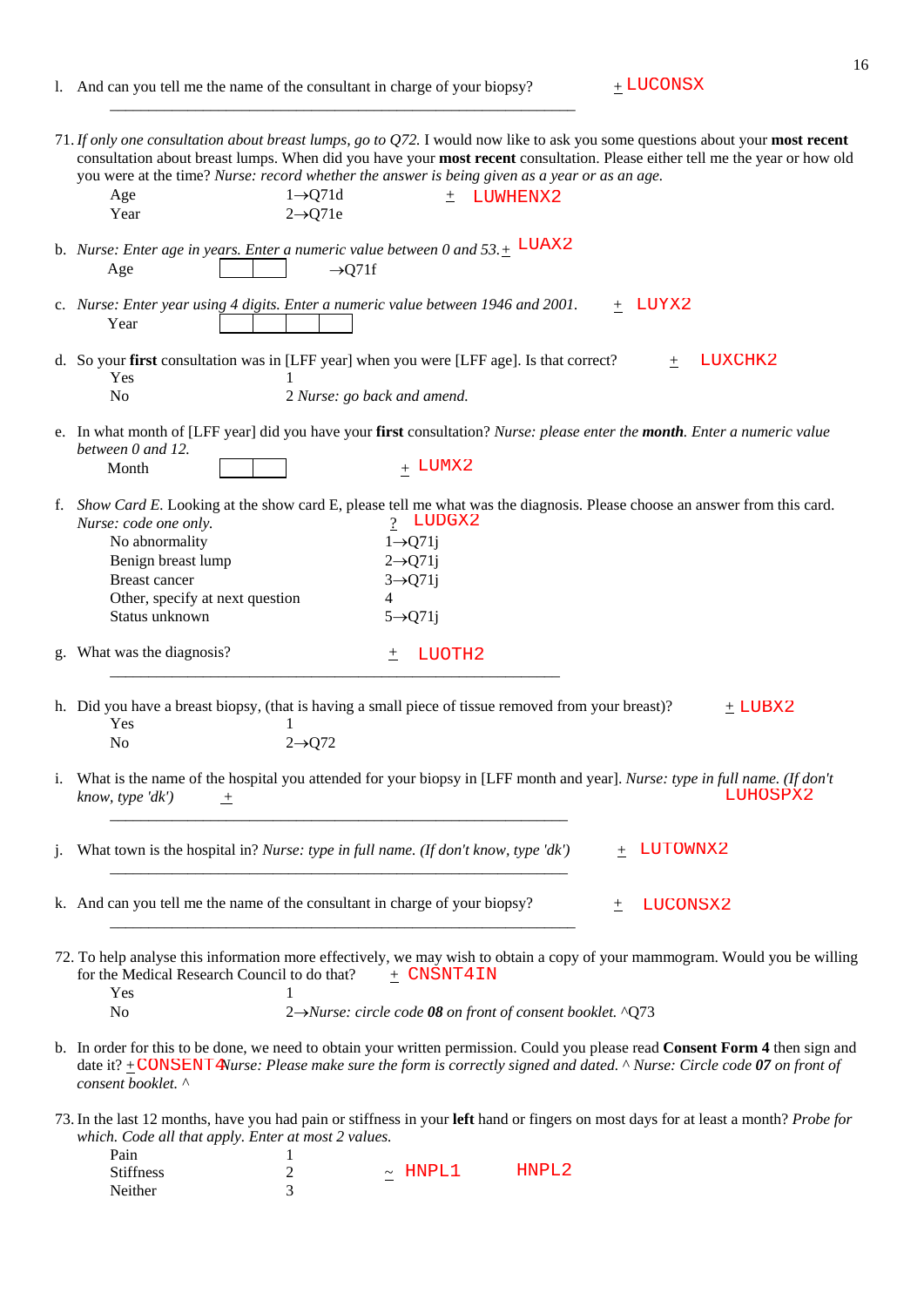74. In the last 12 months, have you had pain or stiffness in your **right** hand or fingers on most days for at least a month? *Probe for which. Code all that apply. Enter at most 2 values.* 

| Pain             |   | HNPR1                 |
|------------------|---|-----------------------|
| <b>Stiffness</b> |   | $\tilde{\phantom{a}}$ |
| <b>Neither</b>   | - | HNPR <sub>2</sub>     |

75. Do you have difficulty because of long term health problems holding something heavy like a full kettle or removing a stiff lid from a jar?

 No 0 \* Yes 1 \* GRIP

76. Now I would like to examine your hands for any bumps or swellings. Would you be willing for me to examine your hands? *If no, record whether refusal or other reason.* 

| Yes                                         |                    | HAND1       |
|---------------------------------------------|--------------------|-------------|
| No refuses                                  | $2\rightarrow 077$ | $\pm$ HAND2 |
| No for some other reason $3\rightarrow 077$ |                    |             |

b. *Fill out details on front cover and make examination of each hand and record markings on page 2 of paper test booklet. Serial:* [LFF] *Date:* [LFF] #^

77.How frequently at home or at work do you use your hands in strong movements, such as squeezing water out of a towel, playing racket sports, digging the garden, or carrying heavy items such as a suitcase, briefcase, bucket or shopping bag. Please choose an answer from this card. *Show card F* 

| Several times a day          |   |                |
|------------------------------|---|----------------|
| Once a day                   |   |                |
| Once or several times a week | 3 | $\simeq$ HNSMF |
| Occasionally                 |   |                |
| Never                        |   |                |
|                              |   |                |

78.Do you have difficulty because of long term health problems using either arm to reach up high above your head or to reach behind to tuck a shirt in or do up a zip? \*  $*$  ARM

| Yes |   |
|-----|---|
| No  | ⌒ |

79.How frequently at home or at work do you use your arms to reach up above head, such as dusting high pictures, replacing light bulbs, reaching objects on high shelves, or gardening activities like pruning or trimming high hedges. Please choose an answer from this card. *Show card F* 

| Several times a day          |                |
|------------------------------|----------------|
| Once a day                   |                |
| Once or several times a week | $\simeq$ SHAHF |
| Occasionally                 |                |
| Never                        |                |

 80.In the last 12 months, have you had pain or stiffness in your **left** knee on most days for at least a month? *Probe for which. Code all that apply. Enter at most 2 values.* ~  $~\sim$  KNPL1

| Pain             | KNPL <sub>2</sub> |
|------------------|-------------------|
| <b>Stiffness</b> |                   |
| Neither          |                   |

81.In the last 12 months, have you had pain or stiffness in your **right** knee on most days for at least a month? *Probe for which. Code all that apply. Enter at most 2 values.*  $\sim$  *KNTDD* 1

| $\sim$ $\alpha$ $\alpha$ $\alpha$ $\beta$ $\beta$ $\beta$ $\beta$ $\beta$ $\alpha$ $\beta$ $\alpha$ $\beta$ $\alpha$ $\beta$ $\beta$ $\alpha$ |  | $-$ NNPRI         |
|-----------------------------------------------------------------------------------------------------------------------------------------------|--|-------------------|
| Pain                                                                                                                                          |  | KNPR <sub>2</sub> |
| <b>Stiffness</b>                                                                                                                              |  |                   |
| Neither                                                                                                                                       |  |                   |
|                                                                                                                                               |  |                   |

82.Have you **ever** injured your knees badly enough to see a doctor about it? *Probe for which. Code all that apply. Enter at most 2 values.*

| Right knee              |  | KNEE1       |
|-------------------------|--|-------------|
| Left knee               |  | $\pm$ KNEE2 |
| Never had a knee injury |  |             |

83. In the last 12 months, have you had sciatica, lumbago or severe backache?  $+$ Yes 1 BACK

No 2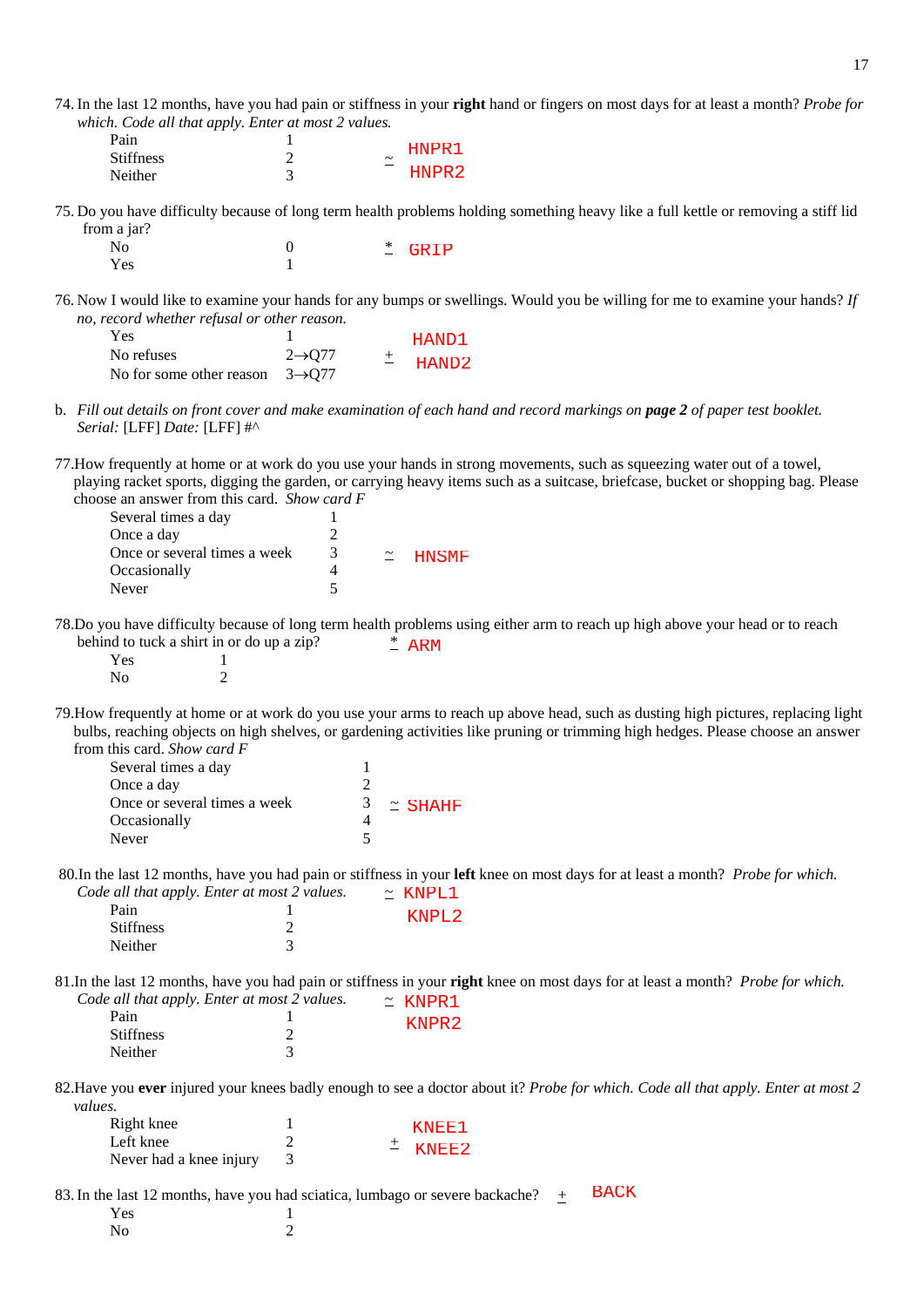84.Do you find it difficult to walk for a quarter of a mile on the level because of long term health problems? *If asked: a quarter of a mile is 400 yards.* + Yes 1<br>No 2- $2 \rightarrow Q85$ b. How far can you walk without stopping or severe discomfort. Would you say*....read out.... If asked a quarter of a mile is 400 yards.*  WALK

|    | More than 400 yards<br>200 to 400 yards<br>50 to 200 yards or                                                                      | 1<br>2<br>3                                                                                                                                                                                                                                                                                                                                                                                                                                                      | $\ast$          | WALKL        |
|----|------------------------------------------------------------------------------------------------------------------------------------|------------------------------------------------------------------------------------------------------------------------------------------------------------------------------------------------------------------------------------------------------------------------------------------------------------------------------------------------------------------------------------------------------------------------------------------------------------------|-----------------|--------------|
|    | Less than 50 yards                                                                                                                 | 4                                                                                                                                                                                                                                                                                                                                                                                                                                                                |                 |              |
|    | Yes                                                                                                                                | 85. Do you find it difficult walking up and down stairs, because of long term health problems?                                                                                                                                                                                                                                                                                                                                                                   | ∗               | <b>STEP</b>  |
|    | N <sub>o</sub>                                                                                                                     | $2 \rightarrow Q86$                                                                                                                                                                                                                                                                                                                                                                                                                                              |                 |              |
|    | Yes                                                                                                                                | b. Can you walk up and down a flight of 12 stairs in a normal manner without holding on or taking a rest? $*$                                                                                                                                                                                                                                                                                                                                                    |                 | <b>STEPL</b> |
|    | N <sub>o</sub>                                                                                                                     | $\overline{2}$                                                                                                                                                                                                                                                                                                                                                                                                                                                   |                 |              |
|    | Yes                                                                                                                                | 86.Do you easily fall or have difficulty keeping your balance because of long term health problems?                                                                                                                                                                                                                                                                                                                                                              | ∗               | FALL         |
|    | N <sub>o</sub>                                                                                                                     | 2                                                                                                                                                                                                                                                                                                                                                                                                                                                                |                 |              |
|    | Yes<br>N <sub>o</sub>                                                                                                              | b. Have you fallen at all in the past 12 months that is since [LFF month and year]?<br>$2 \rightarrow Q87$                                                                                                                                                                                                                                                                                                                                                       | 土               | FALLEN       |
| c. | Once or twice<br>Between 3 and 11 times or                                                                                         | How many times have you fallen in the past 12 months. Have you fallen read out<br>1<br>$\boldsymbol{2}$                                                                                                                                                                                                                                                                                                                                                          | 土               | FALLNO       |
|    | Have you fallen 12 or more times in the past 12 months                                                                             | 3                                                                                                                                                                                                                                                                                                                                                                                                                                                                |                 |              |
|    | be willing to have a go? Nurse code one only.<br>Respondent willing<br>Respondent not willing<br>Respondent unable to perform test | 87. I would now like to assess your balance and co-ordination. First, I will ask you to fold your arms and, after I count up to three,<br>stand on your preferred leg, and raise your other foot off the floor like this (nurse demonstrate). I will ask you to hold this<br>position for as long as you can or until I tell you to stop. Then I want you to repeat the test with your eyes closed. Would you<br>1<br>$2 \rightarrow Q88$<br>$3 \rightarrow Q88$ |                 | $+$ BALINT   |
|    | only.                                                                                                                              | b. Which is your dominant leg (ignoring any current injury)? If asked: Which leg would you kick a ball with or hop on. Code one                                                                                                                                                                                                                                                                                                                                  |                 |              |
|    | Right leg<br>1<br>$\overline{2}$<br>Left leg                                                                                       | <b>LEGDM</b>                                                                                                                                                                                                                                                                                                                                                                                                                                                     |                 |              |
|    | Balance measured                                                                                                                   | c. Nurse carry out test with cohort member's eyes open. Allow the cohort member to practice. Nurse code one only.                                                                                                                                                                                                                                                                                                                                                |                 |              |
|    | <b>Balance refused</b><br>Balance attempted, not obtained<br>Balance not attempted                                                 | $2 \rightarrow Q87e$<br>$3 \rightarrow Q87e$<br>$4 \rightarrow Q87e$                                                                                                                                                                                                                                                                                                                                                                                             | OPENRESP<br>$+$ |              |
|    | Time                                                                                                                               | d. Nurse: record time for balance test with eyes open. Enter time in seconds. Enter a numeric value between 0 and 30.<br>$\sim$ LEGBP                                                                                                                                                                                                                                                                                                                            |                 |              |
|    | Nurse code one only.                                                                                                               | e. Nurse carry out test with cohort member's eyes open. Allow the cohort member to practice. Set stop watch for 30 seconds.                                                                                                                                                                                                                                                                                                                                      |                 |              |
|    | Balance measured<br><b>Balance</b> refused<br>Balance attempted, not obtained<br>Balance not attempted                             | 1<br>$2 \rightarrow Q88$<br>$3 \rightarrow Q88$<br>$4 \rightarrow Q88$                                                                                                                                                                                                                                                                                                                                                                                           | <b>CLSERESP</b> |              |

f. *Nurse: record time for balance test with eyes closed. Enter time in seconds. Enter a numeric value between 0 and 30.*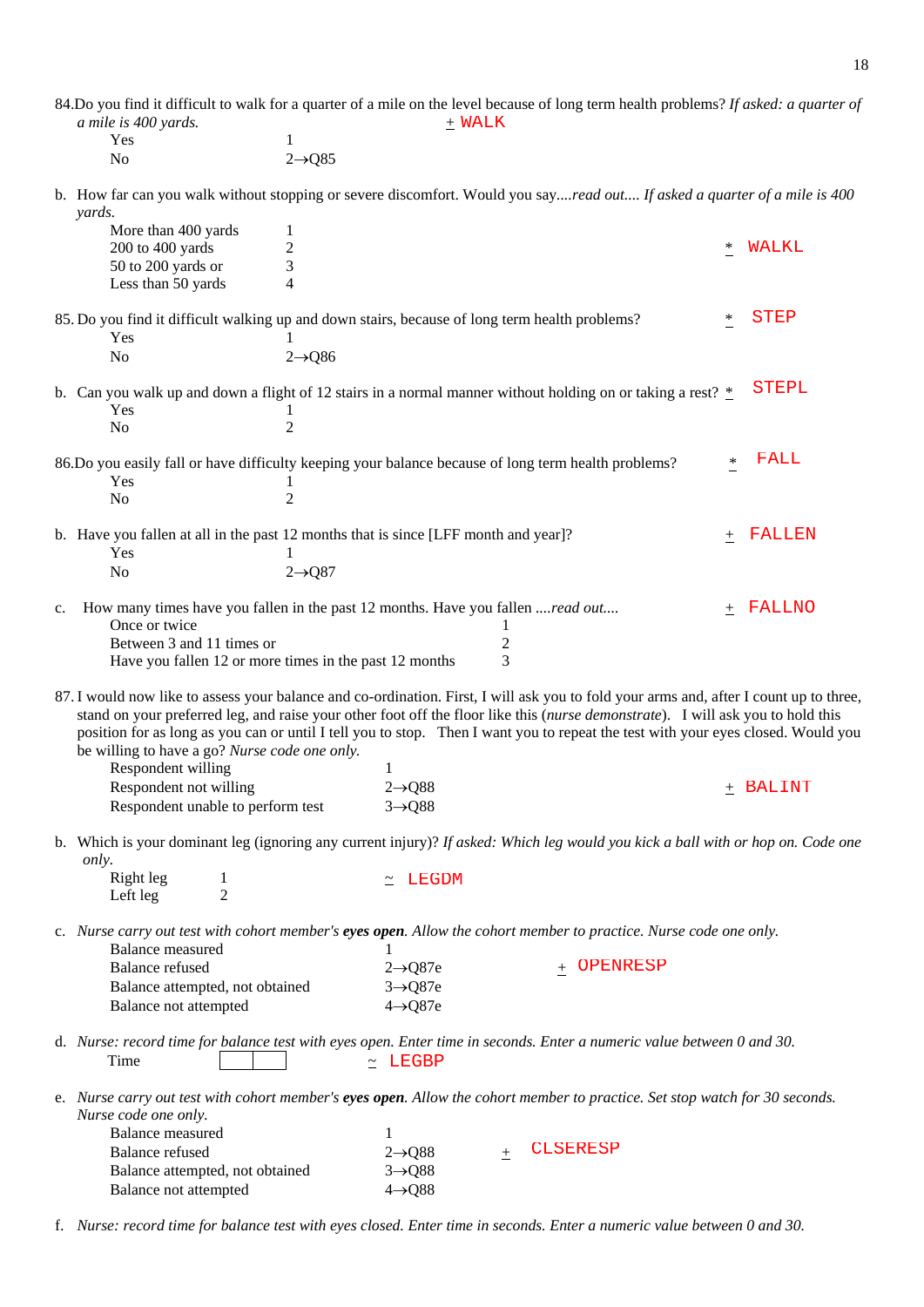|                                                                                                                                                                                                                                                                                                                                                                       |                     |                     |       |                   |                                    | 19 |
|-----------------------------------------------------------------------------------------------------------------------------------------------------------------------------------------------------------------------------------------------------------------------------------------------------------------------------------------------------------------------|---------------------|---------------------|-------|-------------------|------------------------------------|----|
| Time                                                                                                                                                                                                                                                                                                                                                                  |                     | $\sim$ LEGBC        |       |                   |                                    |    |
| 88. I would now like you to do some chair stands. First I will ask you to fold your arms and, after I count up to three, I will ask                                                                                                                                                                                                                                   |                     |                     |       |                   |                                    |    |
| you to stand up from your chair and sit down again ten times like this (nurse demonstrate). Would you be willing to have a go?<br>Nurse code one only.                                                                                                                                                                                                                |                     |                     |       |                   |                                    |    |
| Respondent willing                                                                                                                                                                                                                                                                                                                                                    |                     | 1                   |       |                   |                                    |    |
| Respondent not willing                                                                                                                                                                                                                                                                                                                                                |                     | $2 \rightarrow Q89$ | $\pm$ | <b>CHAIRINT</b>   |                                    |    |
| Respondent unable to perform test                                                                                                                                                                                                                                                                                                                                     |                     | $3 \rightarrow Q89$ |       |                   |                                    |    |
|                                                                                                                                                                                                                                                                                                                                                                       |                     |                     |       |                   |                                    |    |
| b. Nurse: Let the cohort member practice then record time for chair stands test. Enter time in seconds. Enter code 888 if<br>respondent unable to finish. Enter a numeric value between 0 and 888.                                                                                                                                                                    |                     |                     |       |                   | <b>CHRST</b>                       |    |
| 89. Have you broken a bone since you were 25 years old?                                                                                                                                                                                                                                                                                                               |                     |                     |       | $\simeq$          | <b>BROKB</b>                       |    |
| Yes                                                                                                                                                                                                                                                                                                                                                                   |                     |                     |       |                   |                                    |    |
| No                                                                                                                                                                                                                                                                                                                                                                    | 2                   |                     |       |                   |                                    |    |
| 90. Have you ever been knocked unconscious by a blow to the head?                                                                                                                                                                                                                                                                                                     |                     |                     |       | KOUNE<br>$\simeq$ |                                    |    |
| Yes                                                                                                                                                                                                                                                                                                                                                                   |                     |                     |       |                   |                                    |    |
| N <sub>o</sub>                                                                                                                                                                                                                                                                                                                                                        | $\overline{2}$      |                     |       |                   |                                    |    |
| 91. In the last 4 weeks, that is since [LFF day and date], have you taken part in any sports or vigorous leisure activities or done any<br>exercises in your spare time, not including getting to and from work? If asked: Include things like badminton, swimming, yoga,<br>press-ups, dancing, mountain climbing or jogging and brisk walks for 30 minutes or more. |                     |                     |       |                   | $*$<br><b>EXER</b>                 |    |
| Yes                                                                                                                                                                                                                                                                                                                                                                   |                     |                     |       |                   |                                    |    |
| N <sub>o</sub>                                                                                                                                                                                                                                                                                                                                                        | $2 \rightarrow Q92$ |                     |       |                   |                                    |    |
|                                                                                                                                                                                                                                                                                                                                                                       |                     |                     |       |                   |                                    |    |
| b. On how many occasions in the last 4 weeks did you do these activities? <i>Enter a numeric value between 1 and 100</i> .                                                                                                                                                                                                                                            |                     |                     |       |                   |                                    |    |
| Number                                                                                                                                                                                                                                                                                                                                                                |                     | <b>EXERN</b>        |       |                   |                                    |    |
| c. On how many of these occasions did your exercise make you sweaty and or out of breath? Enter a numeric value between 0<br>and 100.                                                                                                                                                                                                                                 |                     |                     |       |                   |                                    |    |
| Number                                                                                                                                                                                                                                                                                                                                                                |                     | <b>EXERS</b>        |       |                   |                                    |    |
|                                                                                                                                                                                                                                                                                                                                                                       |                     |                     |       |                   |                                    |    |
| 92. The next few questions are about your social life, particularly with friends and relatives who do not live at home with you.<br>Are there any relatives or friends with whom you have regular contact, either by visit, telephone or letters?<br>Yes                                                                                                              |                     |                     |       |                   | $+$ FRNDC1                         |    |
| No                                                                                                                                                                                                                                                                                                                                                                    | 2                   |                     |       |                   |                                    |    |
|                                                                                                                                                                                                                                                                                                                                                                       |                     |                     |       |                   |                                    |    |
| b. Thinking of all your relatives or friends, how often do you regularly visit or are visited by these people. Do you see<br>them <i>read out</i>                                                                                                                                                                                                                     |                     |                     |       | $\sim$ FRNDC      |                                    |    |
| Never/almost never                                                                                                                                                                                                                                                                                                                                                    | $\mathbf{1}$        |                     |       |                   |                                    |    |
| Once every few months                                                                                                                                                                                                                                                                                                                                                 | $\overline{c}$      |                     |       |                   |                                    |    |
| About once a month                                                                                                                                                                                                                                                                                                                                                    | 3                   |                     |       |                   |                                    |    |
| About once a week                                                                                                                                                                                                                                                                                                                                                     | 4<br>5              |                     |       |                   |                                    |    |
| Almost daily                                                                                                                                                                                                                                                                                                                                                          |                     |                     |       |                   |                                    |    |
| c. How often do you regularly <b>visit</b> or are <b>visited</b> by these persons? $\frac{1}{2}$<br>Never/almost never                                                                                                                                                                                                                                                | 1                   |                     |       |                   |                                    |    |
| Once every few months                                                                                                                                                                                                                                                                                                                                                 | $\overline{c}$      |                     |       |                   |                                    |    |
| About once a month                                                                                                                                                                                                                                                                                                                                                    | 3                   |                     |       |                   | not on capi99a, nor in capi source |    |
| About once a week                                                                                                                                                                                                                                                                                                                                                     | 4                   |                     |       |                   |                                    |    |
| Almost daily                                                                                                                                                                                                                                                                                                                                                          | 5                   |                     |       |                   |                                    |    |
|                                                                                                                                                                                                                                                                                                                                                                       |                     |                     |       |                   |                                    |    |
| 93. How many relatives or friends do you see once a month or more? $*$ FRNDR                                                                                                                                                                                                                                                                                          |                     |                     |       |                   |                                    |    |
| None                                                                                                                                                                                                                                                                                                                                                                  | 1                   |                     |       |                   |                                    |    |
| $1 - 2$                                                                                                                                                                                                                                                                                                                                                               | $\overline{c}$      |                     |       |                   |                                    |    |
| $3 - 5$                                                                                                                                                                                                                                                                                                                                                               | 3                   |                     |       |                   |                                    |    |
| $6 - 10$                                                                                                                                                                                                                                                                                                                                                              | 4                   |                     |       |                   |                                    |    |
| More than 10                                                                                                                                                                                                                                                                                                                                                          | 5                   |                     |       |                   |                                    |    |
| 94. Do you think that you have friends, neighbours or relatives who would help you out if a problem or crisis came up?                                                                                                                                                                                                                                                |                     |                     |       |                   |                                    |    |
| Would you say you had read out                                                                                                                                                                                                                                                                                                                                        |                     |                     |       | $*$ FRNDH         |                                    |    |
| No one to help                                                                                                                                                                                                                                                                                                                                                        | 1                   |                     |       |                   |                                    |    |
|                                                                                                                                                                                                                                                                                                                                                                       |                     |                     |       |                   |                                    |    |

Would sometimes get help 2

Would often get help, or 3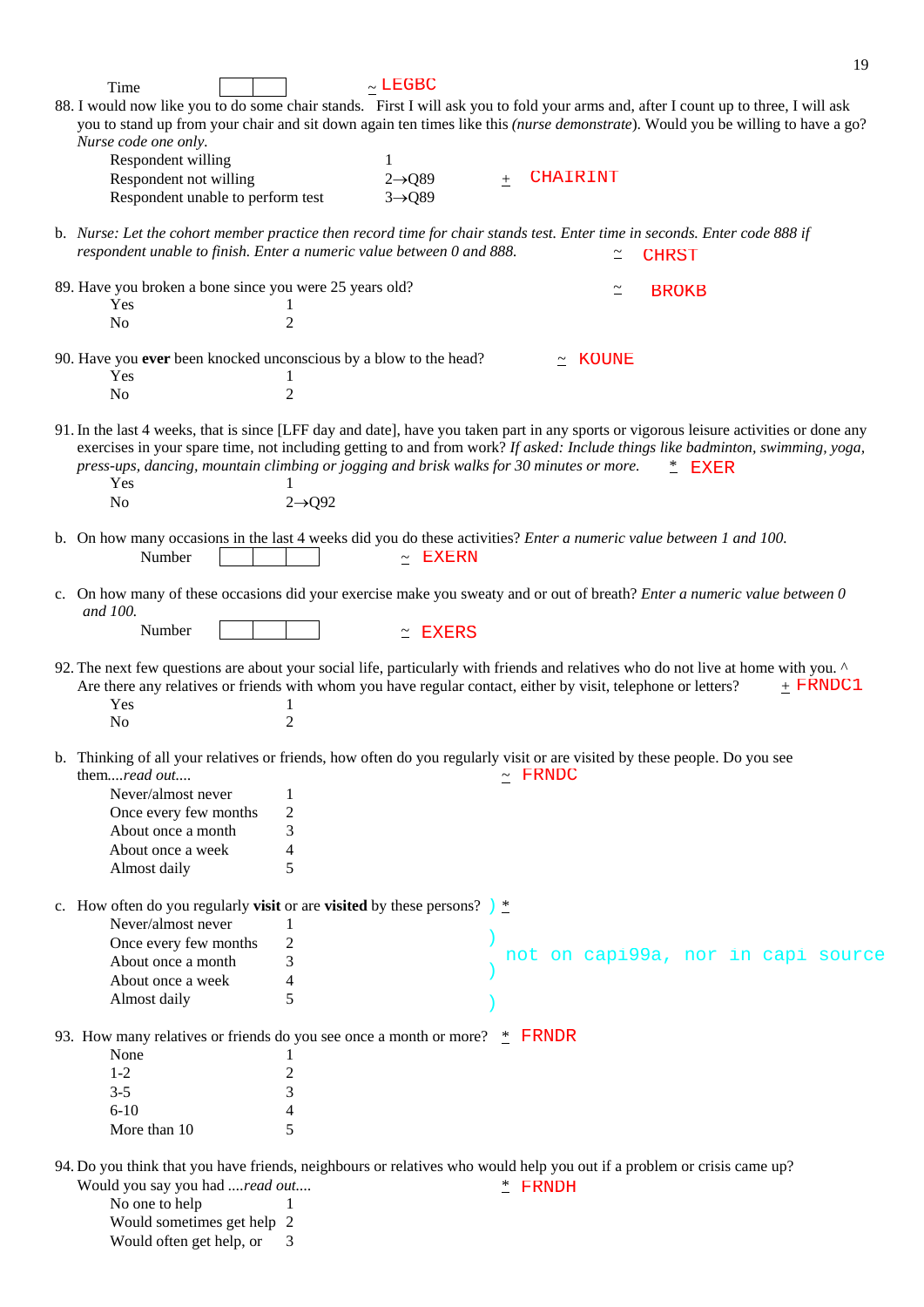Would always get help? 4 95. Overall do you wish that you had **more** of a social life, or are things **about right** for you, or would you prefer to see **less** of people? Prefer less 1 About right 2 Prefer more 3 96. I would now like to ask **you** some questions about things you have experienced over the last 12 months, that is since [LFF month and year]. Thinking back over the last 12 months have you developed, or found out that you have, a serious illness or disability? Yes 1 No 2 b. Have **you** had an accident or received an injury which has affected you for a month or more?  $*$  AC Yes 1 No 2 c. Have **you** been assaulted, robbed or been a victim of attempted robbery? \* Yes 1 No 2 d. Have **you** lost your job or thought you would soon lose your job? \* Yes 1 No 2 e. Have **you** had any other crises or serious disappointments in your work or career in general? \* Yes 1 No 2 f. Have **you** moved house in the last 12 months? \* Yes 1 No 2 g. Did **you** move away from the area where most of your friends lived? \* Yes 1 No 2 h. During the last 12 months has your **spouse/partner** had a serious accident or illness, or received a serious injury, or been assaulted? Yes and 1 No  $\frac{1}{2}$ No spouse/partner 3 i. Has your **spouse/partner** lost their job or thought they would soon lose their job? \* Yes 1 No 2 No spouse/partner 3 j. Has your **spouse/partner** had any other crises or serious disappointments in their work? \* Yes and 1 No 2 No spouse/partner 3 k. Have you had any serious disagreements with your **spouse/partner** or felt betrayed or disappointed by them? \* Yes and 1 No 2 No spouse/partner 3 l. In the last 12 months have you had any serious difficulties with any of your children, because of their health or behaviour or for other reasons? Yes and 1 \* FRNDM  $*$  ILL \* ROB LJOB WKC HOU2 HOUM SPAC SPLJ SPCR DSSP

No  $\frac{1}{2}$ No children 3

CHDF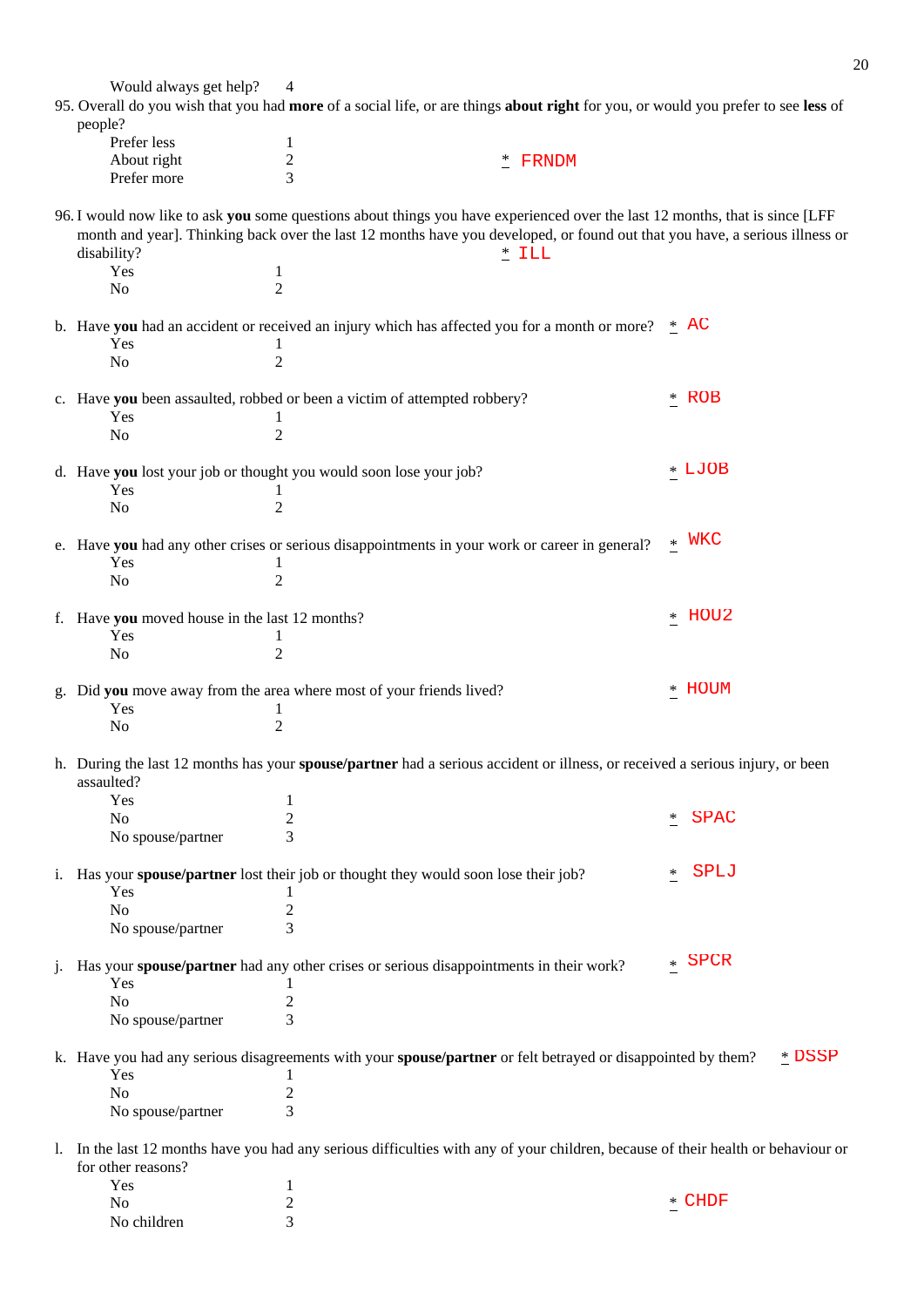| m. Has a friend or relative (other than your spouse/partner or children) or someone you know well had a serious accident or illness |        |                  |
|-------------------------------------------------------------------------------------------------------------------------------------|--------|------------------|
| or received a serious injury?                                                                                                       |        |                  |
| Yes                                                                                                                                 |        |                  |
| No                                                                                                                                  | 2      | * RELIL          |
| Not had a friend/relative known anyone well this year 3                                                                             |        |                  |
| n. Has a friend or relative or someone you know well died during the last 12 months?                                                | $*$    | <b>RELD</b>      |
| Yes                                                                                                                                 |        |                  |
| No                                                                                                                                  |        |                  |
| Not had a friend/relative known anyone well this year 3                                                                             |        |                  |
| o. Have you fallen out or had a serious disagreement with a friend or relative or felt betrayed by them?                            |        | * RDIS           |
| Yes                                                                                                                                 |        |                  |
| N <sub>0</sub>                                                                                                                      |        |                  |
| Not had a friend/relative known anyone well this year 3                                                                             |        |                  |
| p. Have you lost contact with a close friend or relative for any other reason?                                                      |        | * RLOS           |
| Yes                                                                                                                                 |        |                  |
| No                                                                                                                                  |        |                  |
| Not had a friend/relative known anyone well this year 3                                                                             |        |                  |
| q. Have you had any other serious upsets or disappointments in the last year?                                                       |        | $*$ UPS          |
| Yes                                                                                                                                 |        |                  |
| $2 \rightarrow Q97$<br>No                                                                                                           |        |                  |
| r. What were they? Type verbatim.                                                                                                   | $\ast$ | UPS1 not capi99a |

97. The next section of the interview is about paid work. Are you currently in paid work? *Include self-employed, government schemes for employment training, temporary absence (e.g. holiday), unpaid work for family business. Exclude: waiting to take up a job.* 

| Yes<br>No             | $1\rightarrow Q98$                                       |                                                                         | $\simeq$ JOBW                                                                                                                                                                                                                                            |  |
|-----------------------|----------------------------------------------------------|-------------------------------------------------------------------------|----------------------------------------------------------------------------------------------------------------------------------------------------------------------------------------------------------------------------------------------------------|--|
|                       | b. Are you seriously looking for any kind of paid work?  |                                                                         |                                                                                                                                                                                                                                                          |  |
| Yes                   | $1 \rightarrow Q97d$                                     |                                                                         |                                                                                                                                                                                                                                                          |  |
| No                    | $\Omega$                                                 |                                                                         | ~ JOBLK                                                                                                                                                                                                                                                  |  |
|                       |                                                          | c. What is the main reason you are not seeking paid work. Show Card G.  |                                                                                                                                                                                                                                                          |  |
| Student               |                                                          |                                                                         |                                                                                                                                                                                                                                                          |  |
|                       | Looking after home/family                                | $\overline{c}$                                                          |                                                                                                                                                                                                                                                          |  |
|                       | Caring for dependent relatives                           | 3                                                                       |                                                                                                                                                                                                                                                          |  |
|                       | Temporarily sick or injured                              | 4                                                                       | $+$ WHAT                                                                                                                                                                                                                                                 |  |
|                       | Long term sick or disabled                               | 5                                                                       |                                                                                                                                                                                                                                                          |  |
|                       | Retired from paid work                                   | 6                                                                       |                                                                                                                                                                                                                                                          |  |
| Other reasons         |                                                          | 9                                                                       |                                                                                                                                                                                                                                                          |  |
| Yes<br>N <sub>o</sub> | -1<br>$\overline{\mathbf{2}}$<br>$\mathcal{S}$           | d. Since 1989 have you had any paid work, include any job held in 1989? | $\sim$ JOBE                                                                                                                                                                                                                                              |  |
|                       | business. Exclude: waiting to take up a job.             |                                                                         | 98. I am now going to ask some questions about your spouse/partner's work. Is your spouse/partner currently in paid work?<br>Include self-employed, government schemes for employment training, temporary absence (e.g. holiday), unpaid work for family |  |
| Yes                   | $1 \rightarrow Q$ 98d                                    |                                                                         | $\pm$ SPJW                                                                                                                                                                                                                                               |  |
| No                    | $\overline{2}$                                           |                                                                         |                                                                                                                                                                                                                                                          |  |
| Yes                   | b. Are they seriously looking for any kind of paid work? |                                                                         | SPJLK<br>$\simeq$                                                                                                                                                                                                                                        |  |
| No                    | 0                                                        |                                                                         |                                                                                                                                                                                                                                                          |  |

 $\overline{\phantom{a}}$  ,  $\overline{\phantom{a}}$  ,  $\overline{\phantom{a}}$  ,  $\overline{\phantom{a}}$  ,  $\overline{\phantom{a}}$  ,  $\overline{\phantom{a}}$  ,  $\overline{\phantom{a}}$  ,  $\overline{\phantom{a}}$  ,  $\overline{\phantom{a}}$  ,  $\overline{\phantom{a}}$  ,  $\overline{\phantom{a}}$  ,  $\overline{\phantom{a}}$  ,  $\overline{\phantom{a}}$  ,  $\overline{\phantom{a}}$  ,  $\overline{\phantom{a}}$  ,  $\overline{\phantom{a}}$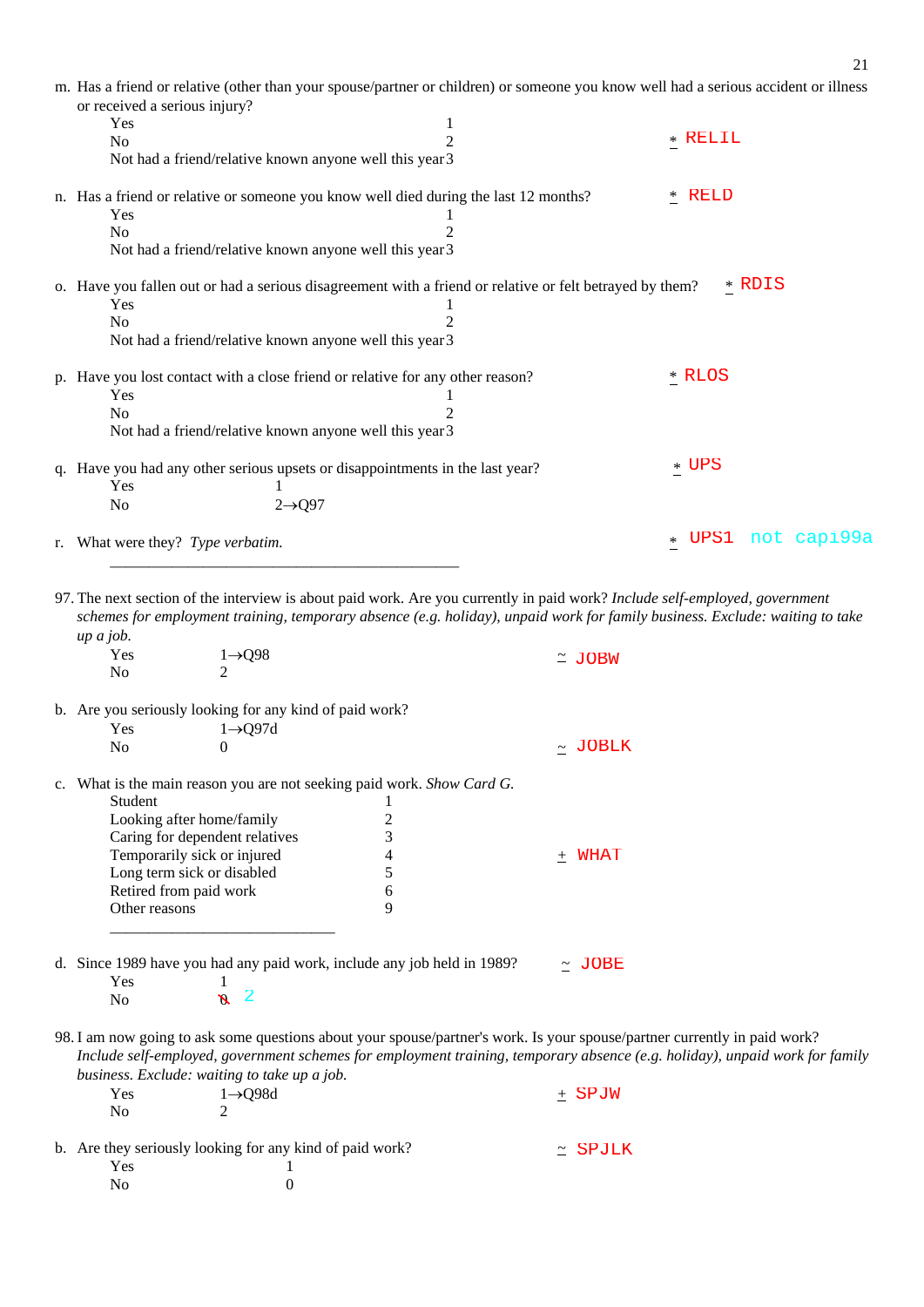|                | Yes<br>No                 | $\perp$<br>$\overline{0}$                                    | c. Since 1989 have they had any paid work, include any job held in 1989?                          |          | $\ast$ | <b>SPJE</b>                                                                                                                                                                                                                                                                                                                                                                                           |
|----------------|---------------------------|--------------------------------------------------------------|---------------------------------------------------------------------------------------------------|----------|--------|-------------------------------------------------------------------------------------------------------------------------------------------------------------------------------------------------------------------------------------------------------------------------------------------------------------------------------------------------------------------------------------------------------|
|                | rank.                     |                                                              |                                                                                                   |          |        | d. What is the full title of your partner's current or most recent job? Use precise terms, for example primary school teacher not<br>teacher, production engineer not engineer, chartered accountant not accountant, government: record grade, army: record<br>$~\sim$ SPSOC                                                                                                                          |
|                |                           |                                                              |                                                                                                   |          |        | e. What are/were the main things they do/did in the job? Clarify for obscure jobs only. If self-explanatory, type 'as above'.                                                                                                                                                                                                                                                                         |
|                |                           |                                                              |                                                                                                   |          |        | $±$ SPSOC2                                                                                                                                                                                                                                                                                                                                                                                            |
|                | Employee<br>Self employed | $1 \rightarrow Q98i$<br>2                                    | f. Are/were they working as an employee or are/were they self-employed?                           |          |        | $_+$ SPESR                                                                                                                                                                                                                                                                                                                                                                                            |
|                | Manager                   |                                                              | g. Do/did they have any managerial duties, or are/were they supervising any other employees?<br>1 |          |        |                                                                                                                                                                                                                                                                                                                                                                                                       |
|                | Not supervising others    | Foreman, supervisor or chargehand                            | $\overline{c}$<br>3                                                                               |          | $^{+}$ | <b>SPESS</b>                                                                                                                                                                                                                                                                                                                                                                                          |
|                | $1$ to $9$                |                                                              | h. How many employees are/were there at the place where they work(ed)?                            |          |        |                                                                                                                                                                                                                                                                                                                                                                                                       |
|                | 10 to 24                  |                                                              |                                                                                                   |          |        | ± SPESR1                                                                                                                                                                                                                                                                                                                                                                                              |
|                | 25 to 499                 |                                                              |                                                                                                   |          |        |                                                                                                                                                                                                                                                                                                                                                                                                       |
|                | 500 or more               |                                                              |                                                                                                   |          |        |                                                                                                                                                                                                                                                                                                                                                                                                       |
|                |                           |                                                              | i. Do/did they work on their own or do/did they have any employees?                               |          |        | $+$ SPESSA                                                                                                                                                                                                                                                                                                                                                                                            |
|                | With employees            | On own / with partner(s) but no employees $1\rightarrow Q99$ | 2                                                                                                 |          |        |                                                                                                                                                                                                                                                                                                                                                                                                       |
| $\mathbf{1}$ . | $1$ to 9                  | 1                                                            | How many people do/did they employ at the place where they work(ed)?                              |          | $+$    | <b>SPESSB</b>                                                                                                                                                                                                                                                                                                                                                                                         |
|                | 10 to 24                  | 2                                                            |                                                                                                   |          |        |                                                                                                                                                                                                                                                                                                                                                                                                       |
|                | 25 to 499                 | 3                                                            |                                                                                                   |          |        |                                                                                                                                                                                                                                                                                                                                                                                                       |
|                | 500 or more               | $\overline{4}$                                               |                                                                                                   |          |        |                                                                                                                                                                                                                                                                                                                                                                                                       |
|                |                           | A                                                            | which of the letters on this card represents your total net household income?<br>J                | 10       |        | 99. Show card H. Please use this card to tell me your total net household income. Include your own and your partner's earned<br>income (after deduction for income tax and national insurance), any state benefits and any other sources of income such as<br>pensions and interest. You should also include contributions from other members of your household (such as children). Tell me<br>* INCH |
|                |                           | B<br>2<br>$\mathsf{C}$<br>3                                  | K<br>L                                                                                            | 11<br>12 |        |                                                                                                                                                                                                                                                                                                                                                                                                       |
|                |                           | D<br>4                                                       | M                                                                                                 | 13       |        |                                                                                                                                                                                                                                                                                                                                                                                                       |
|                |                           | E<br>5                                                       | N                                                                                                 | 14       |        |                                                                                                                                                                                                                                                                                                                                                                                                       |
|                |                           | $\mathbf F$<br>6<br>G<br>7                                   | О<br>P                                                                                            | 15<br>16 |        |                                                                                                                                                                                                                                                                                                                                                                                                       |
|                |                           | 8<br>H                                                       | Q                                                                                                 | 17       |        |                                                                                                                                                                                                                                                                                                                                                                                                       |
|                |                           | 9<br>I                                                       | R                                                                                                 | 18       |        |                                                                                                                                                                                                                                                                                                                                                                                                       |
|                |                           | accountant, government: record grade, army: record rank.     |                                                                                                   |          |        | 100. I would now like to ask you some questions about your present job. What is the full title of your present job? Use precise<br>terms, for example primary school teacher not teacher, production engineer not engineer, chartered accountant not<br>$\cong$ SOCR                                                                                                                                  |
|                |                           |                                                              |                                                                                                   |          |        | b. What are/were the main things you do/did in the job? Clarify for obscure jobs only. If self-explanatory, type 'as above'.<br>$±$ SOCR2                                                                                                                                                                                                                                                             |
|                |                           | c. Are/were you working as an employee or self-employed?     |                                                                                                   |          |        |                                                                                                                                                                                                                                                                                                                                                                                                       |
|                | Employee                  |                                                              |                                                                                                   |          | $*$    | <b>ESR</b>                                                                                                                                                                                                                                                                                                                                                                                            |

| c. Are/were you working as an employee or self-employed? |  |  |         |  |  |
|----------------------------------------------------------|--|--|---------|--|--|
| Employee                                                 |  |  | $*$ ESF |  |  |
| Self employed $2\rightarrow 0101$                        |  |  |         |  |  |

d. Did/do you have any managerial duties, or were/are you supervising any other employees?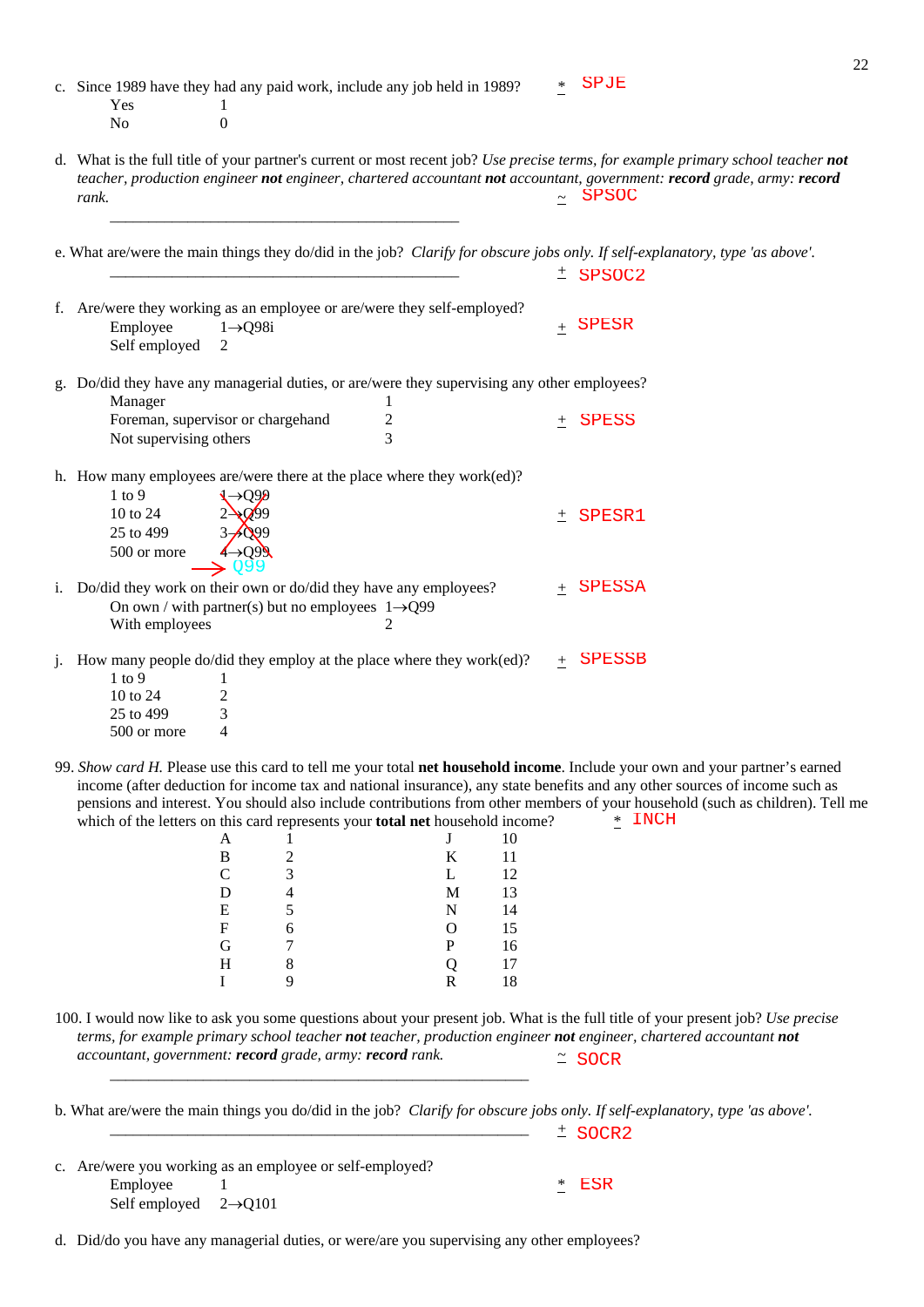|      | Manager                                                |                                                                                                                                     | $\mathbf{1}$            |                       |              |           |           |
|------|--------------------------------------------------------|-------------------------------------------------------------------------------------------------------------------------------------|-------------------------|-----------------------|--------------|-----------|-----------|
|      |                                                        | Foreman, supervisor or chargehand                                                                                                   | $\overline{\mathbf{c}}$ |                       | $+$ ESS      |           |           |
|      | Not supervising others                                 |                                                                                                                                     | 3                       |                       |              |           |           |
|      | $1-9$                                                  | e. How many employees are/were there at the place where you work(ed)?                                                               |                         |                       |              |           |           |
|      | 10 to 24                                               | 2                                                                                                                                   |                         |                       | $+$ ESR1     |           |           |
|      | 25 to 499                                              | 3                                                                                                                                   |                         |                       |              |           |           |
|      | 500 or more                                            | 4                                                                                                                                   |                         |                       |              |           |           |
|      |                                                        |                                                                                                                                     |                         |                       |              |           |           |
|      |                                                        | 101. Were/are you working on your own or did/do you have employees?                                                                 |                         |                       |              |           |           |
|      | With employees                                         | On own/with partner(s) but no employees $1 \rightarrow Q$ ?                                                                         | 2                       |                       | $+$ ESSA     |           |           |
|      | $1-9$                                                  | b. How many people did/do you employ at the place where you worked/work?<br>$\bf{l}$                                                |                         |                       |              |           |           |
|      | 10 to 24                                               | 2                                                                                                                                   |                         |                       | $\pm$ ESSB   |           |           |
|      | 25 to 499                                              | 3                                                                                                                                   |                         |                       |              |           |           |
|      | 500 or more                                            | $\overline{4}$                                                                                                                      |                         |                       |              |           |           |
|      | c. In this job do/did you workread out<br>Or part-time | Full time, that is 30 hours or more per week 1                                                                                      | 2                       |                       | WKFR<br>$*$  |           |           |
|      |                                                        |                                                                                                                                     |                         |                       |              |           |           |
|      |                                                        | d. I would next like to ask you about your usual gross earnings before any deductions and including overtime. What pay period       |                         |                       |              |           |           |
|      |                                                        | would it be convenient for you to useread outNurse: If seasonally employed, do not use code 3                                       |                         |                       |              |           | $+$ EARNP |
|      | One week                                               | 1                                                                                                                                   |                         |                       |              |           |           |
|      | Four weeks or a month                                  | $\overline{c}$<br>3                                                                                                                 |                         |                       |              |           |           |
|      | Or one year                                            |                                                                                                                                     |                         |                       |              |           |           |
|      | SHOW CARD J/1                                          | e. Which of the letters on this card represents your usual gross earnings for that pay period, before any deductions, and including |                         |                       |              |           |           |
|      | regular overtime? Nurse enter number.                  |                                                                                                                                     |                         |                       |              | ₩         |           |
|      |                                                        | A<br>1                                                                                                                              |                         | -10<br>Ŀ              |              | 19<br>S.  | EARN1     |
|      |                                                        | $\, {\bf B}$<br>$\overline{c}$                                                                                                      |                         | -11<br>к-             |              | -20       |           |
|      |                                                        | $\mathcal{C}$<br>3                                                                                                                  |                         | -12<br>L              |              | 21<br>U.  |           |
|      |                                                        | $\boldsymbol{\mathcal{R}}$                                                                                                          |                         | -13<br>M٠             |              | -22<br>v. |           |
|      |                                                        | ${\bf E}$                                                                                                                           |                         | $N$ .<br>.14          |              | -23<br>W  |           |
|      |                                                        | F<br>6                                                                                                                              |                         | $\overline{15}$<br>O. |              | 24<br>Х.  |           |
|      |                                                        | G                                                                                                                                   |                         | 16                    |              |           |           |
|      |                                                        |                                                                                                                                     |                         | 17                    |              |           |           |
|      |                                                        |                                                                                                                                     |                         | $\aleph$              |              |           |           |
|      |                                                        | f. How many hours a week do you usually work in this job, including regular overtime? Enter number. Enter a numeric value           |                         |                       |              |           |           |
|      | between 0 and 120.                                     |                                                                                                                                     |                         |                       |              |           |           |
|      | Hours                                                  |                                                                                                                                     | ≃                       | JOBHW                 |              |           |           |
|      |                                                        | Does your employer contribute towards your pension?                                                                                 |                         |                       | <b>EMPCN</b> |           |           |
|      | Yes                                                    |                                                                                                                                     |                         |                       |              |           |           |
|      | No                                                     | $\overline{2}$                                                                                                                      |                         |                       |              |           |           |
|      |                                                        |                                                                                                                                     |                         |                       |              |           |           |
| 102. |                                                        | As well as this job, do you have a second job?                                                                                      |                         | $\sim$ JOBTW          |              |           |           |
|      | Yes                                                    | 1                                                                                                                                   |                         |                       |              |           |           |
|      | No                                                     | $\overline{2}$                                                                                                                      |                         |                       |              |           |           |
|      | a numeric value between 0 and 100.                     | b. Since 1989, how many jobs have you had altogether, including any job held in 1989 and any current job? Enter number. Enter       |                         | $\pm$ JOBN            |              |           |           |
|      |                                                        |                                                                                                                                     |                         |                       |              |           |           |
|      |                                                        | 103. Going back to 1989, have you had any spells of a month or more when you were not in any kind of paid work? Include 1989.       |                         |                       |              |           |           |
|      | Yes                                                    | 1                                                                                                                                   |                         |                       |              |           |           |
|      | No                                                     | $\boldsymbol{0}$                                                                                                                    |                         | * NWKS                |              |           |           |
|      | Tf.                                                    | T not selected go to f.]                                                                                                            |                         |                       |              |           |           |
|      |                                                        | CARD I/2 {as for e. but with 26 letters and numbers}                                                                                |                         |                       |              | EARN2     |           |
|      | SHOW                                                   |                                                                                                                                     |                         |                       |              |           |           |
|      |                                                        |                                                                                                                                     |                         |                       |              |           |           |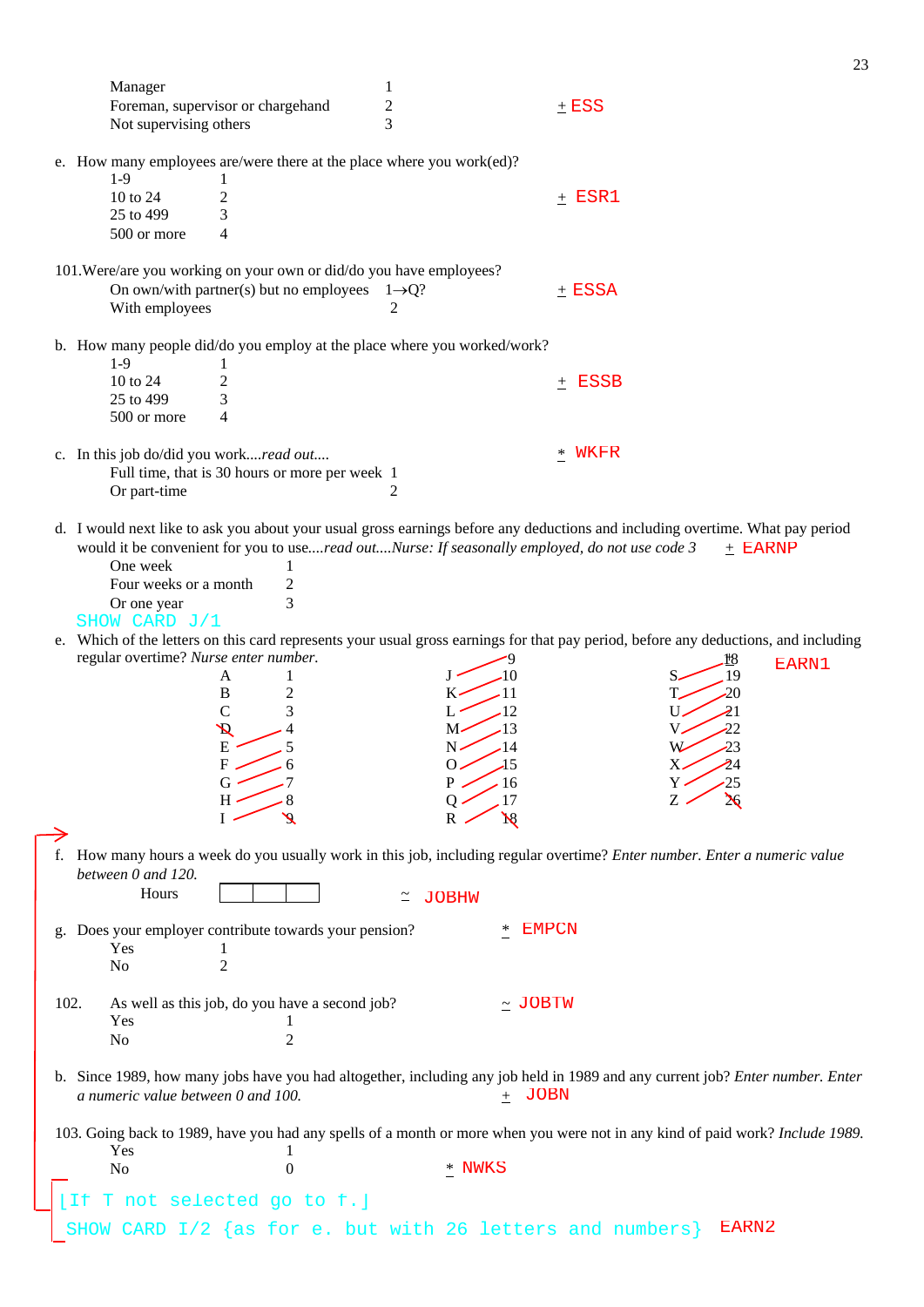| b. Since 1989, how much of the time have you not been in any paid work? Choose an answer from this card? Amount of time not<br>in paid work since 1989. Show Card J.                                                                                                                                                                |                | TIME1<br>$\pm$ |     |                      |                                                                                                                              |
|-------------------------------------------------------------------------------------------------------------------------------------------------------------------------------------------------------------------------------------------------------------------------------------------------------------------------------------|----------------|----------------|-----|----------------------|------------------------------------------------------------------------------------------------------------------------------|
| Less than 6 months                                                                                                                                                                                                                                                                                                                  |                | 2              |     |                      |                                                                                                                              |
| $6 - 11$ months                                                                                                                                                                                                                                                                                                                     |                | 3              |     |                      |                                                                                                                              |
| 1-4 years                                                                                                                                                                                                                                                                                                                           |                | 4              |     |                      |                                                                                                                              |
| 5-9 years<br>Since 1989                                                                                                                                                                                                                                                                                                             |                | 5<br>6         |     |                      |                                                                                                                              |
|                                                                                                                                                                                                                                                                                                                                     |                |                |     |                      |                                                                                                                              |
| c. And how much of that time were you unemployed, that is seriously looking for work. Please choose an answer from this card?<br>Estimate, if unsure. Show Card J.                                                                                                                                                                  |                | $±$ TIME2      |     |                      |                                                                                                                              |
| None of the time                                                                                                                                                                                                                                                                                                                    | $\mathbf{1}$   |                |     |                      |                                                                                                                              |
| Less than 6 months                                                                                                                                                                                                                                                                                                                  | $\overline{c}$ |                |     |                      |                                                                                                                              |
| $6 - 11$ months                                                                                                                                                                                                                                                                                                                     | 3              |                |     |                      |                                                                                                                              |
| $1 - 4$ years                                                                                                                                                                                                                                                                                                                       | $\overline{4}$ |                |     |                      |                                                                                                                              |
| $5 - 9$ years                                                                                                                                                                                                                                                                                                                       | 5              |                |     |                      |                                                                                                                              |
| Since 1989                                                                                                                                                                                                                                                                                                                          | 6              |                |     |                      |                                                                                                                              |
| 104. Now please think of your present job. On the whole, how happy would you say you are /were with your job? Would you say<br>you wereread out                                                                                                                                                                                     |                |                |     |                      |                                                                                                                              |
| Very happy                                                                                                                                                                                                                                                                                                                          | $\mathbf{1}$   |                |     |                      |                                                                                                                              |
| Fairly happy                                                                                                                                                                                                                                                                                                                        | $\overline{c}$ |                | ∗   | HAPWK                |                                                                                                                              |
| Not very happy, or                                                                                                                                                                                                                                                                                                                  | 3              |                |     |                      |                                                                                                                              |
| Unhappy                                                                                                                                                                                                                                                                                                                             | 4              |                |     |                      |                                                                                                                              |
|                                                                                                                                                                                                                                                                                                                                     |                |                |     |                      |                                                                                                                              |
| 105. How often did you find your work stressful? Would you say that it wasread out<br>Rarely stressful                                                                                                                                                                                                                              | 1              |                |     |                      | <b>WKSTR</b><br>$\ast$                                                                                                       |
| Sometimes stressful                                                                                                                                                                                                                                                                                                                 | $\overline{2}$ |                |     |                      |                                                                                                                              |
| Stressful most of the time, or                                                                                                                                                                                                                                                                                                      | 3              |                |     |                      |                                                                                                                              |
| Stressful all of the time                                                                                                                                                                                                                                                                                                           | $\overline{4}$ |                |     |                      |                                                                                                                              |
| 106.On your present income do you find (as a family) read out<br>that it's really quite hard to manage                                                                                                                                                                                                                              |                | $\mathbf{1}$   | $*$ | <b>INCM</b>          |                                                                                                                              |
| that you manage fairly well                                                                                                                                                                                                                                                                                                         |                | $\overline{c}$ |     |                      |                                                                                                                              |
| that you manage comfortably                                                                                                                                                                                                                                                                                                         |                | 3              |     |                      |                                                                                                                              |
| b. Has your family/have you had to go without things you really needed in the last year because you were short of money? If yes,<br>probe 'Often or sometimes'                                                                                                                                                                      |                |                |     |                      |                                                                                                                              |
| Yes, often                                                                                                                                                                                                                                                                                                                          |                | 1              |     | * INCGW              |                                                                                                                              |
| Yes, sometimes                                                                                                                                                                                                                                                                                                                      |                | $\sqrt{2}$     |     |                      |                                                                                                                              |
| N <sub>0</sub>                                                                                                                                                                                                                                                                                                                      |                | 3              |     |                      |                                                                                                                              |
| c. Have you found you have been unable to pay the bills in the last year because you were short of money? If yes, probe 'Often or<br>sometimes'                                                                                                                                                                                     |                |                |     |                      |                                                                                                                              |
| Yes, often                                                                                                                                                                                                                                                                                                                          |                | 1              | $*$ | INCUB                |                                                                                                                              |
| Yes, sometimes                                                                                                                                                                                                                                                                                                                      |                | $\mathfrak 2$  |     |                      |                                                                                                                              |
| N <sub>0</sub>                                                                                                                                                                                                                                                                                                                      |                | $\overline{3}$ |     |                      |                                                                                                                              |
| 107. Over the past 12 months would you say that you had more trouble than you used to with Anything that requires memory for<br>example keeping appointments, remembering where you put things, remembering names of people or objects, remembering<br>short lists of things to do?                                                 |                |                |     | $\simeq$ TRMEM       |                                                                                                                              |
| Yes                                                                                                                                                                                                                                                                                                                                 | 1              |                |     |                      |                                                                                                                              |
| N <sub>0</sub>                                                                                                                                                                                                                                                                                                                      | $\overline{2}$ |                |     |                      |                                                                                                                              |
| 108. Now for something different. I want to see how well you remember a list of fifteen words. I will show you one word at a<br>in any order you like. It is best not to talk to anyone while you are doing this. Nurse: Hand over the paper test booklet at page<br>3 and make sure the cohort member has a pencil. Code one only. |                |                |     |                      | time and when I reach the end of the list you have one minute to write down as many words as you can. Please write the words |
| Word tests administered                                                                                                                                                                                                                                                                                                             |                |                | 1   |                      |                                                                                                                              |
| Test not attempted - respondent has difficulty reading/writing $2\rightarrow Q109$<br>Word lists refused                                                                                                                                                                                                                            |                |                |     | $3 \rightarrow Q109$ | + WLREF                                                                                                                      |

b. *Nurse: Show the words at two second intervals using Word List [FF A/B]. Make sure the last word is shown for two seconds. Tell respondent to start. Start the stopwatch and time for one minute then tell the respondent to finish. #^ Turn booklet to page*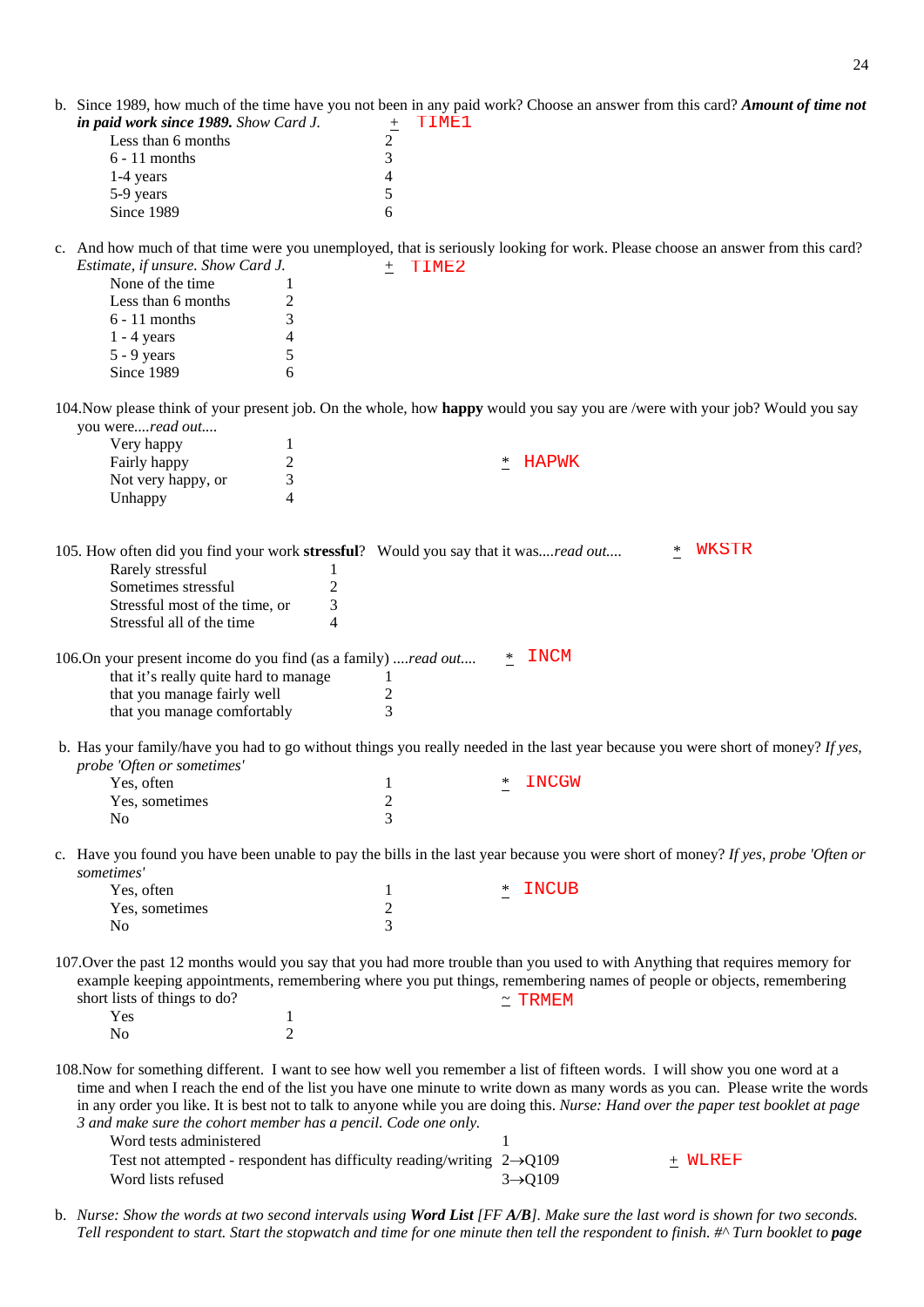| 5. Show the words again. Tell respondent to start. Start the stopwatch and time for one minute then tell the respondent to<br>finish. #^ Turn booklet to page 7. Show the words again. Tell respondent to start. Start the stopwatch and time for one minute<br>then tell the respondent to finish. #^ Nurse: record whether the word list trials were completed. Code one only.                                                                                                                                                                                                                                                                                                                                                                                                                                         |                                                                           |                                     |               |             |
|--------------------------------------------------------------------------------------------------------------------------------------------------------------------------------------------------------------------------------------------------------------------------------------------------------------------------------------------------------------------------------------------------------------------------------------------------------------------------------------------------------------------------------------------------------------------------------------------------------------------------------------------------------------------------------------------------------------------------------------------------------------------------------------------------------------------------|---------------------------------------------------------------------------|-------------------------------------|---------------|-------------|
| All 3 trials were attempted<br>2 out of the 3 trials were attempted<br>Only one trial was attempted<br>None of the trials were attempted                                                                                                                                                                                                                                                                                                                                                                                                                                                                                                                                                                                                                                                                                 | $1 \rightarrow Q109$<br>$2 \rightarrow Q109$<br>$3 \rightarrow Q109$<br>4 |                                     | $+$ WLDONE    |             |
| c. Nurse: Please record why no word list trials were done.                                                                                                                                                                                                                                                                                                                                                                                                                                                                                                                                                                                                                                                                                                                                                               |                                                                           |                                     | $+$ NOWRDLST  |             |
| 109. Nurse: Turn to letter search (page 4 of paper test booklet). I would now like to see how quickly you can work through this<br>list, crossing out the P's and W's. Start at the top left where the arrow is and work along the row from left to right, then go to<br>the beginning of the next row and work from left to right again, like reading a page. Carry on this way crossing out any P's<br>and W's with one mark of the pencil like this. (Demonstrate). Carry on until I tell you to stop. Work as quickly and as<br>accurately as you can. Nurse: Set your stop watch for one minute. Tell the respondent to start and stop at the correct moment.<br>Record whether the letter search was attempted. Code one only.<br>Letter search attempted<br>$1 \rightarrow Q110$<br>Letter search not attempted 2 |                                                                           |                                     | <b>LSDONE</b> |             |
| b. Nurse: Please record why the letter search was not attempted.                                                                                                                                                                                                                                                                                                                                                                                                                                                                                                                                                                                                                                                                                                                                                         |                                                                           |                                     | $+$ NOLS      |             |
| 110.Do you remember that list of 15 words I showed you earlier. I would like you to write down as many of those words as you<br>can remember. I would like you to write down as many of those words as you can remember. Nurse: Turn to page 8 of the<br>paper test booklet. Record whether the fourth word list trial was attempted. Code one only.<br>Fourth trial attempted<br>Fourth trial not attempted                                                                                                                                                                                                                                                                                                                                                                                                             | $1 \rightarrow Q111$<br>$\mathcal{L}$                                     |                                     |               | $+$ WL4DONE |
| b. Nurse: Please record why fourth word list trial was not attempted.                                                                                                                                                                                                                                                                                                                                                                                                                                                                                                                                                                                                                                                                                                                                                    |                                                                           |                                     | 土             |             |
| 111. Nurse: Hold up blank envelope. Later on I am going to give you a name and address to write on this envelope. When you<br>have finished doing that I would like you to do the following: Turn it over, seal it, and write your initials on the back. Could<br>you remember to do that then, without me reminding you? Nurse: Now put the envelope out of sight.<br>Respondent will do the test<br>Respondent refuses to do the test                                                                                                                                                                                                                                                                                                                                                                                  | 2                                                                         |                                     |               | $+$ ENV     |
| 112. Now I would like you to tell me the names of as many different animals as you can in one minute? Animals are everything<br>that is not vegetable or mineral. If asks for clarification: animals include birds, insects, humans, etc. Set the stop watch for one<br>minute and write down the animals on <b>page 8</b> of the paper test booklet.<br>Respondent will do the test<br>Respondent refuses to do the test                                                                                                                                                                                                                                                                                                                                                                                                | $\overline{2}$                                                            |                                     | ANIN          | ± ANIMLINT  |
| 113. Nurse: Hand over the envelope. Please write the following name and address on this envelope: John Brown, 42 West Street,<br>Bedford. Please go on remembering this name and address and I will ask you about it later. Nurse record if envelope is sealed<br>and initials written on back.                                                                                                                                                                                                                                                                                                                                                                                                                                                                                                                          |                                                                           |                                     |               |             |
| Yes, both actions completed correctly, without prompting<br>Only one action completed, without prompting<br>No actions completed, without prompting                                                                                                                                                                                                                                                                                                                                                                                                                                                                                                                                                                                                                                                                      |                                                                           | $\mathbf{1}$<br>$\overline{c}$<br>3 | $\pm$ REMEM   |             |
| 114.I would now like you to read slowly down this list of words, starting here (nurse point to chord). Continue down this column<br>and onto the next. I must warn you that there are many words that you won't recognise. In fact most people don't know them,<br>so just guess at these. Please begin when you are ready. Nurse: Hand over NART reading test to respondent. Turn to page 6 of<br>paper test booklet. Place mark next to each word to indicate correct, incorrect or not sure. Nurse code:                                                                                                                                                                                                                                                                                                              |                                                                           |                                     |               |             |
| NART test attempted<br>NART test not attempted<br>NART test terminated early                                                                                                                                                                                                                                                                                                                                                                                                                                                                                                                                                                                                                                                                                                                                             | $1 \rightarrow Q115$<br>2<br>$3 \rightarrow Q115$                         |                                     |               | $+$ NARTINT |
| b. Nurse enter reason test not attempted.                                                                                                                                                                                                                                                                                                                                                                                                                                                                                                                                                                                                                                                                                                                                                                                |                                                                           |                                     | $+$ NONART    |             |

<sup>115.</sup>Can you tell me the name and address I asked you to remember a short while ago? *Nurse enter the codes next to the words remembered. Code all that apply. Enter at most 6 values.*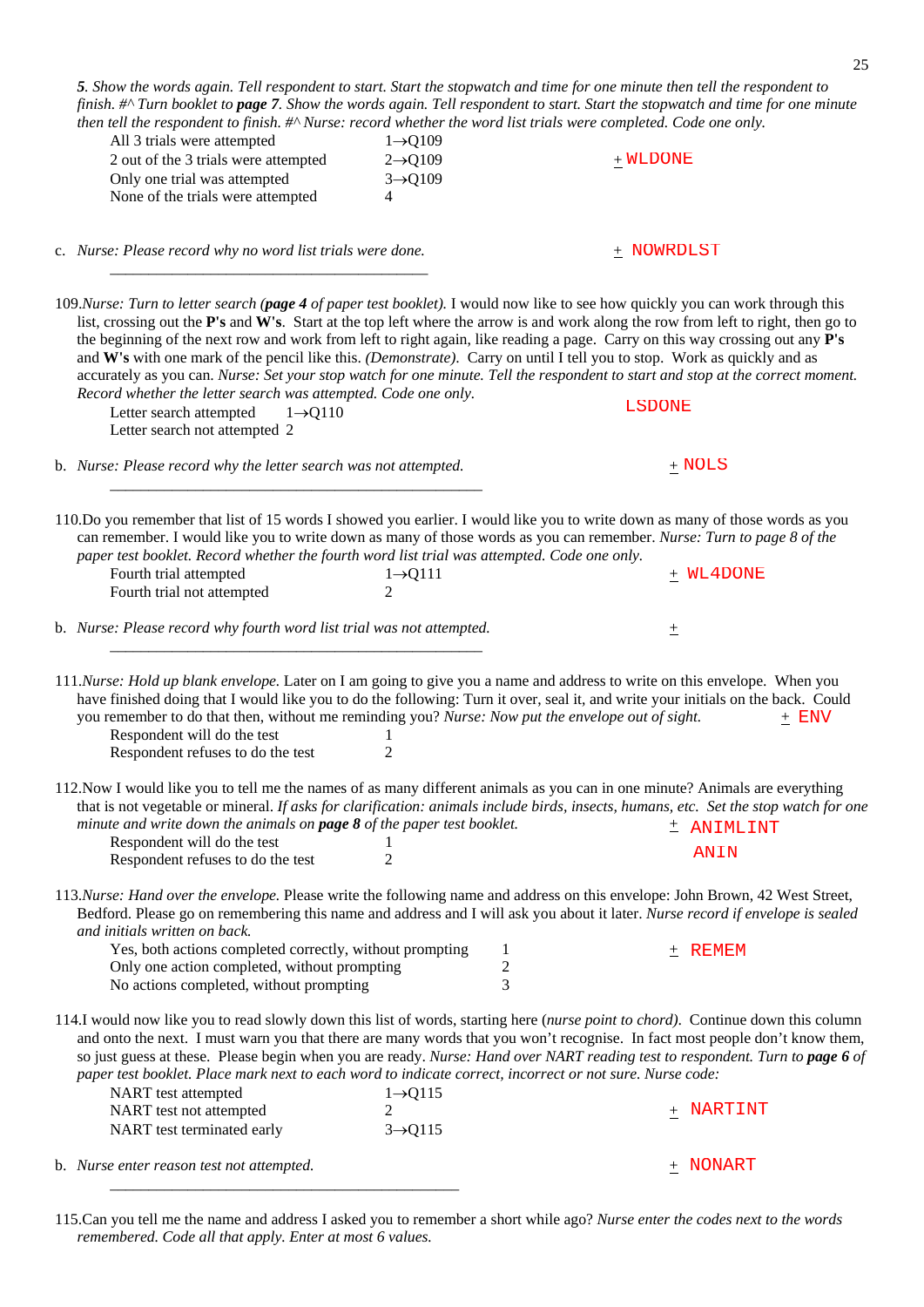|                                 |                                                                          |                                                                                                       | ∼                                                                                                                                                                                                                                                                      |
|---------------------------------|--------------------------------------------------------------------------|-------------------------------------------------------------------------------------------------------|------------------------------------------------------------------------------------------------------------------------------------------------------------------------------------------------------------------------------------------------------------------------|
| John                            | 1                                                                        |                                                                                                       |                                                                                                                                                                                                                                                                        |
| <b>Brown</b>                    | $\overline{c}$                                                           |                                                                                                       |                                                                                                                                                                                                                                                                        |
|                                 |                                                                          | NAADTA1                                                                                               |                                                                                                                                                                                                                                                                        |
| 42                              | 3                                                                        | NAADTA2                                                                                               |                                                                                                                                                                                                                                                                        |
| West                            | 4                                                                        | $±$ NAADTA3                                                                                           |                                                                                                                                                                                                                                                                        |
| <b>Street</b>                   | 5                                                                        | NAADTA4                                                                                               |                                                                                                                                                                                                                                                                        |
| Bedford                         | 6                                                                        | NAADTA5                                                                                               |                                                                                                                                                                                                                                                                        |
|                                 |                                                                          |                                                                                                       |                                                                                                                                                                                                                                                                        |
| None of the above               | 7                                                                        | NAADTA6                                                                                               |                                                                                                                                                                                                                                                                        |
| Refused                         | 8                                                                        |                                                                                                       |                                                                                                                                                                                                                                                                        |
|                                 | 116.Nurse: Did the survey member have visual difficulty during testing?  |                                                                                                       |                                                                                                                                                                                                                                                                        |
| No difficulty<br>$\mathbf{I}$   |                                                                          |                                                                                                       |                                                                                                                                                                                                                                                                        |
| Mild difficulty<br>2            | $\sim$ SEET                                                              |                                                                                                       |                                                                                                                                                                                                                                                                        |
| Severe difficulty 3             |                                                                          |                                                                                                       |                                                                                                                                                                                                                                                                        |
| No tests done<br>4              |                                                                          |                                                                                                       |                                                                                                                                                                                                                                                                        |
|                                 |                                                                          |                                                                                                       |                                                                                                                                                                                                                                                                        |
|                                 |                                                                          |                                                                                                       |                                                                                                                                                                                                                                                                        |
|                                 | 117.Nurse: Did the survey member have hearing difficulty during testing? |                                                                                                       |                                                                                                                                                                                                                                                                        |
| No difficulty<br>1              |                                                                          |                                                                                                       |                                                                                                                                                                                                                                                                        |
| Mild difficulty<br>2            | $\sim$ HET                                                               |                                                                                                       |                                                                                                                                                                                                                                                                        |
| Severe difficulty 3             |                                                                          |                                                                                                       |                                                                                                                                                                                                                                                                        |
|                                 |                                                                          |                                                                                                       |                                                                                                                                                                                                                                                                        |
| No tests done<br>$\overline{4}$ |                                                                          |                                                                                                       |                                                                                                                                                                                                                                                                        |
|                                 |                                                                          |                                                                                                       | 118.I would now like you to fill in this questionnaire while I am getting the equipment out for the medical exam. Please ask me if                                                                                                                                     |
|                                 |                                                                          |                                                                                                       | any of the questions are not clear. Nurse enter details on front cover of yellow self-completion booklet. Serial: [FF] Date:                                                                                                                                           |
|                                 |                                                                          |                                                                                                       |                                                                                                                                                                                                                                                                        |
|                                 |                                                                          | [LFF] Nurse cross out page(s) [LFF] before handing booklet to respondent.                             | SCOMP <sub>2</sub>                                                                                                                                                                                                                                                     |
| Booklet accepted 1              |                                                                          |                                                                                                       |                                                                                                                                                                                                                                                                        |
| Booklet refused 2               |                                                                          |                                                                                                       |                                                                                                                                                                                                                                                                        |
|                                 |                                                                          |                                                                                                       |                                                                                                                                                                                                                                                                        |
|                                 |                                                                          |                                                                                                       | b. Nurse: count up and enter the number of animals mentioned. Enter a numeric value between 0 and 100.                                                                                                                                                                 |
| Number                          |                                                                          |                                                                                                       |                                                                                                                                                                                                                                                                        |
|                                 |                                                                          | $\pm$ ANIN                                                                                            |                                                                                                                                                                                                                                                                        |
|                                 |                                                                          |                                                                                                       |                                                                                                                                                                                                                                                                        |
|                                 |                                                                          |                                                                                                       | c. Nurse: set up equipment for physical measurements. #^ Nurse: Has CM completed the self completion booklet?                                                                                                                                                          |
|                                 |                                                                          |                                                                                                       |                                                                                                                                                                                                                                                                        |
|                                 |                                                                          |                                                                                                       |                                                                                                                                                                                                                                                                        |
| Yes                             | 1                                                                        |                                                                                                       |                                                                                                                                                                                                                                                                        |
| No                              | $\overline{2}$                                                           |                                                                                                       | $\pm$ SCFIN                                                                                                                                                                                                                                                            |
|                                 |                                                                          |                                                                                                       |                                                                                                                                                                                                                                                                        |
|                                 | d. Nurse: Collect self-completion booklet and record.                    |                                                                                                       |                                                                                                                                                                                                                                                                        |
|                                 |                                                                          |                                                                                                       |                                                                                                                                                                                                                                                                        |
| Booklet completed independently |                                                                          | 1                                                                                                     |                                                                                                                                                                                                                                                                        |
|                                 | Booklet completed with assistance from interviewer                       | $\overline{c}$                                                                                        | $±$ SC3END                                                                                                                                                                                                                                                             |
|                                 | Booklet completed with assistance from someone else                      | 3                                                                                                     |                                                                                                                                                                                                                                                                        |
| Booklet refused                 |                                                                          |                                                                                                       |                                                                                                                                                                                                                                                                        |
|                                 |                                                                          |                                                                                                       |                                                                                                                                                                                                                                                                        |
|                                 |                                                                          | and date form 5 of the consent booklet. Nurse: Make sure the form is signed and dated.                | 119.I would now like to take some physical measurements but before I do I need to obtain your written consent. Please read, sign<br>+ MEDINTRO                                                                                                                         |
| Form 5 signed                   |                                                                          | 1→Nurse: circle 09 on front of consent booklet. #^                                                    |                                                                                                                                                                                                                                                                        |
|                                 |                                                                          | Form 5 refused $2 \rightarrow Nurse$ : circle 10 on front of consent booklet. #^                      |                                                                                                                                                                                                                                                                        |
|                                 |                                                                          |                                                                                                       |                                                                                                                                                                                                                                                                        |
|                                 | b. If female ask Can I check, are you pregnant at the moment?            |                                                                                                       | + PREGNTJ                                                                                                                                                                                                                                                              |
| Yes                             |                                                                          |                                                                                                       |                                                                                                                                                                                                                                                                        |
|                                 |                                                                          | $1 \rightarrow$ Respondent is pregnant. No measurements to be done. $\land \rightarrow$ Lung function |                                                                                                                                                                                                                                                                        |
| N <sub>0</sub><br>2             |                                                                          |                                                                                                       |                                                                                                                                                                                                                                                                        |
|                                 |                                                                          |                                                                                                       | 120. Now follows the <b>blood pressure</b> module. (As I mentioned earlier) I would like to measure your blood pressure. If asked The<br>analysis of blood pressure readings will tell us a lot about the health of the population. Are you willing to have your Blood |
| Pressure measured?              |                                                                          |                                                                                                       |                                                                                                                                                                                                                                                                        |
| Yes, agrees                     |                                                                          | 1                                                                                                     |                                                                                                                                                                                                                                                                        |
|                                 |                                                                          |                                                                                                       |                                                                                                                                                                                                                                                                        |
| No, refuses                     |                                                                          | $2 \rightarrow Q120i$                                                                                 | $+$ BPCONST                                                                                                                                                                                                                                                            |
|                                 | Unable to measure BP for reason other than refusal                       | $3 \rightarrow Q121?$                                                                                 |                                                                                                                                                                                                                                                                        |
|                                 |                                                                          |                                                                                                       |                                                                                                                                                                                                                                                                        |
|                                 | b. Nurse: Enter serial of Omron. Enter a numeric value between 1 and 60. |                                                                                                       |                                                                                                                                                                                                                                                                        |
|                                 |                                                                          |                                                                                                       |                                                                                                                                                                                                                                                                        |
| Serial                          |                                                                          | ± OMRON                                                                                               |                                                                                                                                                                                                                                                                        |
|                                 |                                                                          |                                                                                                       |                                                                                                                                                                                                                                                                        |
|                                 |                                                                          |                                                                                                       | c. Enter first pulse reading (bpm). If reading not obtained, enter 999. Enter a numeric value between 1 and 999.                                                                                                                                                       |
| Pulse                           |                                                                          | $±$ PULSE                                                                                             |                                                                                                                                                                                                                                                                        |
|                                 |                                                                          |                                                                                                       |                                                                                                                                                                                                                                                                        |
|                                 |                                                                          |                                                                                                       |                                                                                                                                                                                                                                                                        |
| Systolic                        |                                                                          | $±$ SYS                                                                                               | d. Enter first systolic reading (mmHg). If reading not obtained, enter 999. Enter a numeric value between 1 and 999.                                                                                                                                                   |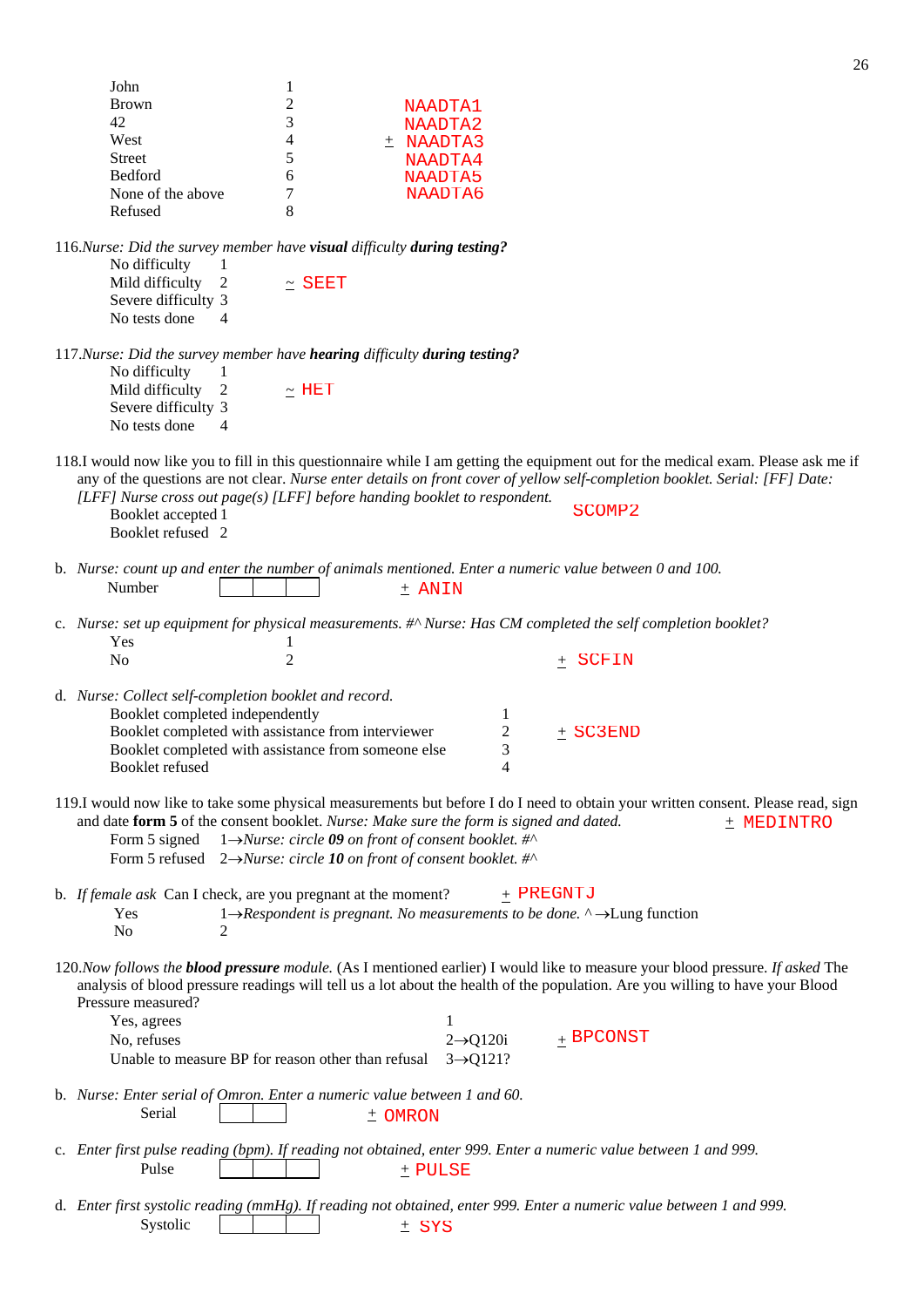|    | Diastolic                                                                                                                                                     |                          | e. Enter first diastolic reading (mmHg). If reading not obtained, enter 999. Enter a numeric value between 1 and 999.<br>$+$ DIAS                                                                                                                |
|----|---------------------------------------------------------------------------------------------------------------------------------------------------------------|--------------------------|--------------------------------------------------------------------------------------------------------------------------------------------------------------------------------------------------------------------------------------------------|
|    | Pulse                                                                                                                                                         |                          | f. Enter second pulse reading (bpm). If reading not obtained, enter 999. Enter a numeric value between 1 and 999.<br>$±$ PULSE2                                                                                                                  |
|    | Systolic                                                                                                                                                      |                          | g. Enter second systolic reading (mmHg). If reading not obtained, enter 999. Enter a numeric value between 1 and 999.<br>$±$ SYS2                                                                                                                |
|    | Diastolic                                                                                                                                                     |                          | h. Enter second diastolic reading (mmHg). If reading not obtained, enter 999. Enter a numeric value between 1 and 999.<br>$±$ DIAS2                                                                                                              |
|    |                                                                                                                                                               |                          | Your blood pressure is [LFF normal/?] $^{\wedge}$ Nurse: Circle code 20 on front of consent booklet. $^{\wedge}$ ->Q121                                                                                                                          |
|    | i. Record why reading refused. Code all that apply. Enter at most 2 values.<br>Respondent upset/anxious/nervous<br>Other reason(s) (Specify at next question) |                          | $+$ NATTBP<br>$1 \rightarrow \text{code } 20$<br>2                                                                                                                                                                                               |
|    |                                                                                                                                                               |                          | j. Enter full details of other reason(s) for not obtaining/attempting two BP readings.<br>$±$ OTHNBP                                                                                                                                             |
|    | weeks?                                                                                                                                                        |                          | 121. Now I would like to measure your lung function. Can I check, have you had abdominal or chest surgery in the past three                                                                                                                      |
|    | Yes<br>No                                                                                                                                                     | $1\rightarrow Q122$<br>2 | + HASURG                                                                                                                                                                                                                                         |
|    |                                                                                                                                                               |                          | b. Have you been admitted to hospital for a heart complaint or stroke in the past six weeks?                                                                                                                                                     |
|    | Yes<br>1<br>$\overline{2}$<br>No                                                                                                                              |                          | $±$ HASTRO                                                                                                                                                                                                                                       |
|    | Yes<br>1                                                                                                                                                      |                          | c. In the past three weeks, have you had any respiratory infections such as influenza, pneumonia, bronchitis or a severe cold?<br>$_+$ CHESTINF                                                                                                  |
|    | $\overline{2}$<br>No                                                                                                                                          |                          |                                                                                                                                                                                                                                                  |
|    | Yes                                                                                                                                                           |                          | d. (Can I just check), have you used an inhaler, puffer or any medication for your breathing in the last 24 hours?<br>$+$ INHALER                                                                                                                |
|    | 1<br>$\overline{2}$<br>No                                                                                                                                     |                          |                                                                                                                                                                                                                                                  |
|    | between 0 and 24.                                                                                                                                             |                          | e. How many hours ago did you use it? Interviewer, enter number of hours. If less than one hour, code 0. Enter a numeric value                                                                                                                   |
|    | Hours                                                                                                                                                         |                          | $\pm$ INHALHRS                                                                                                                                                                                                                                   |
|    | the population. Would you be willing to have your lung function measured?<br>Yes                                                                              |                          | f. (As I mentioned earlier). We would like to measure your lung function which will help us to find out more about the health of<br>$±$ LFWILL                                                                                                   |
|    | No                                                                                                                                                            | $2 \rightarrow Q122$     |                                                                                                                                                                                                                                                  |
|    | Serial                                                                                                                                                        |                          | g. Nurse: Enter the two-digit spirometer serial number. Enter a numeric value between 1 and 60.<br>+ SPIRNO                                                                                                                                      |
|    |                                                                                                                                                               |                          | Explain the procedure and demonstrate the test. Record the results of two blows by the respondent in the boxes below. Record<br>each blow as it is carried out. For each blow, enter measurements and code whether technique was satisfactory. ^ |
|    |                                                                                                                                                               |                          | h. First blow. If no reading obtained enter '0' and suppress all checks. Enter a numeric value between 0.00 and 9.95.<br>$*$ FEV                                                                                                                 |
|    |                                                                                                                                                               |                          | i. First blow. If no reading obtained enter '0' and suppress all checks. Enter a numeric value between 0.00 and 9.95.<br>$*$ FVC                                                                                                                 |
| 1. |                                                                                                                                                               |                          | First blow. If no reading obtained enter '0' and suppress all checks. Enter a numeric value between 0 and 200.<br>$^{\pm}$ FER                                                                                                                   |
|    |                                                                                                                                                               |                          | k. First blow. If no reading obtained enter '0' and suppress all checks. Enter a numeric value between 0 and 995.<br>$\rm PF$<br>土                                                                                                               |

l. *First blow. Now switch off the spirometer and switch it on again to take another reading. Press enter to continue.* +

 $\pm$  CL1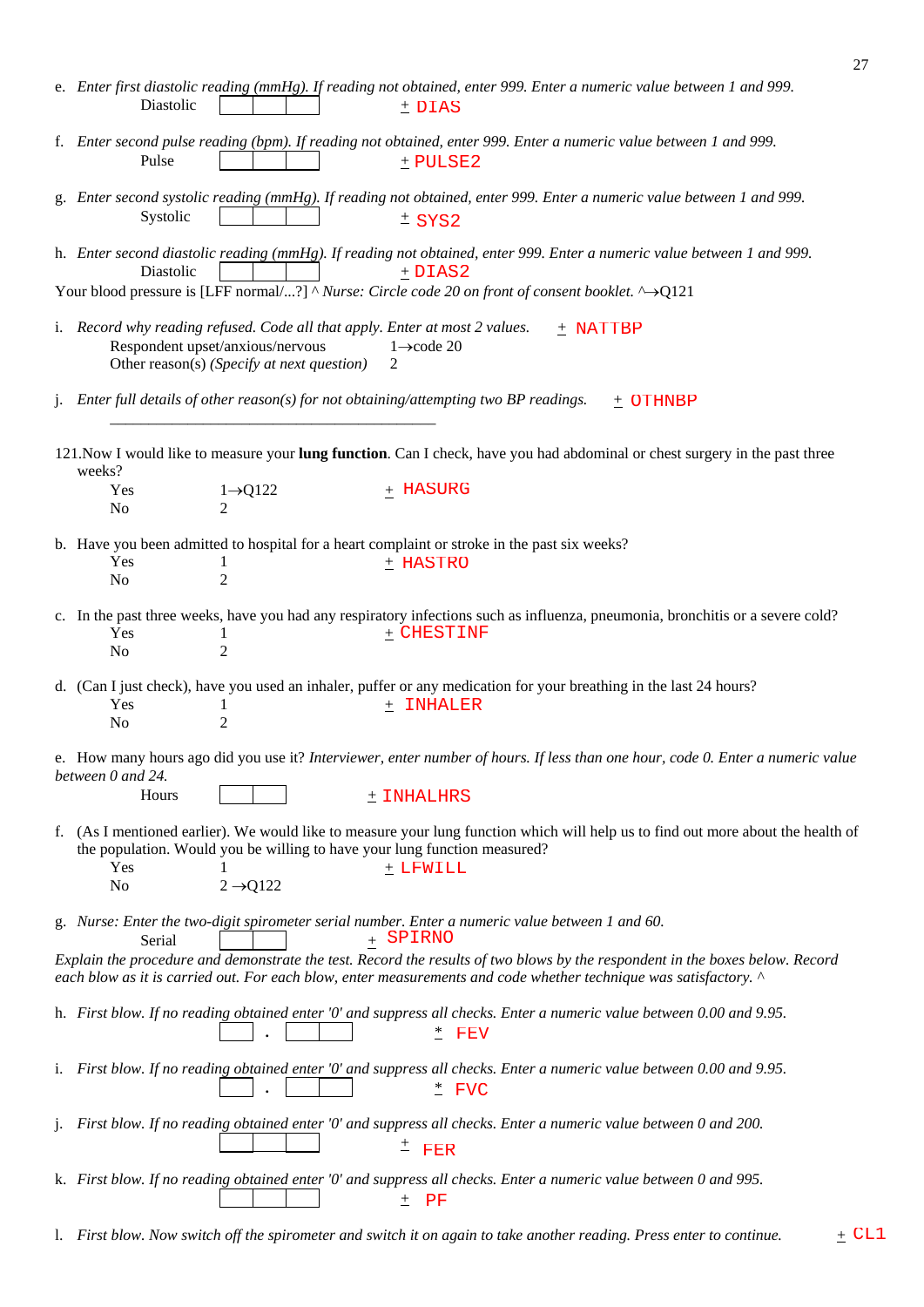|    | m. First blow. Technique satisfactory?                                                                                                                                                                      | $+$                           | TECHNIQU                       |                      |             |          |
|----|-------------------------------------------------------------------------------------------------------------------------------------------------------------------------------------------------------------|-------------------------------|--------------------------------|----------------------|-------------|----------|
|    | n. Second blow. If no reading obtained enter '0' and suppress all checks. Enter a numeric value between 0.00 and 9.95.                                                                                      |                               |                                |                      |             | $*$ FEV2 |
|    | o. Second blow. If no reading obtained enter '0' and suppress all checks. Enter a numeric value between 0.00 and 9.95.                                                                                      |                               |                                |                      |             | $*$ FVC2 |
|    | p. Second blow. If no reading obtained enter '0' and suppress all checks. Enter a numeric value between 0 and 200.                                                                                          |                               |                                |                      |             | $+$ FER2 |
|    | q. Second blow. If no reading obtained enter '0' and suppress all checks. Enter a numeric value between 0 and 995. $\pm$                                                                                    |                               |                                |                      |             | PF2      |
| r. | Second blow. Now switch off the spirometer and switch it on again to take another reading. Press enter to continue.<br>$\pm$ CL2                                                                            |                               |                                |                      |             |          |
|    | s. Second blow. Technique satisfactory?                                                                                                                                                                     |                               | $+$ TECHNIQ2                   |                      |             |          |
|    | 122.I would now like to measure your height and weight. ^ Nurse code:<br>Standing height measured<br>Standing height refused<br>Standing height attempted, not obtained<br>Standing height not attempted    | 1<br>$\overline{c}$<br>3<br>4 |                                | <b>STHTRESP</b><br>土 |             |          |
|    | b. Nurse: Measure standing height and enter in centimetres to nearest 0.5cm. Enter a numeric value between 0.0 and 244.0.                                                                                   |                               | $*$<br>HT                      |                      |             |          |
|    | c. Nurse: Check standing height is entered correctly. You are [LFF] centimetres high or [LFF] feet [LFF] inches?                                                                                            |                               |                                |                      |             |          |
|    | Yes<br>$\overline{2}$<br>N <sub>o</sub>                                                                                                                                                                     |                               | <b>HTREAD</b>                  |                      |             |          |
|    | 123.Nurse code:                                                                                                                                                                                             |                               |                                |                      |             |          |
|    | Sitting height measured<br>Sitting height refused<br>Sitting height attempted, not obtained<br>Sitting height not attempted                                                                                 | 1<br>$\overline{c}$<br>3<br>4 |                                | $+$ SITHTRSP         |             |          |
| 土  | b. Nurse: Measure sitting height and enter in centimetres to nearest 0.5cm. Enter a numeric value between 0.0 and 244.0.<br>SITHT                                                                           |                               |                                |                      |             |          |
|    | 124.Nurse code:                                                                                                                                                                                             |                               |                                |                      |             |          |
|    | Weight measured<br>Weight refused<br>Weight attempted, not obtained<br>Weight not attempted                                                                                                                 | 4                             | $\perp$<br>$\overline{c}$<br>3 | + WTHTRSP            |             |          |
|    | b. Nurse: Enter serial number of scales. Enter a numeric value between 1 and 60.<br>Serial                                                                                                                  |                               |                                |                      | + SCALES    |          |
|    | c. Nurse: Measure weight to nearest 0.5 kilograms. Enter a numeric value between 0.0 and 244.0.<br>Weight                                                                                                   |                               |                                |                      | $_+$ WEIGHT |          |
|    | d. Nurse: Check weight is entered correctly. So you weigh [LFF] kilo's or [LFF] stone [LFF] pounds?<br>Yes<br>土<br>WEICHK<br>$\overline{2}$<br>N <sub>o</sub>                                               |                               |                                |                      |             |          |
|    | 125.I would now like to measure your upper arm circumference. If asked: This gives us information about the distribution of fat.<br>Measurement agreed<br>Measurement refused<br>Unable to take measurement | 2<br>3                        | $+$ MUACINT                    |                      |             |          |
|    | b. Measure circumference of left arm and record in centimetres. If measurement not obtained, enter '99.9'. Enter a numeric value<br>between 10.0 and 100.0.                                                 | $\ast$                        | <b>RUAC</b>                    |                      |             |          |
|    | c. Is this measurement reliable?<br><b>CUPREL</b><br>Yes<br>$^{+}$                                                                                                                                          |                               |                                |                      |             |          |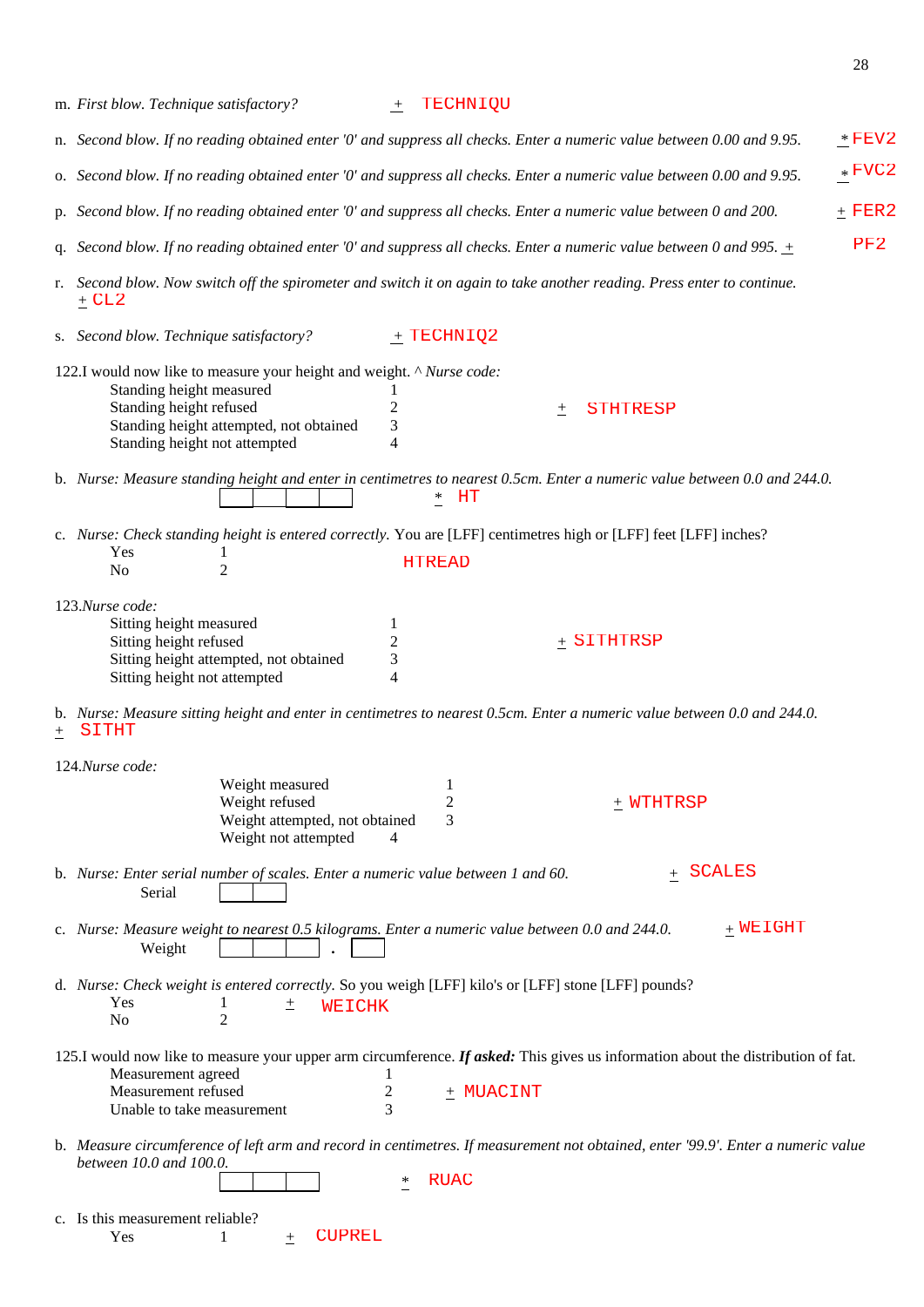No 2

29

| 126.I would now like to measure your chest, waist and hips. Would you be willing to have your chest, waist and hip circumference<br>measured? If asked 'These measurements are very useful for assessing the distribution of weight over the body.'<br>Measurement agreed                                                                                                                                         |
|-------------------------------------------------------------------------------------------------------------------------------------------------------------------------------------------------------------------------------------------------------------------------------------------------------------------------------------------------------------------------------------------------------------------|
| Measurement refused<br>$\pm$ CWHINTRO<br>2<br>3<br>Unable to take measurement                                                                                                                                                                                                                                                                                                                                     |
| b. Nurse: Measure the chest circumference to the nearest mm. Enter chest measurement in centimetres (Remember to include the<br>decimal point). If measurement not obtained, enter '999.9'. Enter a numeric value between 0.0 and 1000.0.<br>* CHC<br>Chest                                                                                                                                                       |
| c. Nurse: Measure the expanded chest circumference to the nearest mm. Enter expanded chest measurement in centimetres<br>(Remember to include the decimal point). If measurement not obtained, enter '999.9'. Enter a numeric value between 0.0 and<br>1000.0.                                                                                                                                                    |
| CHCE<br>Expanded chest<br>$\overline{ }$                                                                                                                                                                                                                                                                                                                                                                          |
| d. Nurse: Measure the waist circumference to the nearest mm. Enter waist measurement in centimetres (Remember to include the<br>decimal point). If measurement not obtained, enter '999.9'. Enter a numeric value between 0.0 and 1000.0.<br>$*$ ABC<br>Waist                                                                                                                                                     |
| e. Nurse: Measure the hip circumference to the nearest mm. Enter measurement of hip circumference in centimetres (Remember<br>to include the decimal point). If measurement not obtained, enter '999.9'. Enter a numeric value between 0.0 and 1000.0.<br>$*$ HIPC<br>Hip                                                                                                                                         |
| f. Nurse: Enter ambient temperature in Celsius to the nearest degree. Enter a numeric value between 0 and 40.<br>* RTEMP                                                                                                                                                                                                                                                                                          |
| g. Nurse: Record the time of day.<br>$*$ $\tt TIMED$<br>Morning<br>1<br>$\boldsymbol{2}$<br>Afternoon<br>3<br>Evening                                                                                                                                                                                                                                                                                             |
| 127. Now I would like to assess the strength of your hand in a gripping action. I will count up to 3 and then ask you to squeeze this<br>handle as hard as you can, just for a couple of seconds and then let go. Please watch the display as you are squeezing so that<br>you can see how well you are doing. I will take 2 measurements from your right hand followed by 2 measurements from your<br>left hand. |
| Measurement agreed<br>1                                                                                                                                                                                                                                                                                                                                                                                           |
| Measurement refused<br>$\overline{\mathbf{c}}$<br>GRIPINT<br>土<br>3<br>Unable to take measurement                                                                                                                                                                                                                                                                                                                 |
| b. Nurse: Enter serial number of dynamometer. Enter a numeric value between 1 and 60.<br>Serial<br>$+$ DYNAM                                                                                                                                                                                                                                                                                                      |
| * NOTATT<br>c. Nurse: Record and code one only.<br>Respondent has the use of both hands<br>1<br>2<br>Respondent is unable to use right hand<br>Respondent is unable to use left hand<br>3<br>Respondent is unable to use either hand<br>4                                                                                                                                                                         |
| d. Would you be willing to have your hand grip measured? $*$ GRIPWILL<br>Yes<br>$\overline{2}$<br>N <sub>0</sub>                                                                                                                                                                                                                                                                                                  |
| e. Which is your dominant hand ? $\approx$<br><b>HNLR</b><br>Right hand<br>1<br>Left hand<br>$\overline{2}$                                                                                                                                                                                                                                                                                                       |
| f. Nurse, position the respondent correctly, select the correct hand grip and set the probable range on the dynamometer. Explain<br>the procedure once again. Show the respondent how to do the test and let cohort member have a practice with both hands. ^                                                                                                                                                     |

 **.** ~  $\simeq$  GRPL1

*Left hand, first measurement. Enter the results to one decimal place. Enter a numeric value between 0.1 and 200.0* 

g. *Right hand, first measurement. Enter the results to one decimal place. Enter a numeric value between 0.1 and 200.0*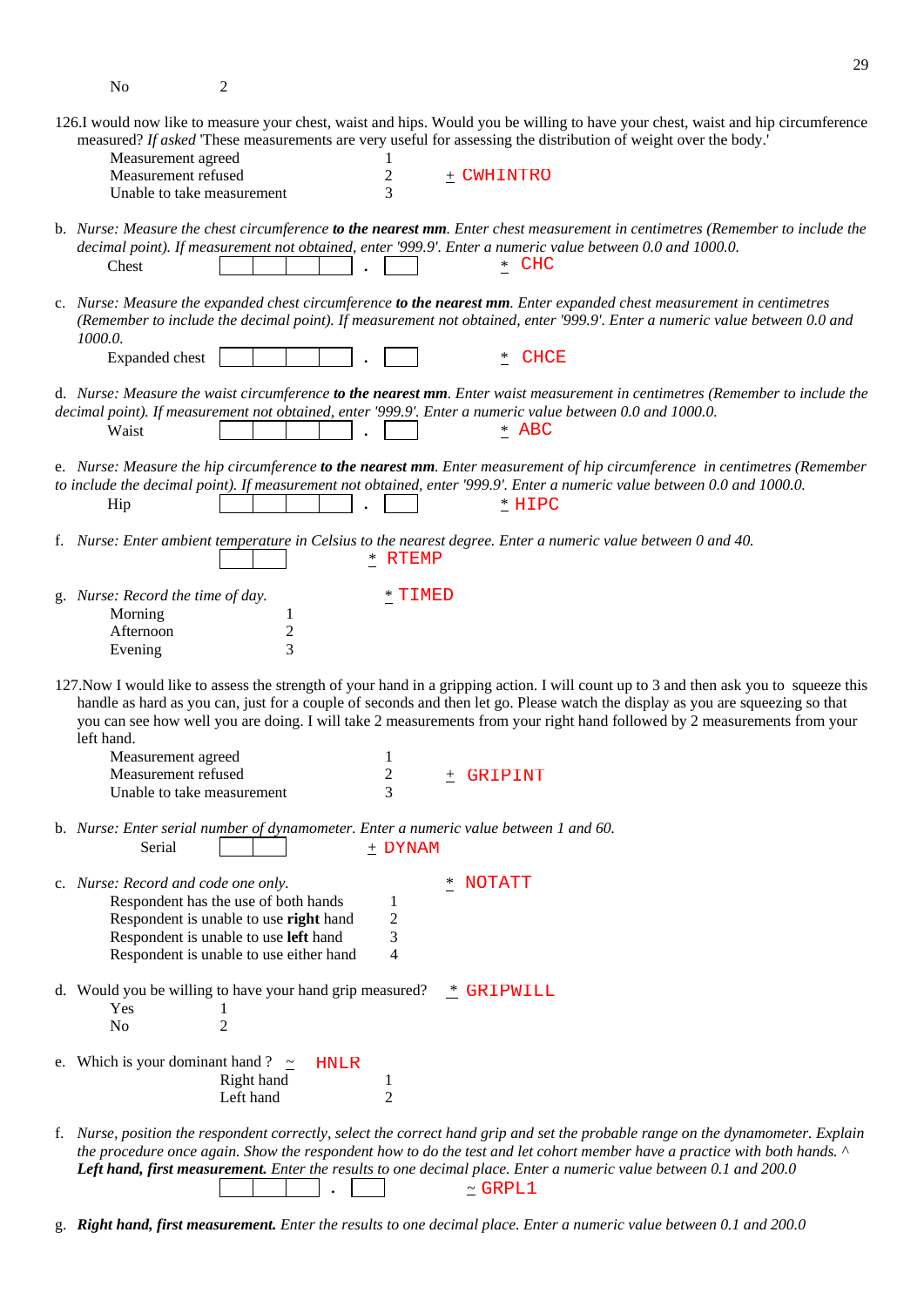| 30                                                                                                                                                                                                                                                                                                                                                                                           |
|----------------------------------------------------------------------------------------------------------------------------------------------------------------------------------------------------------------------------------------------------------------------------------------------------------------------------------------------------------------------------------------------|
| GRPR1                                                                                                                                                                                                                                                                                                                                                                                        |
| h. Left hand, second measurement. Enter the results to one decimal place. Enter a numeric value between 0.1 and 200.0<br>$~\sim$ GRPL2                                                                                                                                                                                                                                                       |
| i. Right hand, second measurement. Enter the results to one decimal place. Enter a numeric value between 0.1 and 200.0<br>$\simeq$ GRPR2                                                                                                                                                                                                                                                     |
| 128. I would now like to examine your knees for any bumps or swellings. Would you be willing for me to examine your knees? If<br>no, record whether refusal or other reason.                                                                                                                                                                                                                 |
| Yes<br>No refuses<br>$\overline{c}$<br>KNEEINT<br>$^{+}$<br>No for some other reason<br>3                                                                                                                                                                                                                                                                                                    |
| b. Nurse: Make examination of each knee and record answers in CAPI. #^ Nurse record examination of left knee. Code all that                                                                                                                                                                                                                                                                  |
| apply. Enter at most 5 values.<br>LEFTK1<br>土                                                                                                                                                                                                                                                                                                                                                |
| Knee tenderness<br>1<br>LEFTK2                                                                                                                                                                                                                                                                                                                                                               |
| $\overline{c}$<br>Bony swelling at the joint margin<br>LEFTK3<br>3<br>Crepitus                                                                                                                                                                                                                                                                                                               |
| Varus<br>4<br>LEFTK4                                                                                                                                                                                                                                                                                                                                                                         |
| Valgus<br>$\mathcal{L}$<br>LEFTK5                                                                                                                                                                                                                                                                                                                                                            |
| 6<br>None of these                                                                                                                                                                                                                                                                                                                                                                           |
| c. Nurse: Make examination of each knee and record answers in CAPI. #^ Nurse record examination of right knee. Code all that<br>apply. Enter at most 5 values.<br>RIGHTK1<br>土                                                                                                                                                                                                               |
| Knee tenderness<br>1<br>RIGHTK2                                                                                                                                                                                                                                                                                                                                                              |
| Bony swelling at the joint margin<br>2<br>RIGHTK3<br>3                                                                                                                                                                                                                                                                                                                                       |
| Crepitus<br>Varus<br>4<br>RIGHTK4                                                                                                                                                                                                                                                                                                                                                            |
| 5<br>Valgus                                                                                                                                                                                                                                                                                                                                                                                  |
| RIGHTK5<br>None of these<br>6                                                                                                                                                                                                                                                                                                                                                                |
| d. Nurse: Are there any other observations to make. $\pm$ KNEEOTH<br>Yes<br>1                                                                                                                                                                                                                                                                                                                |
| $\overline{2}$<br>N <sub>0</sub>                                                                                                                                                                                                                                                                                                                                                             |
| e. Nurse please write in other knee observations. Remember to write in which knee(s) are affected. $\pm$ KNEEYES                                                                                                                                                                                                                                                                             |
| 129. Nurse: I would now like a sample of the cells from the inside of your mouth. This involves you gently rubbing the inside of<br>your cheeks with a small swab. Are you willing to have a mouth swab taken? If asked The sample will be analysed for<br>DNA(genetics) study.<br>Sample agreed<br>1<br>$\overline{c}$<br>Sample refused<br>SALINT1<br>$^{+}$<br>Unable to take sample<br>3 |
|                                                                                                                                                                                                                                                                                                                                                                                              |
| b. Before I take the sample, I need you to sign and date this form. Nurse, hand over consent form 6 and ring consent code 11.<br>Make sure the respondent has signed and dated the form before taking the sample. Nurse code one only.<br>Signature obtained<br>$\pm$ CONSENT5<br>Signature not obtained<br>$\overline{c}$                                                                   |
| c. Nurse Take mouth swab sample and code:<br>Buccal sample obtained<br>SALOBT1<br>$\mathbf{1}$<br>$rac{+}{2}$<br>Buccal sample not obtained                                                                                                                                                                                                                                                  |
| 130. Now follows the blood sample module. Nurse explain purpose and procedure for taking blood. May I check, do you have a<br>clotting or bleeding disorder? (NB Aspirin therapy is not a contraindication for blood sample.)<br><b>CLOTB</b><br>土<br>Yes<br>1<br>$\overline{2}$<br>No                                                                                                       |
| b. And have you had a fit in the last three years (including epileptic fit, convulsion or convulsion associated with high fever)?<br>Yes<br>$±$ FIT2<br>$\overline{2}$<br>No                                                                                                                                                                                                                 |

c. Was this fit brought on by having a blood sample taken?  $\pm$  FIT3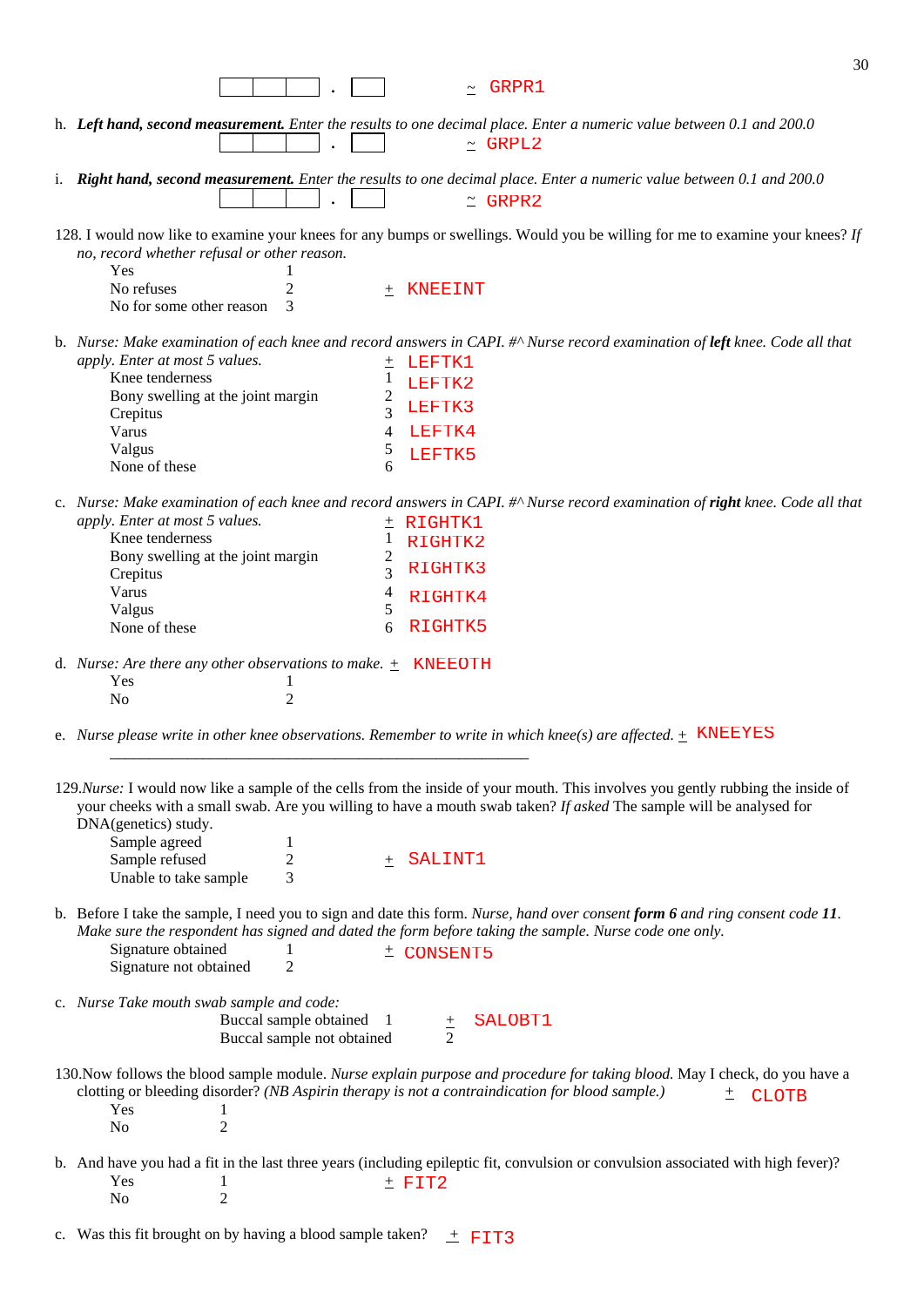Yes 1*Nurse: No blood sample to be taken. Circle codes 14, 16, 18 and 26 on front of consent booklet. ^* No 2

- d. Would you be willing to have a blood sample taken? + Yes 1 No 2  $+$  BSWILL
- e. Before I can take any blood, I have to obtain your written consent. *Nurse: Fill in respondent's name and your name at top of consent form 7 in consent booklet. Ask respondent to read, sign and date part 1 of blood sample consent form. ^ Circle consent code 13 on front of consent booklet. ^ Check you have all applicable signatures. Take blood samples. Fill tubes in this order: Tube 2: EDTA (purple) 3 ml. Tube 3: EDTA (purple)2 ml. Tube 4: ACD (yellow) 6 ml. Tube 5: Lithium Heparin (green) 4 ml. Tube 6: EDTA (purple) 3 ml. Write the serial number, nurse number, sex and date of collection on the (red) label. Do one label per tube. ^ Code if Tube 2: EDTA (purple) 3 ml was filled (include partially filled tube):*  Yes 1  $+$  $N<sub>0</sub>$  2  $±$  SAMPF1
- f. *Code if Tube 3: EDTA (purple)2 ml was filled (include partially filled tube):*  Yes 1  $+$ No 2 + SAMPF2
- g. *Code if Tube 4: ACD (yellow) 6 ml was filled (include partially filled tube):*   $Yes$  1  $+$  No 2  $±$  SAMPF3
- h. *Code if Tube 5: Lithium Heparin (green) 4 ml was filled (include partially filled tube):*  Yes 1  $+$  $N<sub>0</sub>$  2  $±$  SAMPF4
- i. *Code if Tube 6: EDTA (purple) 3 ml was filled (include partially filled tube):*  Yes 1  $+$ No 2 + SAMPF5
- j. *Blood sample outcome:* + Blood sample obtained 1 No blood sample obtained 2  $±$  SAMPTAK
- k. *Record which arm blood taken from:* + Right 1 Left 2<br>Both 3 **Both** + SAMPARM

l. *Record any problems in taking blood sample. Code all that apply. Enter at most 7 values.* + No problem 1 Incomplete sample 2 Collapsing/poor veins 3 Second attempt necessary 4 Some blood obtained, but respondent felt faint/fainted5 Unable to use tourniquet 6 Other 7  $±$  SAMDIF1 SAMDIF2 SAMDIF3 SAMDIF4

131.May we have your consent to take part in the genetics study? *Nurse: If asked, read out consent form 7 part 2.*   $Yes$  1  $+$ No 2 GENE

b. I need to have your written consent to take part in the genetic studies project. Please read and sign **Part 2 of Form 7**. ^ *Nurse: circle consent code 15 on front of consent booklet. ^* May we have your consent to store any remaining blood for future analysis?

Storage consent given 1 Consent refused 2  $\pm$  CONSTORB

c. I have to obtain your written consent for this. *Nurse: Ask cohort member to read sign and date part 3 of blood sample consent form. Circle consent code 17 on front of consent booklet. ^* This is the end of all the measurements. Can I check, are you currently registered with a GP?

| Yes            |  | + GPREG |
|----------------|--|---------|
| N <sub>0</sub> |  |         |